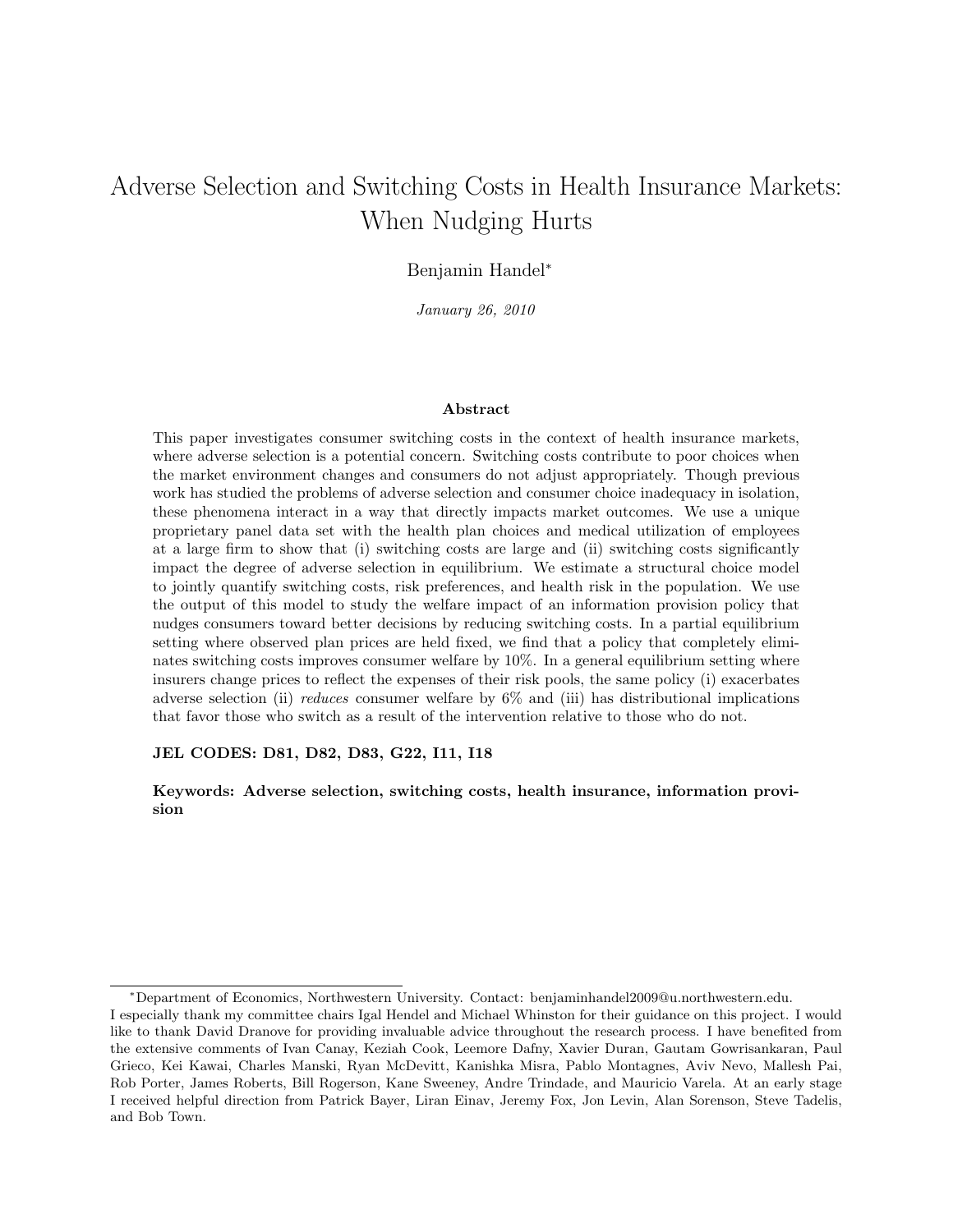# 1 Introduction

The market for health insurance in the United States covers approximately \$2 trillion dollars in medical expenditures each year, about 15% of national GDP. Despite the evident value consumers place on such insurance, many individuals are unable to secure coverage at rates that make insurance purchase worthwhile. Indeed, the fact that over 20% of Americans under 65 are uninsured has led to the current push for national health insurance reform.

A number of potential impediments stand in the way of efficiency in the health insurance market. The most noted of these is adverse selection. In competitive markets, prices reflect the expected risk (costs) of the insured pool. Absent the ability to price all risk characteristics, riskier consumer choose more comprehensive health plans, causing the equilibrium prices of these plans to rise and healthier enrollees to select less comprehensive coverage. Previous work has found mixed empirical evidence on the existence and welfare consequences of adverse selection in health insurance markets. Carlin and Town (2007) find evidence of adverse selection but argue that it has minimal welfare consequences, while Einav, Finkelstein, and Cullen (2009) show evidence that adverse selection leads to welfare losses but standard policy instruments may not be able to rectify the problem in a costeffective manner. Citing evidence from five different markets with the potential for adverse selection, Cutler, Finkelstein, and McGarry (2008) reveal that selection occurs on multiple dimensions, such as preference heterogeneity, and, as a result, may not always be adverse.

A second, but much less studied, potential impediment is poor decision making by consumers. A collection of research summarized by Sunstein and Thaler (2008) presents strong evidence that consumer decisions are heavily influenced by context and can systematically depart from those that would be made in a rational frictionless environment. Madrian and Shea (2001) reveal that the 401(k) choices of consumers are strongly influenced by the default option, leading to starkly different outcomes across different choice environments where a lot of money is at stake. These decision making issues may be magnified when the costs and benefits of each option are difficult to evaluate, as in the market for health insurance.<sup>1</sup>

In fact, in health insurance markets, these two problems can interact in significant ways, because choice can directly affect the extent of adverse selection. As a result, policies designed to improve consumer choice may have an ambiguous welfare effect as the impact of better decision making conditional on prices is traded off with potentially increased adverse selection. This stands in stark contrast to previous work on choice inadequacy where policies designed to improve consumer choices can only have a positive welfare impact.<sup>2</sup>

In this paper we explore the presence of, and interactions between, the problems of adverse selection and consumer choice inadequacy using a unique panel dataset that contains the health

<sup>&</sup>lt;sup>1</sup>In the context of the recent health reform debate, advocates of health insurance exchanges cite policies to help consumers make better decisions as a key component of market regulation (see e.g. Enthoven, Garber, and Singer  $(2001)$ ).

<sup>&</sup>lt;sup>2</sup>One instance of previous work of this kind in health insurance is Abaluck and Gruber (2009) who study the choice adequacy of seniors for Medicare Part D prescription drug plans but do so in a partial equilibrium environment where plan prices are held fixed.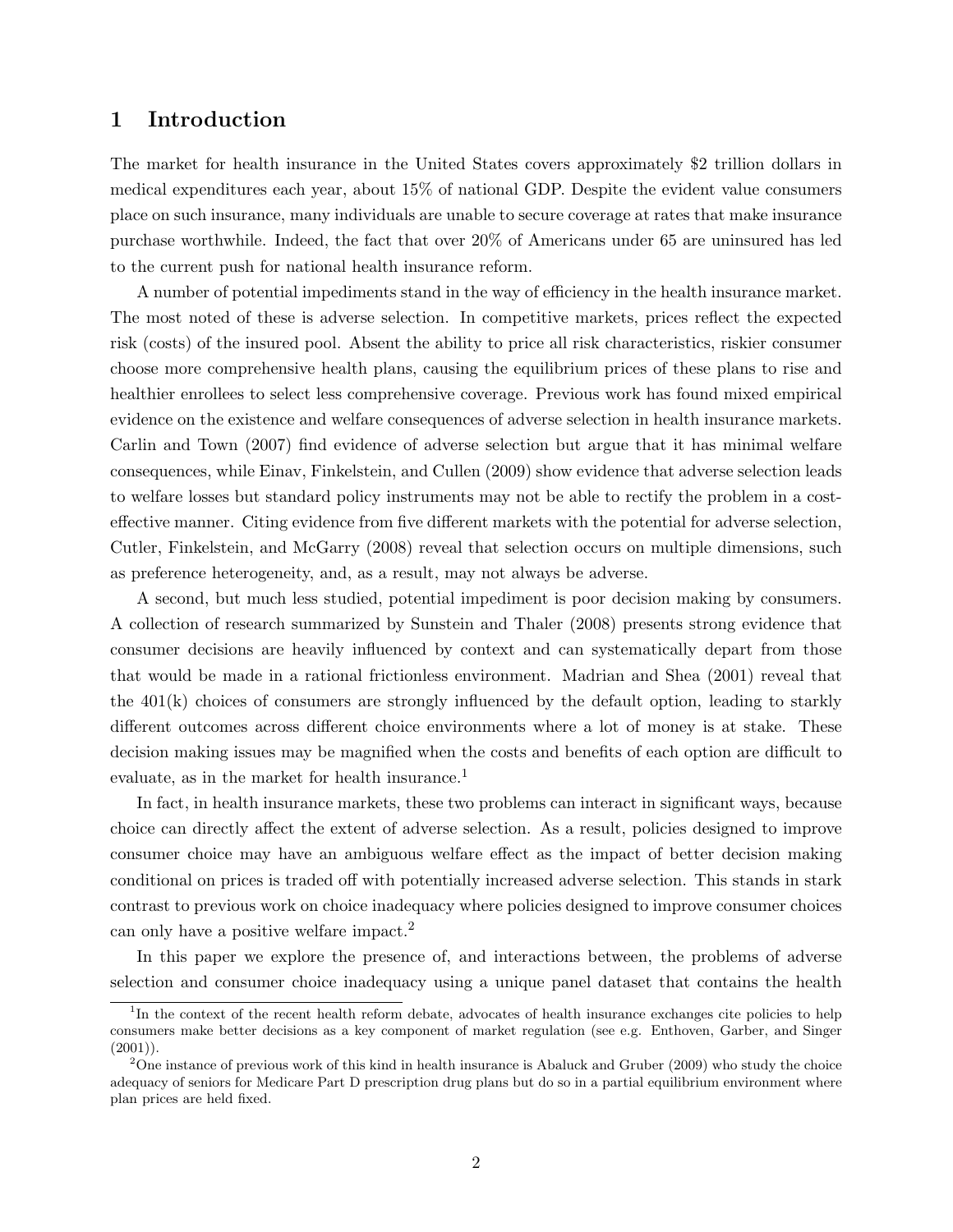insurance choices and subsequent claims realizations for all employees at a large Midwestern firm. Specifically, we study consumer inertia or switching costs, which is one potential source of choice inadequacy. The structure of plan offerings at the firm coupled with the detailed utilization information provides an unusual opportunity to investigate switching costs and adverse selection in tandem. There are two unique elements of the plan choice structure that allow us to go beyond previous work to investigate these phenomena. First, in the middle of the time period studied the firm significantly changed the menu of health plan options. At the time of the menu change, the firm forced all consumers out of their old plan options and made them select a plan from the new menu with no default option. In subsequent years, though prices changed significantly, consumers had their previously chosen plan as a default option so did not have to make an active decision. Second, after the menu change the firm offered three plan options with the exact same medical benefits (including their network of medical providers and covered services) but different financial characteristics. These three options range from a comprehensive plan with high premiums and low consumer cost sharing to a consumer driven health plan that has low premiums but high consumer cost sharing. The menu change and default structure give us the ability to observe choices in periods with and without switching costs while the relative plan features and detailed medical information allow us to accurately assess what plan values should be independent of switching costs.

Preliminary analysis of the data reveals evidence of large switching costs and a high degree of adverse selection. We present two simple tests to illustrate high switching costs. The first studies the behavior of new entrants to the firm over several choice periods. New entrants always have zero switching costs in plan choice since they are enrolling in a plan for the first time. We reveal that subsequent cohorts of new entrants, though almost identical demographically, make quite different choices during years when one cohort is new with zero switching costs and the previous cohort has a default option and positive switching costs. Specifically, the new cohort with zero switching costs makes choices that reflect current prices, while the older cohort's choices reflect previous prices and choices. Our second test takes advantage of the fact that, in some periods, it is possible for certain consumers to enroll in a plan that is completely dominated by another option.<sup>3</sup> We show that when a plan becomes dominated over time as a result of price changes, the majority of consumers who previously chose that plan, when it had better value, continue to enroll in that plan when it is their default option, after it becomes dominated. In addition to testing for switching costs, we use claims data from just prior to the menu change to show evidence of significant adverse selection after the menu change. Conditional on being enrolled in the same plan prior to the menu change, consumers who chose more comprehensive coverage after the change had approximately double the expenditures prior to the menu change relative to those who chose one of the less comprehensive options after the change.

While these tests reveal that switching costs and adverse selection are important, to precisely measure these effects and understand the impact of counterfactual policies we develop a structural choice model that jointly quantifies switching costs, risk preferences, and health risk. We are un-

 $3$ This means that for *any* realization of total health expenditures, one plan will deliver better financial value than another.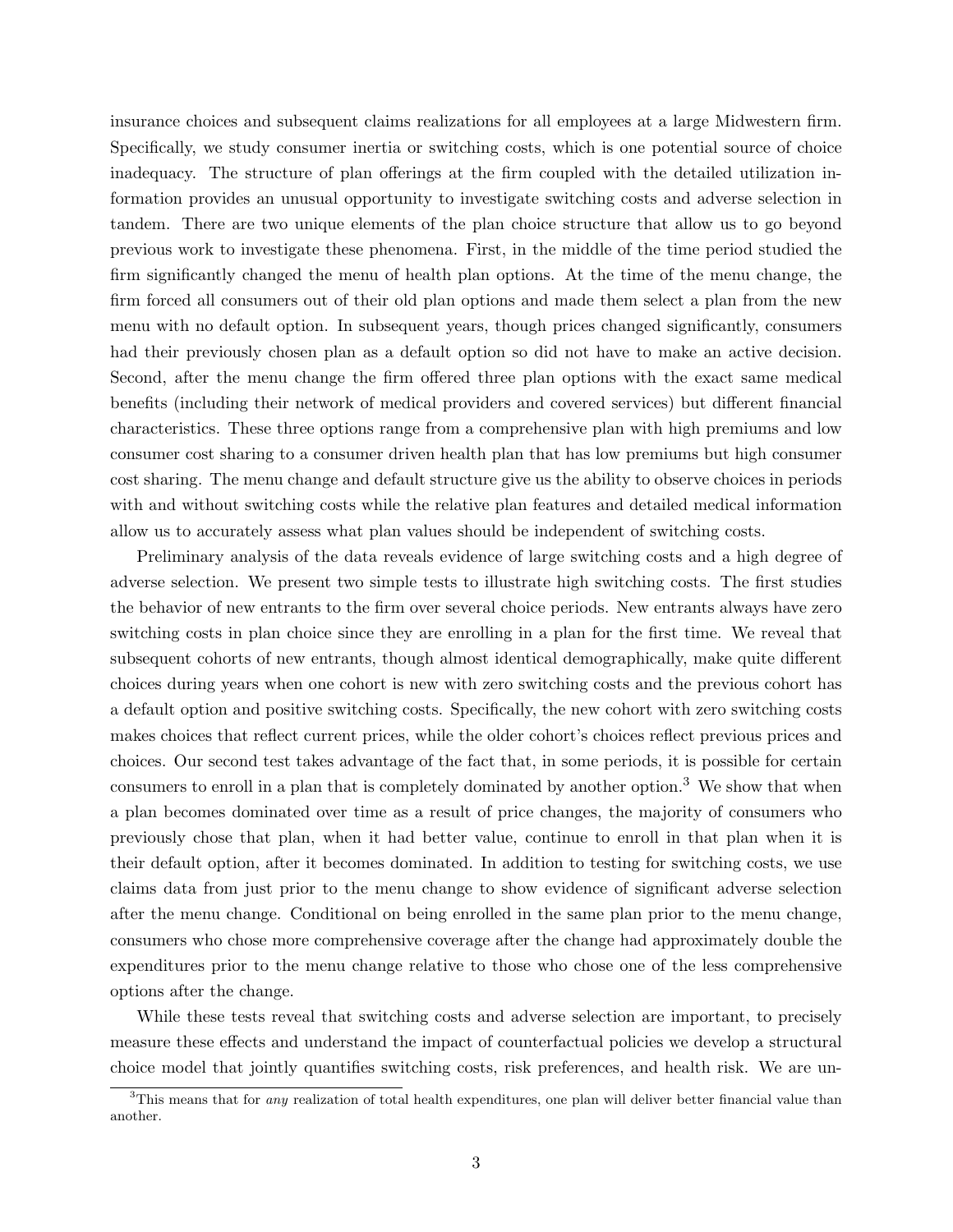aware of any previous work that is able to estimate these important consumer choice elements together, likely due to high data requirements. In the model, consumers make choices that maximize their expected utility over all plan options conditional on their risk tastes and health risk distributions. When consumers are allowed to default into their previously chosen plan, switching costs reduce the utility of alternative options relative to the status quo option. We allow for heterogeneity in risk preferences so that we have the richest possible understanding of how consumers select plans.<sup>4</sup> Though not our primary focus, our estimates of risk aversion are interesting in their own right as we are aware of only one previous paper (Cohen and Einav (2007)) that quantifies a distribution of risk preferences in a non-experimental setting.

To precisely model consumer decision making, it is essential to accurately measure the health risk consumers perceive at the time of choice. We develop a novel methodology to predict individual specific ex ante distributions of medical expenditures that builds on the work of Carlin and Town (2007) and Abaluck and Gruber (2009). This is something that the vast majority of previous studies are unable to do because of a lack of detailed information on medical utilization. In our data, for each individual and each dependent, we observe every medical claim incurred at the same level of detail that the insurer has. We develop a framework that uses this data in conjunction with sophisticated predictive software developed at Johns Hopkins Medical School to predict each individual's distribution of medical expenditures for the upcoming year at the time of plan choice. The software takes the previous year's medical diagnoses and claims for each employee as an input and outputs a measure of predicted future resource utilization based on the types of medical claims incurred by each individual.<sup>5</sup> We use this predictive output as an input into a novel cost estimation framework that generates family-plan specific ex ante distributions of out-of-pocket expenditures. Assuming rational expectations, these distributions then characterize the uncertainty faced by each family for each plan. We note that for the cost model, we assume that there is no moral hazard (zero price elasticity of medical expenditure) and no cost relevant private information, an assumption that we provide substantial evidence in support of taking advantage of variation in coverage levels caused by the menu change.<sup>6</sup>

Our choice model estimates reveal that switching costs are high: an employee covering no dependents will on average forgo savings of up to \$1, 570 dollars to remain enrolled in a default option from the previous year (the analogous figure for an employee covering dependents is \$2, 507). This is a substantial amount as the average employee premium paid in the data is approximately \$2, 100, while average total employee spending on medical care plus premiums is approximately

<sup>&</sup>lt;sup>4</sup>There is a large body of previous work suggesting that there may be *advantageous* selection by consumers into health plans if very risk averse individuals who choose comprehensive insurance have low health risk (see e.g. Cutler, Finkelstein, and McGarry (2008)).

<sup>&</sup>lt;sup>5</sup>For example, an otherwise healthy 35 year old male who breaks his arm and spends \$10,000 will have much lower predicted resource utilization in the upcoming year than a 35 year old male with diabetes and hypertension who spent \$10,000 in the past year.

 ${}^{6}$ Our evidence on this point suggests that, even if moral hazard and private selection are present on some dimensions, their impact will be minimal and this assumption will not materially affect the results of the choice model. Further, since our initial health status measures are based on a year prior to the menu change, when all consumers were enrolled in a similar plan, these measures are not biased by potential moral hazard and private selection effects.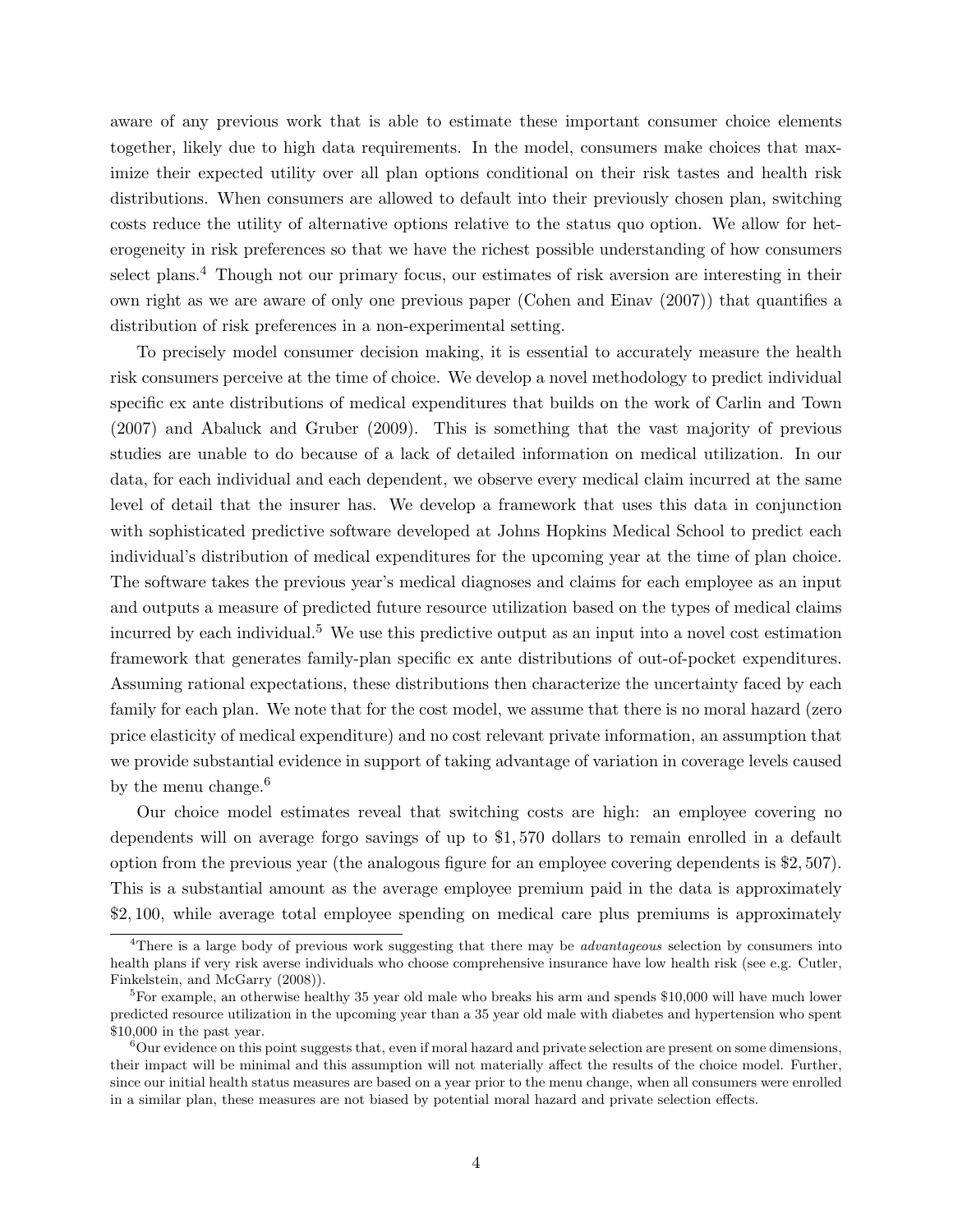\$4,500. Our estimated risk preferences reveal that the population is, on average, moderately risk averse without substantial heterogeneity on this dimension.

We apply these estimates to study a counterfactual policy experiment where consumers are provided with information that reduces their switching costs. We allow the impact of the policy to range from no reduction in switching costs to a complete elimination of switching costs. First, we conduct a partial equilibrium analysis to illustrate what the impact of the information provision policy would be if we viewed it from the perspective of the prior literature where there is no impact on market prices or adverse selection. We find that when the policy completely eliminates switching costs (implying rational and frictionless choice in all periods) improved consumer choices lead to a 10% increase in consumer welfare. The measure of consumer welfare we focus on is the mean change in the certainty equivalent value for each family as a result of the policy change divided by the mean employee expenditure on premiums. The 10% figure is for the population as a whole: for people who actually switch plans as a result of the policy the welfare gain is 19% while in this setup it is necessarily 0% for those who do not switch.

When we conduct the full equilibrium analysis, where individual choice improvements from the policy change can impact market prices, the results are quite different. In this analysis we assume a pricing structure that is identical to the way employee premiums are determined in the firm we study. The total premium (firm paid plus employee paid) equals the average cost of the enrollees in a plan during the previous period, conditional on the number of dependents, plus a small administrative fee. The firm subsidizes employees based on this total premium with an amount equal to an income dependent percentage of the lowest cost plan, implying that consumers pay the full marginal cost of more comprehensive insurance. Prices in the initial period when the firm changes its menu of plans are set equal to those the firm actually chose, which we observe. We simulate multiple years of pricing beyond the end of our dataset (holding health and demographics constant) to assess the long run implications of the policy change. This pricing environment is very similar to that in Cutler and Reber (1998) and Einav, Finkelstein, and Cullen (2009), and bears some similarity to the health insurance exchanges proposed in recent health care reform proposals.

We find that the improvement in consumer choices resulting from the policy significantly increases adverse selection in the full equilibrium setting. In the benchmark simulation where switching costs are as estimated in the data, enrollment in the most comprehensive insurance plan decreases by 25% over a four year period beginning at the time of the menu change. Once the policy intervention occurs and switching costs are zero, the market for comprehensive insurance almost disappears completely as enrollment decreases by 81% over the four year period. This marked decrease in enrollment occurs in conjunction with large relative price increases for comprehensive coverage resulting from that fact that only the sickest employees remain due to adverse selection. In the benchmark case, prices for comprehensive coverage increase by approximately 25% over the four year span while, with the policy intervention, they increase by over 100% for some dependent coverage tiers (and by a significant amount for all tiers). Strikingly, the policy intervention now reduces consumer welfare by 6% reversing the positive result from the partial equilibrium case. The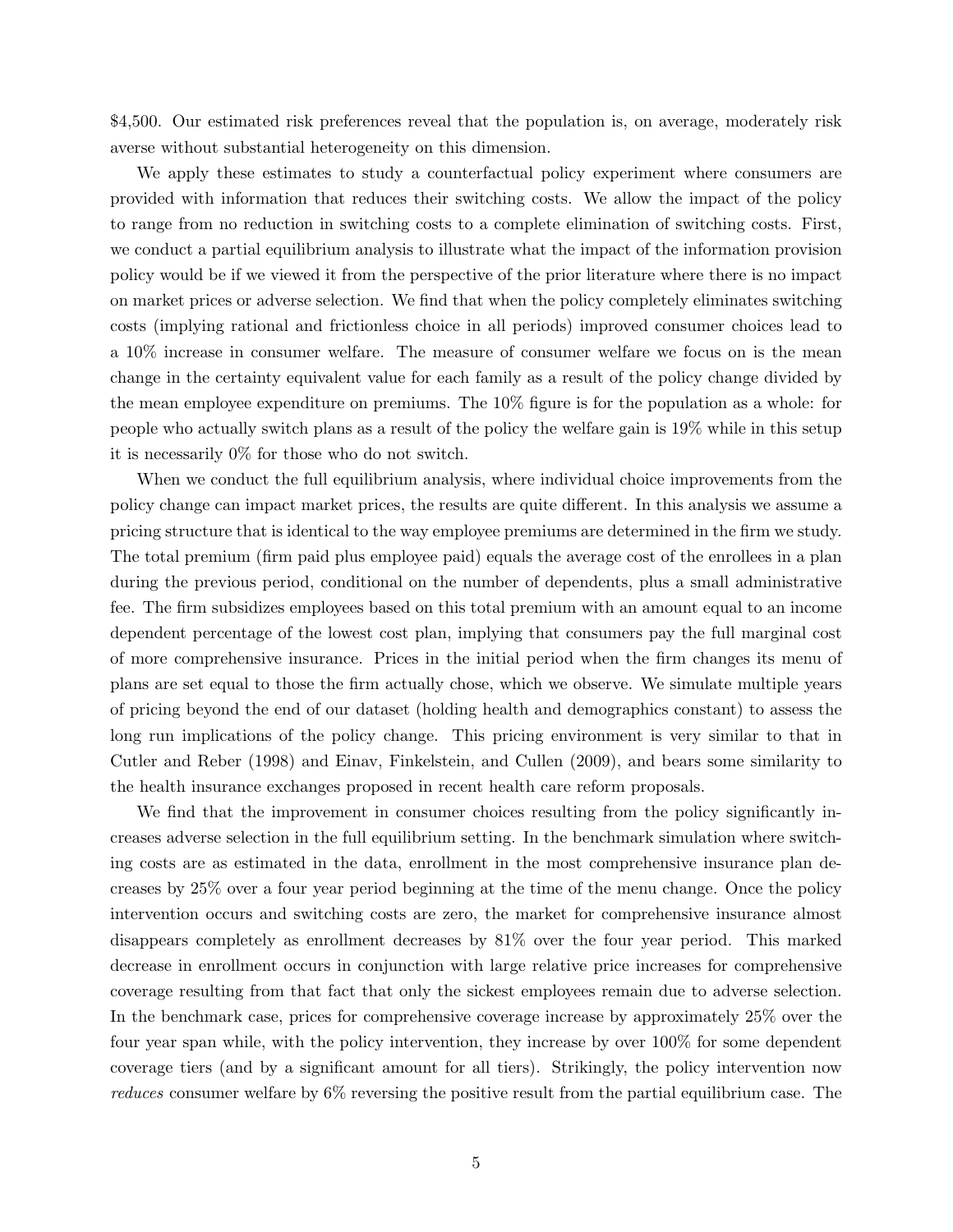welfare of those who switch as a result of the inervention still increases, by 13%, while those who do not switch experience a 26.7% decline in welfare. In addition, the welfare of sicker consumers decreases slightly more than that of healthier consumers, while families are more adversely affected than individuals.

The remainder of the paper proceeds as follows. Section 2 reviews the related literature. Section 3 provides some background on the institutional setting we study and describes the data. Section 4 presents preliminary evidence that switching costs and adverse selection are important in our environment. Section 5 describes the choice model and cost framework. Section 6 presents the model results. Section 7 analyzes the impact of a counterfactual information provision policy experiment that reduces switching costs. Section 8 concludes and discusses future research avenues.

# 2 Literature Review

# 2.1 Adverse Selection & Choice in Insurance Markets

There is a substantial recent literature that quantifies the welfare impact of adverse selection in health insurance markets. This work builds on the seminal theoretical advances in Akerlof (1970) and Rothschild and Stiglitz (1976). In the process of doing so, this literature has made significant advances in the structural modeling of health plan choice and utilization. Carlin and Town (2007) assess the welfare impact of adverse selection with a detailed panel data set on plan choice and utilization from a large employer. They are the only other paper we are aware of that uses the Johns Hopkins predictive medical software package to estimate individual specific medically motivated health risk measures. They conclude that adverse selection based on observable unpriced health information is large but that it leads to a very small welfare loss because consumer demand for insurance is price inelastic. Their model predicts very low insurance price elasticities because consumers have large and persistent unobserved plan preference heterogeneity. We believe that switching costs are a likely alternative explanation for why they observe substantial choice persistence and that choice persistence due to switching costs has very different policy implications than choice persistence due to unobserved plan preferences. When persistence is due to unobserved plan preferences, policy interventions designed to reduce switching costs will not change consumer choices or impact market equilibrium. Also, our model predicts that consumers are more price elastic in 'active' choice periods and less price elastic in 'passive' choice periods while their model predicts consumers are always price inelastic. They are unable to identify switching costs in their data because they do not observe a choice period where consumers must make new, 'active' choices as we do.

Cardon and Hendel (2001) study whether adverse selection based on private health information exists in a health insurance market. They perform a methodologically sophisticated empirical analysis that models choice and utilization behavior in a static setting with exogenous variation in the premiums consumers face. Bundorf, Levin, and Mahoney (2008) study the impact of different premium pricing rules on adverse selection and market efficiency. They find that government and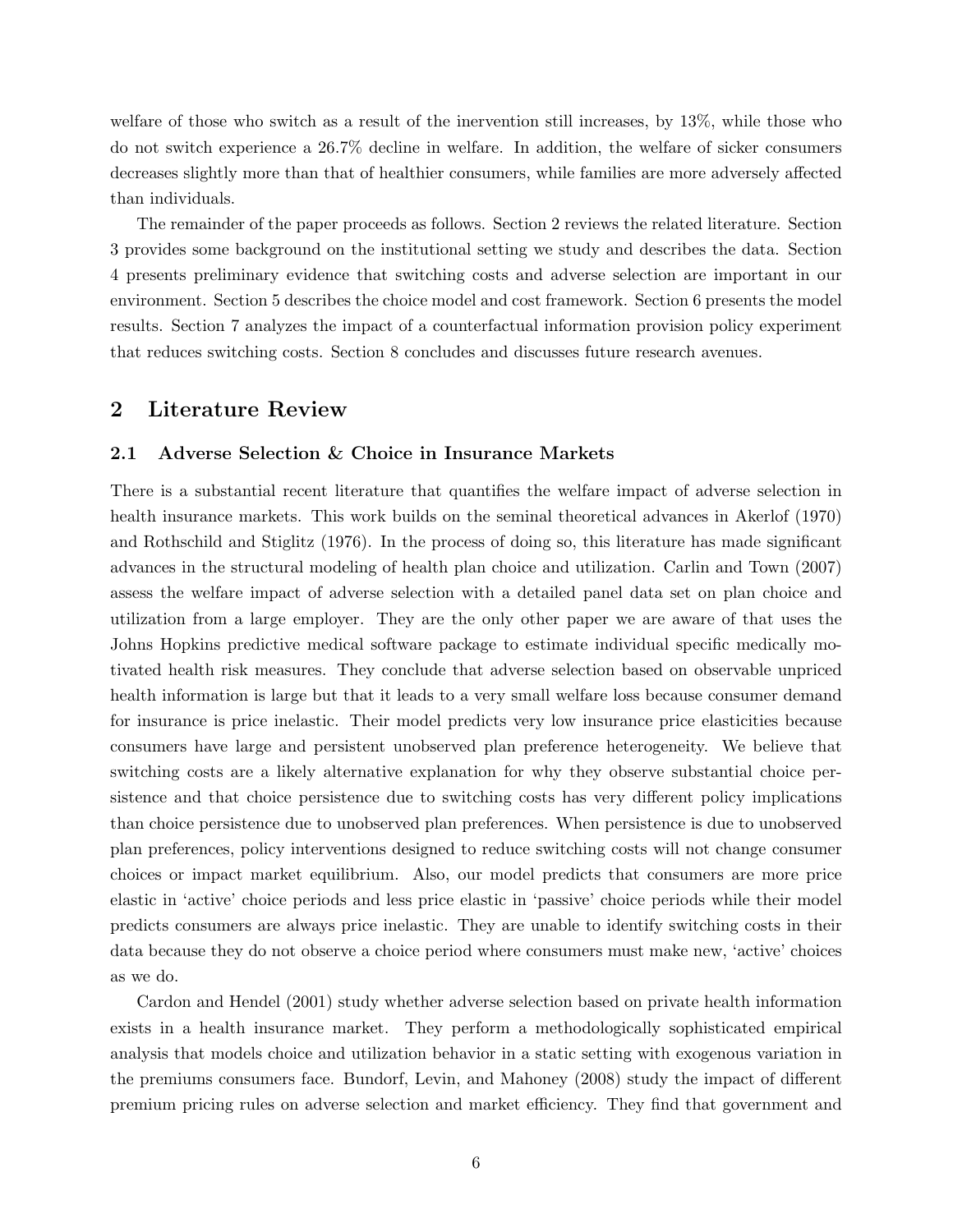employee pricing policies lead to selection that reduces allocative efficiency by between 2-11%. Lustig (2008) finds substantial welfare losses associated with adverse selection in the market for privatized Medicare plans. None of these studies possess detailed health information at the consumer level, a panel of consumer behavior, or variation in the plan menu faced by a given population, making it impossible for them to study consumer choice and utilization at the level of detail that we do. Finally, Einav, Finkelstein, and Cullen (2009) develop a simple econometric specification to study the welfare consequences of adverse selection using detailed health plan choice and utilization data provided by a large employer. They develop a novel theoretical model describing the role of adverse selection and moral hazard in insurance markets and their estimates of this model imply that the welfare loss from adverse selection is small and costly to rectify.

More generally, Einav, Finkelstein, and Levin (2009) survey the empirical literature on insurance markets that structurally models choice foundations and firm behavior. They describe two distinctive types of choice models (i) those that build directly on expected utility theory and (ii) those that are closer to traditional discrete choice analysis and specify utility for a given option as a function of consumer and contract characteristics. The latter approach requires weaker assumptions on consumer utility but limits the ability to uncover parameters of interest such as risk preferences. Our approach falls within the former category as we directly model expected utility where uncertainty derives from the health risk distributions we estimate. This section of the literature is thin since the data requirements are higher and the methods less developed relative to the characteristic based approach. The leading example of other work in this area is Cohen and Einav (2007) who estimate risk preferences from data on car insurance deductible choices. They find a low level of median risk aversion, similar to our results, but document higher levels of heterogeneity in risk aversion than we do. Einav, Finkelstein, and Schrimpf (2009) use a similar setup to conduct welfare analysis of UK annuity markets. Cardon and Hendel (2001) is the one paper on health insurance mentioned above that falls into this line of research while Carlin and Town (2007), Bundorf, Levin, and Mahoney (2008), and Lustig (2008) take the more traditional characteristic based approach. Sydnor (2008) is another study that explicitly models choice under uncertainty while Bajari, Hong, and Khwaja (2006) and Finkelstein and Poterba (2008) are other examples of research in this area that use the characteristic based approach. Chiappori and Salanie (2000) survey the early work on testing for asymmetric information in insurance markets that this literature builds on.

Einav, Finkelstein, and Levin (2009) also highlight that this literature ignores choice frictions such as switching costs, which can have a significant impact on policy analysis. They note that such micro-foundations may be especially important in insurance markets where products are complex to evaluate. Our paper is the first work we are aware of that structurally estimates switching costs (or any departure from the standard choice paradigm) in a model with choice under uncertainty or a setting where adverse selection is a possible concern.

There is a significant literature studying adverse selection and plan choice in health insurance that does not structurally model choice or health risk foundations. Cutler and Reber (1998) study the trade-off between more adverse selection and greater competition that occurs when consumers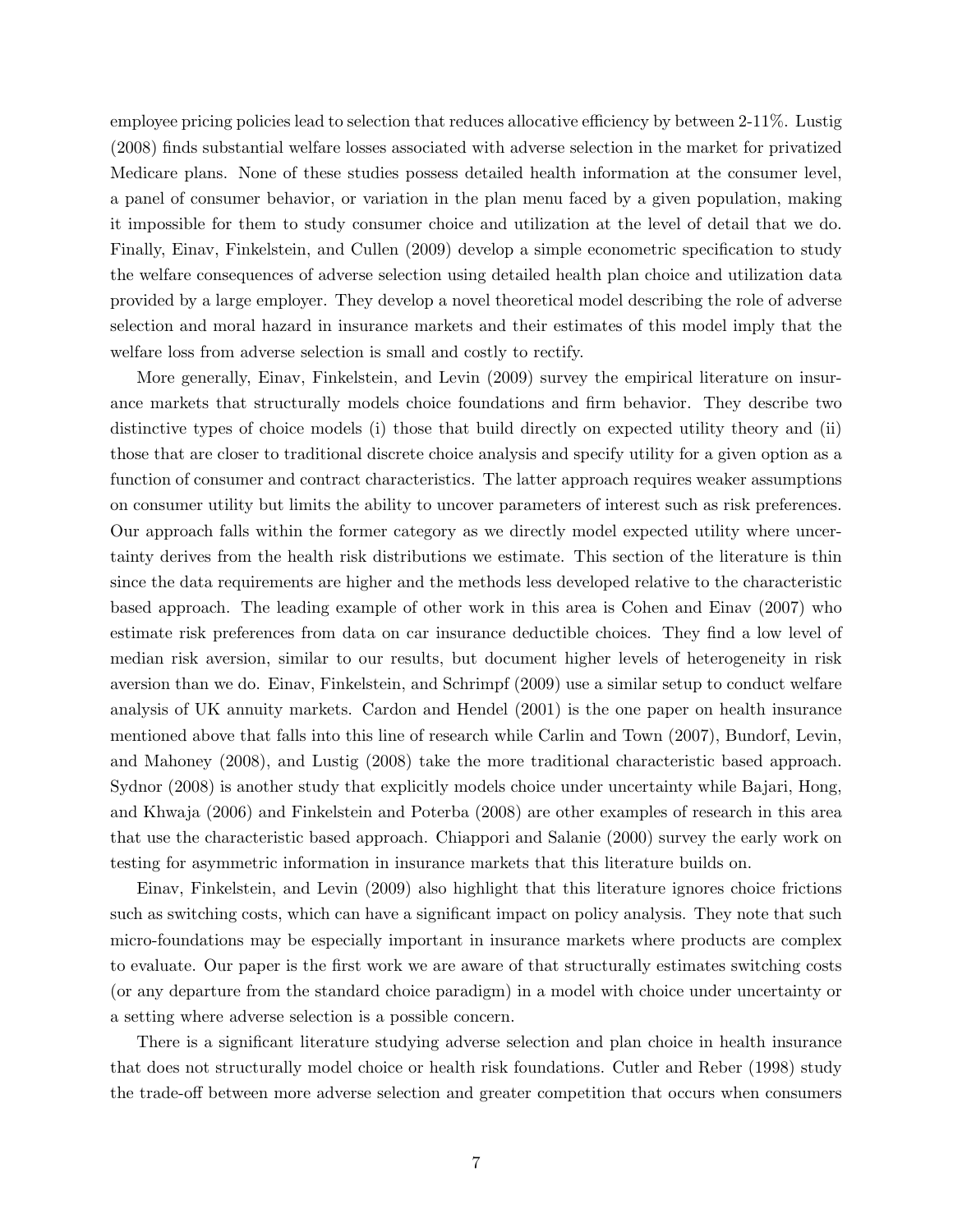pay a higher marginal price to obtain more comprehensive insurance. They analyze a change in the subsidy policy at Harvard in the 1990's where the university went from heavily subsidizing comprehensive insurance to making consumers pay the entire marginal cost of that plan relative to cheaper plans. They find that this price change causes an adverse selection 'death spiral' where the most comprehensive plan disappears from the market entirely. They then show that the negative welfare impact of adverse selection is more than offset by the positive benefit of increased competition among insurers resulting from more price sensitive consumers. They do not possess medical data at the individual level nor do they observe a time period when all consumers make an 'active' plan choice. As a result, they are unable to estimate choice foundations such as switching costs and risk aversion which are important for any counterfactual policy analysis. Their analysis shows that an adverse selection 'death spiral' can occur while our estimates make it possible to study when one will occur for a variety of different policies affecting the level of switching costs, consumer subsidy level, or menu of available plans.

Cutler, Lincoln, and Zeckhauser (2009) study factors influencing the movement of individuals across health plans. They use detailed plan enrollment and medical data from employees of the state of Massachusetts to study the interaction between (i) adverse selection (ii) adverse retention (the tendency of the sick to remain in the same plan) and (iii) aging in place (plans with an older population increase in costs). They reveal that these factors influencing plan transitions significantly impact the evolution of market equilibrium. This work is notable in that it illustrates the way consumer choice behavior interacts with plan pricing in a dynamic environment. The firm pricing assumptions the authors make (plans price according to lagged average costs) are similar to those we make to determine pricing under counterfactual policies that reduce switching costs. Our research takes advantage of the plan menu change and forced re-enrollment to delve deeper into consumer choice and health risk foundations. Our more precise characterization of switching costs, risk preferences and health risks then allows us to analyze specific counterfactual policy experiments in a manner that their paper does not. In other related work Cutler, Finkelstein, and McGarry (2008) present empirical evidence that the degree of adverse selection in an insurance market depends on the correlation between risk preferences and health in addition to just the distribution of health. This reveals the importance of estimating risk preferences in conjunction with health risk in our setting. Strombom, Buchmueller, and Feldstein (2002) study health plan switching behavior as a function of age, health status, and job tenure and find that variation in these demographics impacts the price elasticity of demand. They are unable to precisely quantify these effects in a choice model, in part because they lack detailed medical data on enrollees. Tchernis, Normand, Pakes, Gaccione, and Newhouse (2005) study the relationship between dynamic changes in health status and plan switching and reveal that people who are more healthy are more likely to switch out of comprehensive insurance, exacerbating adverse selection. Fang, Keane, and Silverman (2008) provide some evidence for advantageous selection in privatized Medicare and document the cognitive ability of seniors making plan choices as one source of this selection.

Finally, within the context of our medical cost model we provide evidence consistent with a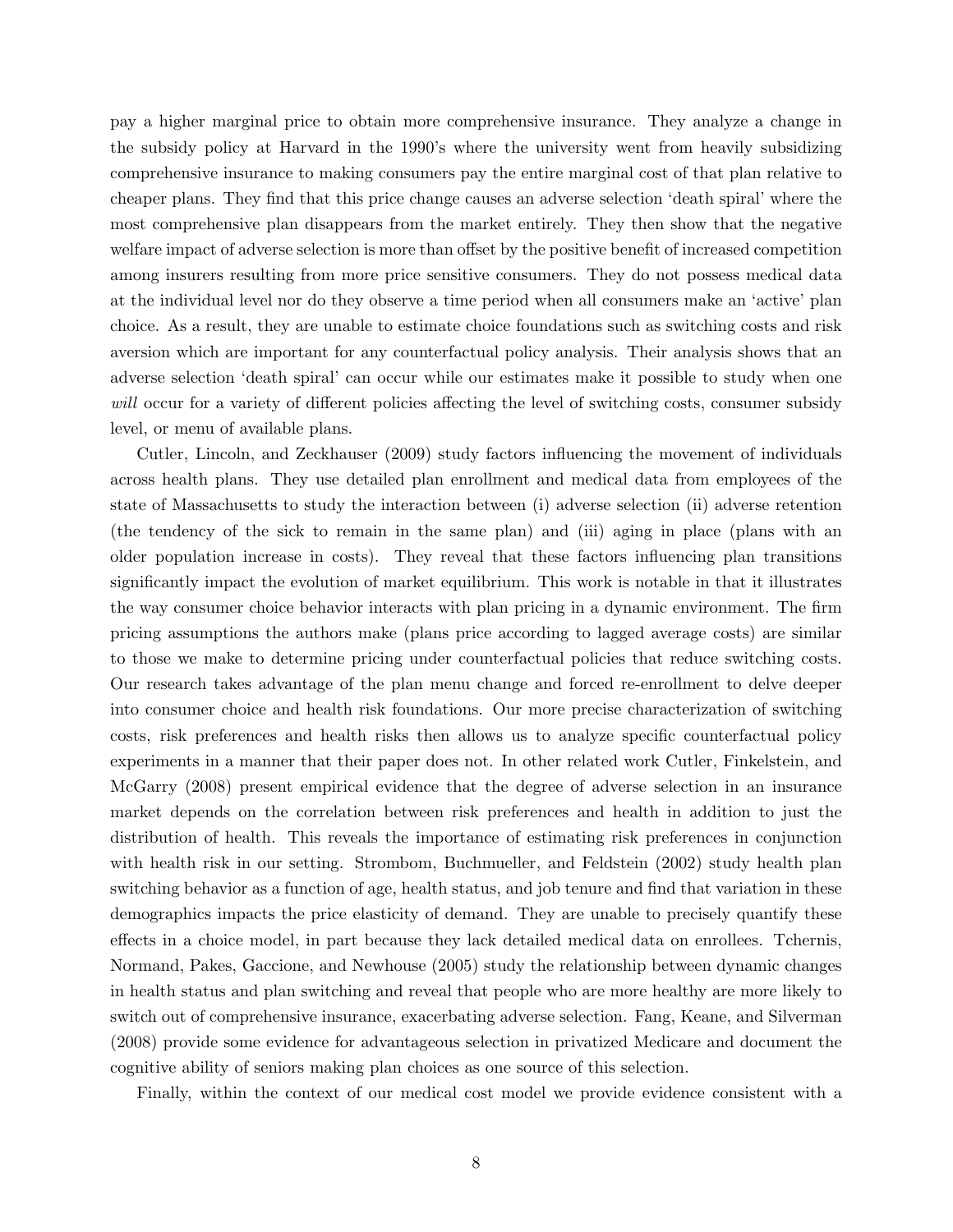low level of price elasticity of demand for medical services (moral hazard). Kowalski (2009) studies moral hazard using an instrumental variables strategy that relies on the fact that an injury to one family member shifts the marginal price of medical care for other family members. She finds a price elasticity of -2 for higher quantiles of the distribution of medical expenditures. The RAND health experiment conducted in the 1970s is still considered to be the standard in the literature. Consumers were randomized into health plans with different marginal prices and consumed whatever medical care they desired from that point forward. Estimates based on this study conclude that the price of elasticity for medical services is approximately -.2 (see Manning, Newhouse, Duan, Keeler, and Leibowitz (1987) or Newhouse (1993)).

### 2.2 Switching Costs & Information Provision

There is a growing literature studying the role of switching costs in consumer choice. Madrian and Shea  $(2001)$  investigate inertia in the choice of  $401(k)$  savings plans. The authors use a switch in the default policy at a large firm to show that (i)  $401(k)$  participation is significantly higher under automatic enrollment and (ii) many employees retain the default contribution rate and fund choice even though few employees hired before automatic enrollment picked those outcomes. In their environment, 401(k) participation is a one time decision and choice inertia is measured with respect to the default option. In our setting, employees first make an 'active' choice where no default option is allowed, and then are allowed to default into the plan they previously chose in subsequent periods. Our results add to those found in  $401(k)$  choice by revealing that switching costs are high in an environment where consumers are allowed to default into a option they actively chose in a prior period. Esteves-Sorenson (2009) documents inertia in the choice of Italian television programs while Jones (2009) shows inertia in the choice of payroll deductions for income taxes.

There are a few studies that model switching costs within a structural choice framework. Dube, Hitsch, Rossi, and Vitorino (2008) study switching costs in the context of loyalty for grocery products. They include switching costs as an additive linear term in the utility for the previously chosen product and find that loyalty has a significant impact on choice. They show that high product loyalty has important implications for optimal brand pricing. While the way they model switching costs is similar to us, their context is quite different as there is no actual default option, uncertainty, or asymmetric information. Furthermore, they have no initial period without loyalty to identify preferences independent of switching costs. Shcherbakov (2007) estimates a dynamic model of consumer choice with switching costs in the television cable market. He argues that in an environment with switching costs, consumer should be forward looking and take into account future switching costs and market features in current decisions. We agree with this assessment in general but estimate our current specification with myopic consumers with an eye toward extending the model to a dynamic environment. One of the difficulties in our setting is that, in the absence of known future prices changes, we must consider several different assumptions on subjective expectations for future prices. Goettler and Clay (2009) estimate switching costs in a dynamic model of choice between grocery delivery plans. These costs allow the model to be consistent with the fact that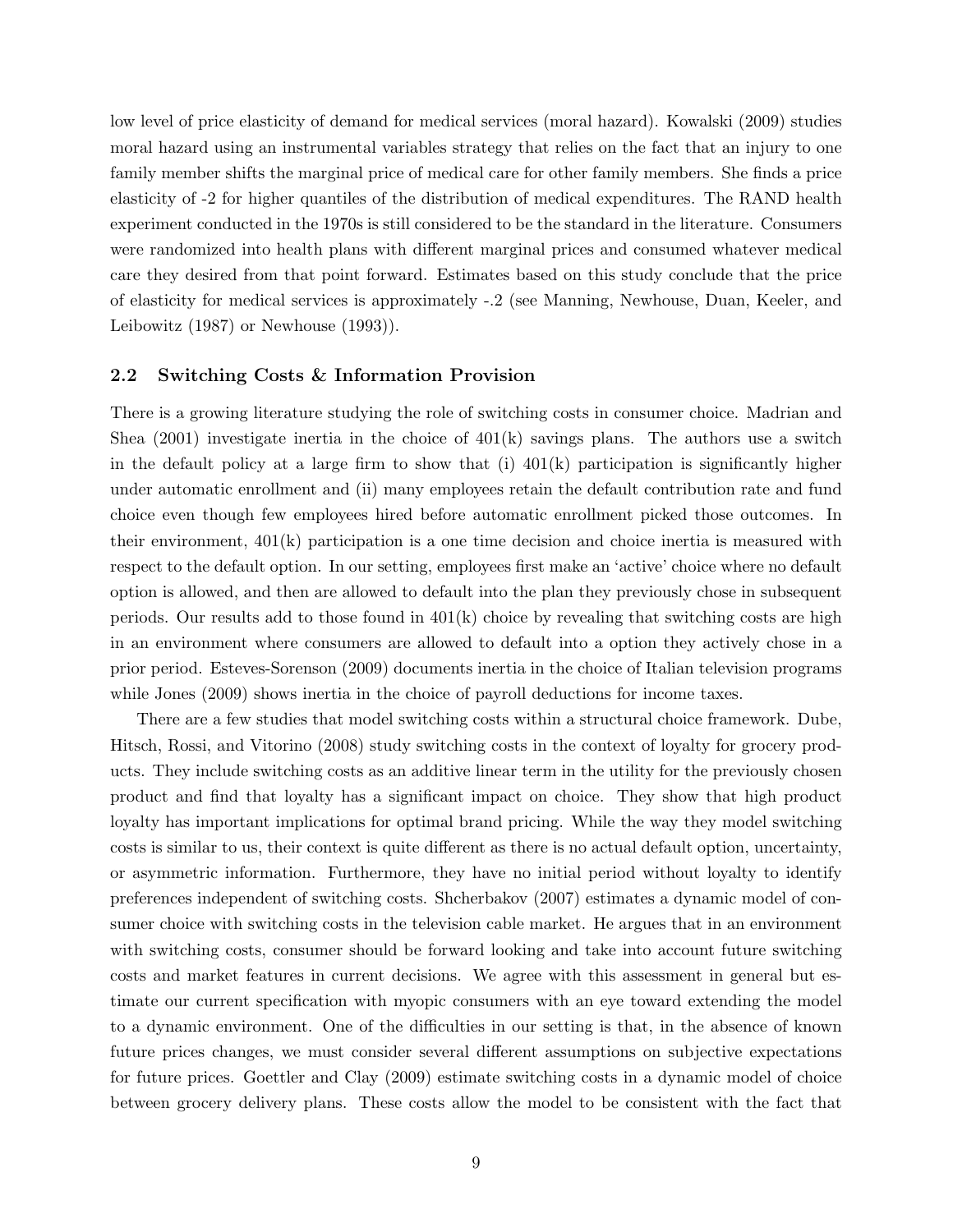no consumers in the data switch plans within the firm despite the fact that delivery costs would be lower after doing so. Farrell and Klemperer (2007) and Klemperer (1995) survey a substantial theoretical literature on the impact of switching costs on market equilibrium. They reveal that switching costs can lead to a substantial 'lock in' effect through which firms can gain significant market power by accumulating market share. While our work focuses on the choice impact of switching costs and studies counterfactual pricing outcomes in a simplified firm setting, it will be interesting to consider the impact of the high switching costs we find within a richer dynamic firm model. To our knowledge, none of the previous work on switching costs considers the more complex impact they have in a market with adverse selection.

There are two studies that investigate choice inadequacy in the privatized Medicare market for prescription drug plans (Medicare Part D). Abaluck and Gruber (2009) use detailed linked plan choice and prescription drug utilization data to show that elderly consumers have a difficult time correctly assessing the value of 40+ drug plan options. They perform a counterfactual where they reduce the number of choice options and suggest that doing this in a targeted way can improve welfare. Importantly, they analyze this intervention within a partial equilibrium context so cannot comment on how this policy to improve consumer decisions impacts risk selection and plan premiums. Kling, Mullainathan, Shafir, Vermeulen, and Wrobel (2008) perform an experiment analyzing the impact of targeted information provision to seniors choosing Medicare Part D plans. The authors find that giving consumers personalized information, linked to their health status, on which plan is best for them improves their choices and welfare in a partial equilibrium setting. Again, this study does not investigate the consequences that this intervention has on adverse selection and plan pricing. However, this work does suggest that information provision can effectively improve consumer decisions, something that we will take as given in our counterfactual.

Sunstein and Thaler (2008) provide further evidence that 'choice architecture' can significantly impact the quality of consumer decisions. The authors illustrate that altering the framework within which consumers make decisions can change (sometimes drastically) choice outcomes.<sup>7</sup> Furthermore, they show that the effects of such interventions are more pronounced in settings where product choice is complicated, as in health insurance markets. This work provides a foundation for our counterfactual policy experiment that assumes information provision can reduce the level of switching costs we observe. The authors do not consider the impact of 'nudges' on equilibrium in a market with adverse selection but do analyze 'nudges' in such markets in a partial equilibrium context where we show the welfare implications may be quite different.

# 3 Data

We study data on health plan choice in an employer setting typical of the American health care system. In 2009, 59.3% of all individuals in the United States (159 million people) received insurance through their employer or the employer of a family member. Employer provided insurance is

 $<sup>7</sup>$ Potential interventions to change consumers' choice environments are, for example, (i) supplying consumers with</sup> targeted information and (ii) changing the type of default structure.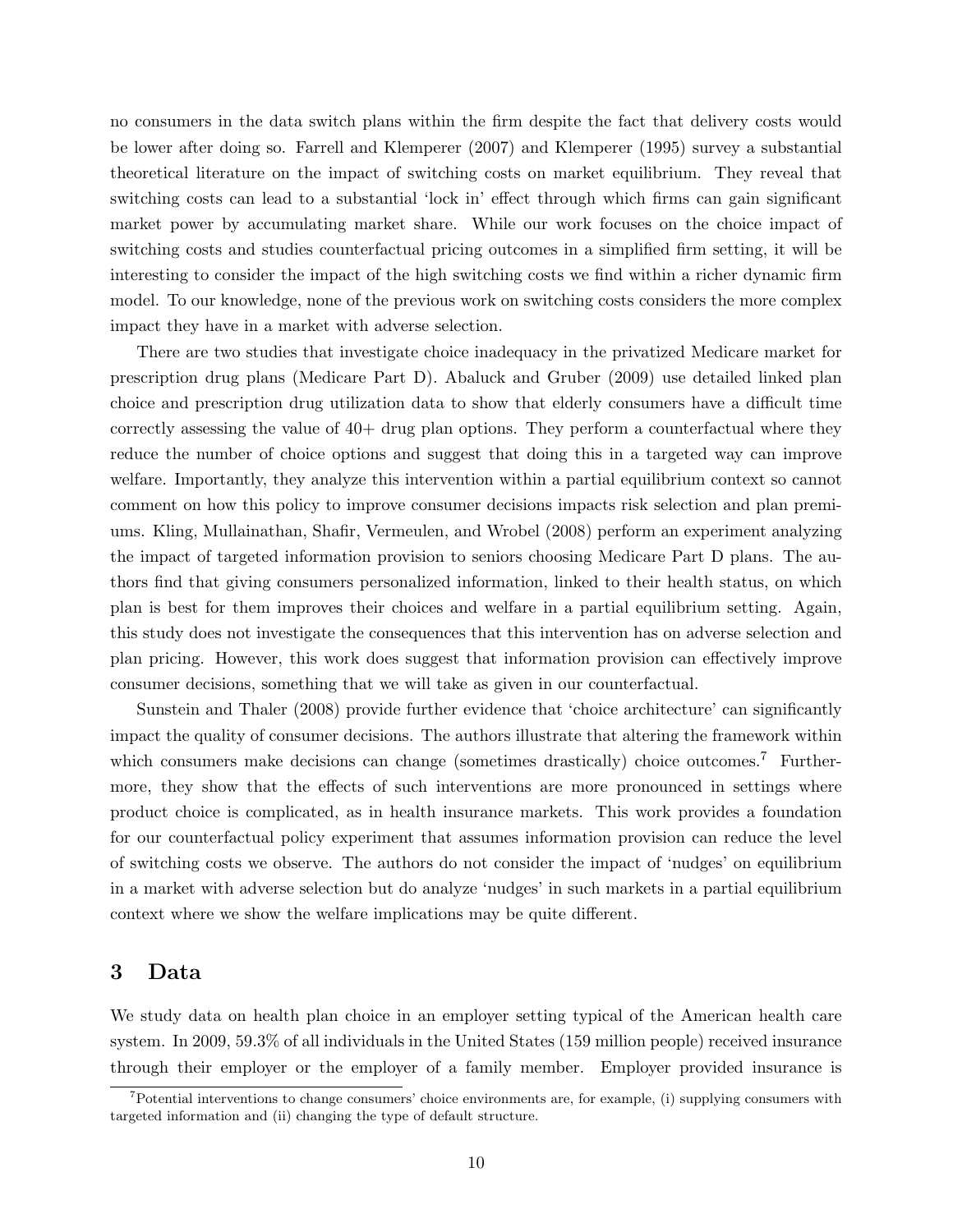attractive relative to insurance purchased on the open market because employer health benefits are tax-deductible, implying that premiums can be paid for in pre-tax dollars. Still, the cost of employer provided health insurance is substantial and rising: in 2009 the average annual premium was \$4,824 for single coverage and \$13,735 for family coverage (a 131% increase over the analogous average 1999 premium). Employers typically subsidize the premiums paid by employees. In 2009, single employees contributed 17% of the their overall premium costs while families paid 27% of their total.<sup>8</sup> There is thus a significant amount of money at stake for consumers in this market, implying that the issues of choice inadequacy and adverse selection could lead to significant welfare losses.

### 3.1 Data Overview

We observe all the plan choices and health claims made by every individual at a large employer with approximately 9,000 employees. This includes detailed medical and cost information for each claim for each individual. We performed the data acquisition during an extensive process onsite at the firm. We worked with the firm's HR department to obtain plan choice and employee demographics linked at the individual level. In addition, they provided us with detailed information on the health plan characteristics and insurance provision structure at the firm over the time period we study. Finally, we worked with the firm's insurance administrator to acquire a database of all medical claims incurred by every individual enrolled within a subset of the plans offered by the firm. Specifically, the firm was self-insured for health plans covering approximately 60% of its population and owned the claims data for these plans. In the description that follows, the PPO options are the self-insured plans.<sup>9</sup> We merged this detailed utilization data with the choice and demographic information at the individual level to construct our final dataset.

The level of detail we possess on plan choice, demographics, and medical utilization for each individual is rare. For each employee we observe age, sex, gender, zip code, tenure with the firm, number and relationship of dependents, and month of entry/exit from the firm. We observe income for each employee grouped into one of five tiers where a higher numbered tier represents more income.<sup>10</sup> We can identify each dependent separately within the demographic and medical data. Lastly, we create a variable that indicates whether or not an employee is involved in a quantitatively sophisticated job or is a high level manager within the firm.<sup>11</sup> In addition to observing plan choices, plan premiums and detailed plan characteristics we observe several other contemporaneous decisions. For each employee we observe the dental and vision plan choices in each period, whether or not they enroll in a flexible spending account (FSA) or health savings account (HSA), and the contributions they make to these accounts. For each employee and each covered dependent enrolled in a PPO

<sup>8</sup>The figures in this paragraph are taken from Kaiser Family Foundation (2009).

<sup>9</sup>Large firms self-insure in order to avoid costly state insurance mandates. When a firm self-insurers, it takes on the health risk usually passed to the insurer but outsources plan administration and network construction to a traditional insurance company.

<sup>&</sup>lt;sup>10</sup>The tiers change slightly from year to year but span approximately  $$45,000$  each, up to the last tier which covers all earners above a given threshold. We do not reveal the exact tier levels to protect the privacy of the firm. The firm uses these five tiers for premium pricing purposes as described soon.

 $11$ We observe some information on job status that we use to construct these variables. Further detail is available upon request.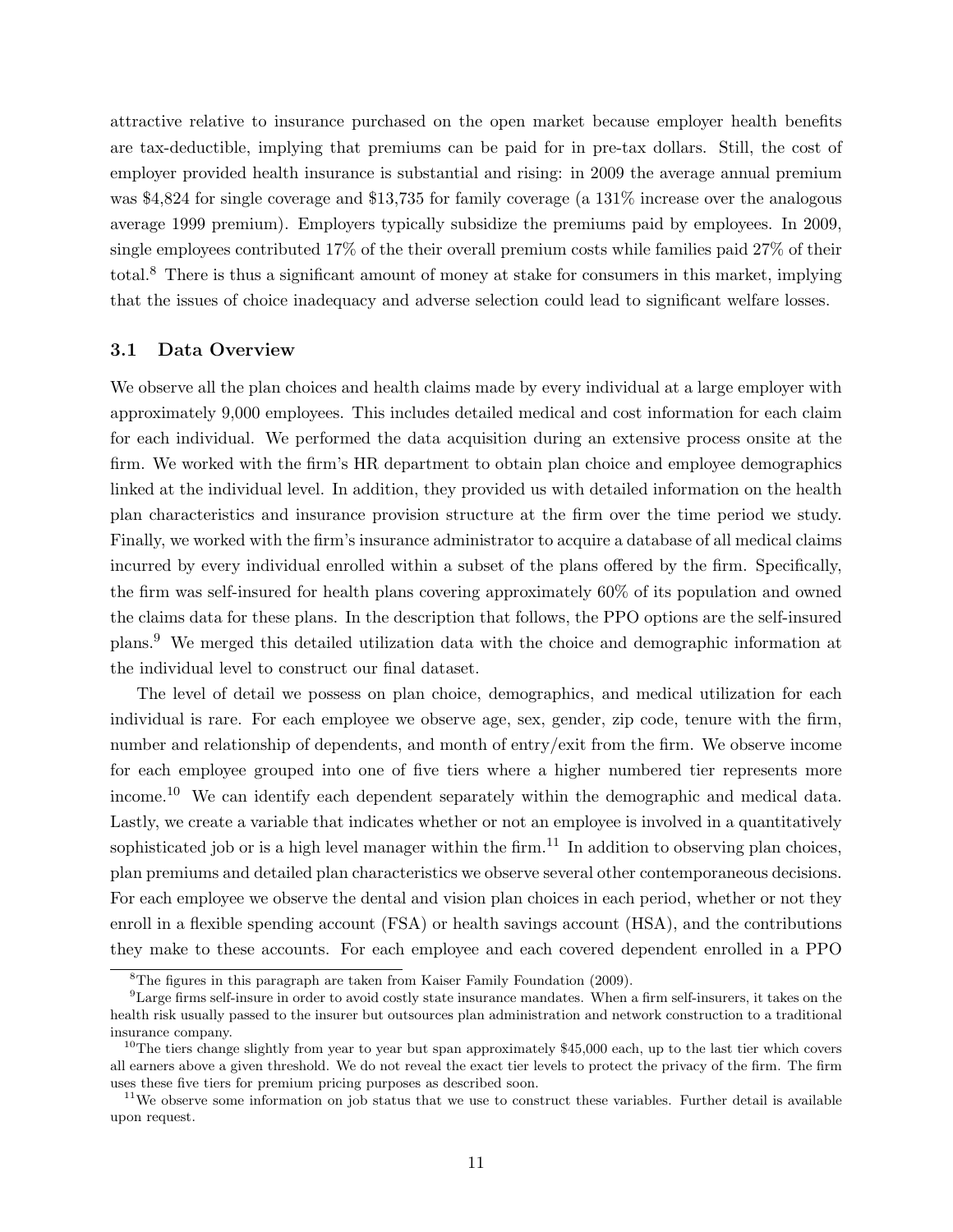option we have detailed medical utilization data. For each individual we observe the payment and medical information for each claim. On the payment side we observe details like deductible paid, coinsurance paid, copayment, insurer paid, total billed charges, and whether the claim is in or out of network. On the medical side we observe ICD-9 diagnostic codes (which divide the universe of diagnoses into 25,000 categories), CPT procedure codes, and the medical provider. In addition, we observe medically relevant aggregations of diagnoses, procedures, and provider specialties derived and used by the insurer.

The data contain 14,248 employees making yearly plan choices for at least some of the period 2004-2009. Many employees cover dependents, bringing the total covered lives we observe to 25,214. There is entry and exit from the sample each year such that there are about 9,000 employees (17,000 covered lives) in any given year. Each year approximately 1,500 employees waive insurance coverage (likely because they or their spouse have an alternative source of coverage). The roughly 7,500 employees (covering 14,000 lives) who remain choose one plan from a menu of five health plans that changes over the sample period. Unless they enter the firm mid-year, employees choose a plan with a set premium level in November for the following calender year. Over that year individuals demand medical services; the interaction of services undergone and plan-characteristics such as deductible and coinsurance determine how much an individual pays for medical expenses out-of-pocket each year, in addition to their plan premium. The first column of Table 1 describes the demographic characteristics of the entire sample.

# [Table 1 about here.]

From 2004 to a year denoted  $t_{-1}$  the employer offered four HMO plan options (more vertically integrated with providers) and one PPO option (less integration).<sup>12</sup> Each of the five plans had a different network of providers, different contracts with providers, and different premiums and cost-sharing formulas for enrollees. For the year after  $t_{-1}$ , denoted  $t_0$ , the firm changed the menu of plans. From year  $t_0$  onward the firm continued to offer five plans but reduced the number of HMOs to two and introduced three new PPO options. This plan structure remained intact through 2009. After the menu change, the HMOs still had different providers and cost sharing rules relative to the set of PPOs. However, the three new PPO plans introduced in the menu change had the same provider network, covered medical services, and contractual treatment of providers. The only difference between these plan options were the premiums and plan financial characteristics that determine the mapping from total claim expenditures to medical out-of-pocket expenditures (e.g. deductible, coinsurance, and out-of-pocket maximums).

Further, the three PPO options after the menu change also had the same provider network and covered services as the PPO option before the menu change and, again, only differed from that plan based on financial characteristics. We denote the PPO option before the menu change as  $PPO_{-1}$ . We denote each PPO option after the menu change by its individual deductible so that it is clear throughout which plans are more comprehensive (pay a higher percentage of medical claims). The

 $12$ The firm requested we not reveal the year of the menu change in order to protect its identity.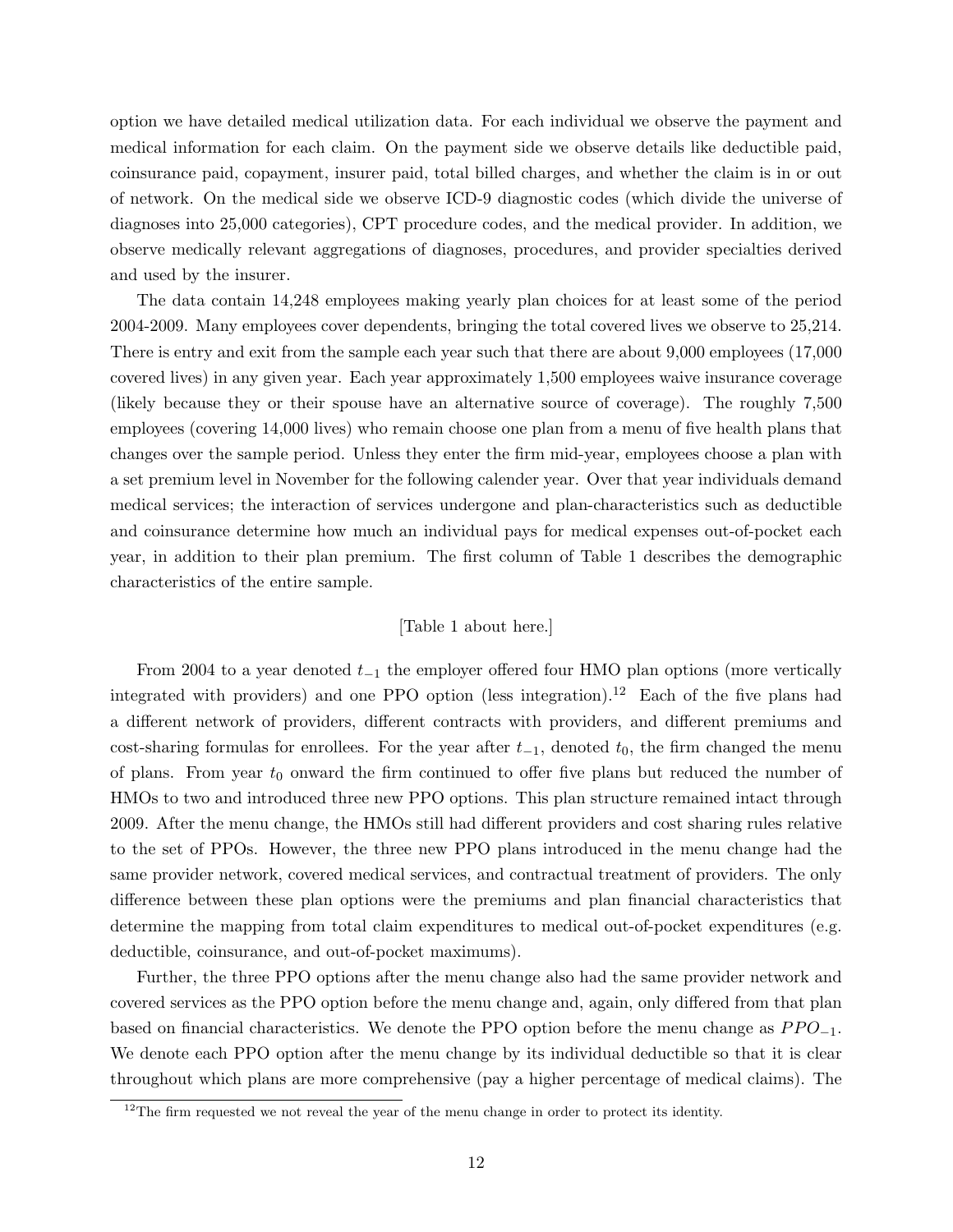'best' or most comprehensive plan is  $PPO_{250}$ , the middle plan in terms of cost sharing is  $PPO_{500}$ , and the plan with the highest cost sharing is  $PPO_{1200}$ .  $PPO_{1200}$  is paired with a health savings account option that allows consumers to deposit tax-free dollars to be used later to pay medical expenditures. This may lead to some degree of differentiation for this plan relative to the other two.<sup>13</sup> We denote the HMO options available throughout the entire period as  $HMO<sub>1</sub>$  and  $HMO<sub>2</sub>$ and those available only before the menu change as  $HMO<sub>3</sub>$  and  $HMO<sub>4</sub>$ .

In addition to changing the menu of plans for year  $t_0$ , the firm forced consumers to leave their old plans and make an 'active' plan choice from the new menu for this year. The firm told employees that there would be no default for year  $t_0$ , implying that they would either have to actively select a plan or lose out on this valuable benefit. During the enrollment period, employees were continuously contacted and reminded of this.<sup>14</sup> Further, unless an employee was previously enrolled in  $HMO<sub>1</sub>$ or  $HMO<sub>2</sub>$  they had to choose a new plan by definition implying they could not just choose their previous option without actively considering the new menu. In years prior to and after  $t_0$  employees were allowed to default into their previously chosen plan option without taking any action. This was true even though in many cases plan prices changed significantly from one year to the next. This variation in the structure of the default option over time is a unique feature of the data set that makes it especially well suited to study switching costs because, for each employee, we observe at least one choice where switching costs can be present and one choice where they are not.

Table 2 lists the financial characteristics of the PPO options. The two higher deductible PPO options have double the coinsurance rate, which is the marginal price of medical care post-deductible, as  $PPO_{250}$ . Out-of-pocket maximums indicate the maximum amount of medical expenditures that an enrollee can pay post-premium in a given plan.<sup>15</sup> In our sample, out-of-pocket maximums are larger when the plan deductible is larger and vary according to an enrollee's income level within each plan.  $PPO<sub>250</sub>$  and  $PPO<sub>500</sub>$  have identical copayment (flat fee) structures for pharmaceuticals and physician office visits while these services apply to the deductible and coinsurance in  $PPO_{1200}$ , implying very different high-end marginal prices for these services in that plan. All plans charge 50% coinsurance on mental health claims once the plan deductible is met. Finally, each plan has distinct out of network characteristics, which we do not list here since only 2% of overall claims are out of network.

#### [Table 2 about here.]

Figure 1 illustrates total employee plan payments (including premiums and out-of-pocket costs) as a function of total in-network hospital and physician claims for  $PPO_{250}$  and  $PPO_{500}$  in year  $t_0$ 

<sup>&</sup>lt;sup>13</sup>This kind of plan is known as a 'high-deductible health plan' or 'consumer driven health plan'. The health savings account is considered to be a hassle to use for medical payments relative to standard payment mechanisms but may also be seen as a beneficial extra retirement account since funds can be withdrawn tax-free for any purpose after the age of 65.

 $14$ Eventually, though they were not told this ahead of time, the 50 employees that did not actively elect a given plan were enrolled in  $PPO<sub>500</sub>$ .

 $15$ Technically this applies only to certain expenses, something that we take into account in our model. For example, mental health expenses do no apply to the out-of-pocket maximum in any plan.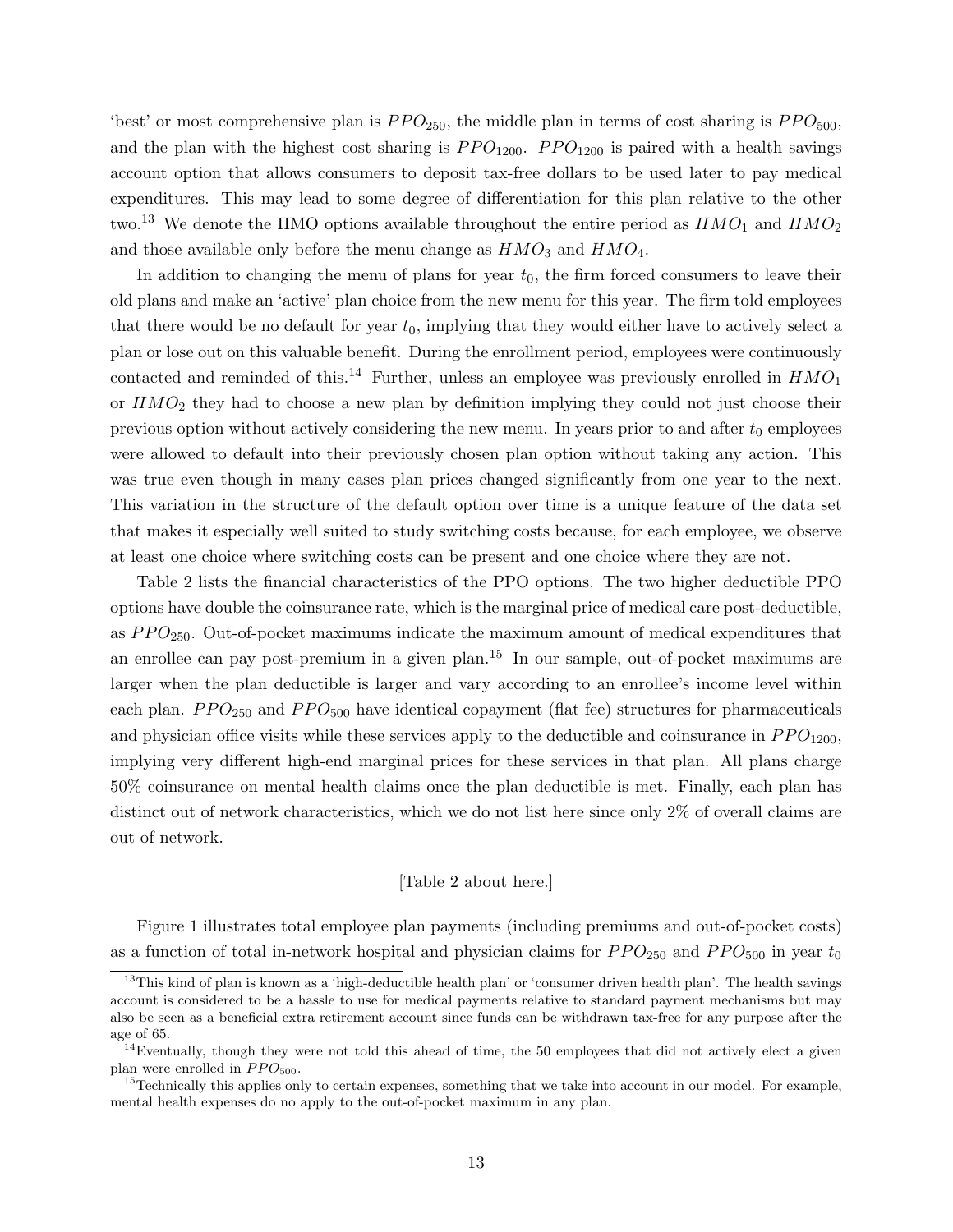(the chart applies to low income families). These two plans are identical except for this mapping, so this figure encapsulates the total financial benefit of choosing one plan over the other. Throughout our analysis we assume that (i) premiums are in pre-tax dollars and (ii) medical expenses are in post-tax dollars.<sup>16</sup> When a family has zero total claims, the vertical intercept of Figure 1 is the premium contribution for each plan. For positive claims, a family pays all expenses until it reaches its deductible after which it pays the coinsurance percentage of marginal claims. Eventually, if a family spends enough, it hits its out-of-pocket maximum, after which it pay zero percent of all remaining medical expenses.<sup>17</sup> The chart reveals that in year  $t_0$ , healthy families should choose  $PPO<sub>500</sub>$  while sicker families should choose  $PPO<sub>250</sub>$ .

[Figure 1 about here.]

# 3.2 Plan Pricing

Each plan offered by the firm has a total premium and employee premium contribution in each year. The total premium is the full cost of insurance while the employee premium contribution is the premium the employee actually pays after receiving a subsidy from the firm. Who determines the total premium depends on the plan. For the HMO options the insurer determines the total premium. For the self-insured PPO options the firm determines the total premium in conjunction with advice from the plan administrator, who is a large insurer. In our data, the total premiums for all plans reflect the average cost of their enrollees in the previous period plus an administrative loading fee that is between 15-25%. For the HMOs, competition from other insurers forces total premiums to be close to average cost. For the PPOs the firm could theoretically choose any total premiums it wants to reflect its distributional aims. In our sample firm total premiums are not arbitrary and follow a lagged average cost rule.<sup>18</sup> For each PPO plan in each year, the total premium set by the firm equals the average plan cost of its enrollees in the previous period, conditional on the dependent coverage tier.<sup>19</sup> The firm claims it uses this policy in order to (i) evaluate and run each plan as an independent unit and (ii) make employees bear the cost of comprehensive insurance on the margin to ensure efficient plan selection.

 $16$ In reality, medical expenses may also be in pre-tax dollars since individuals can pay medical expenses with FSA and HSA contributions which are pre-tax. However, since approximately 25% of the population enrolles in these accounts, we make this assumption. Ultimately, we could make the tax treatment of medical expenses individual specific since we observe savings account contributions. In order to convert premiums into pre-tax dollars we multiply premiums by an income-contingent combination of state and federal marginal tax rates using the NBER TAXSIM data.

 $17$ In the plans we study, each family member technically has his or her own deductible and out-of-pocket maximum. On top of these, the family has an aggregate deductible and aggregate out-of-pocket maximum that limits what can be paid toward the individual deductibles and out-of-pocket maximums respectively. This chart assumes that expenses are allocated proportionally across family members. The individual and family limits are taken into account in estimation.

<sup>&</sup>lt;sup>18</sup>This is true except for year  $t_0$  when the new plans have no previous data to assess average cost. The employer set a total premium in this period based on some other metric, possibly what their expectation of average costs acress the plans would be. We delve into the firm's pricing process in more detail in our counterfactual section.

<sup>&</sup>lt;sup>19</sup>For year  $t_0$  and after the firm had four dependent coverage tiers: single, spouse only, child(ren) only, and spouse plus child(ren). Before  $t_0$ , the firm had two dependents tiers: single and family.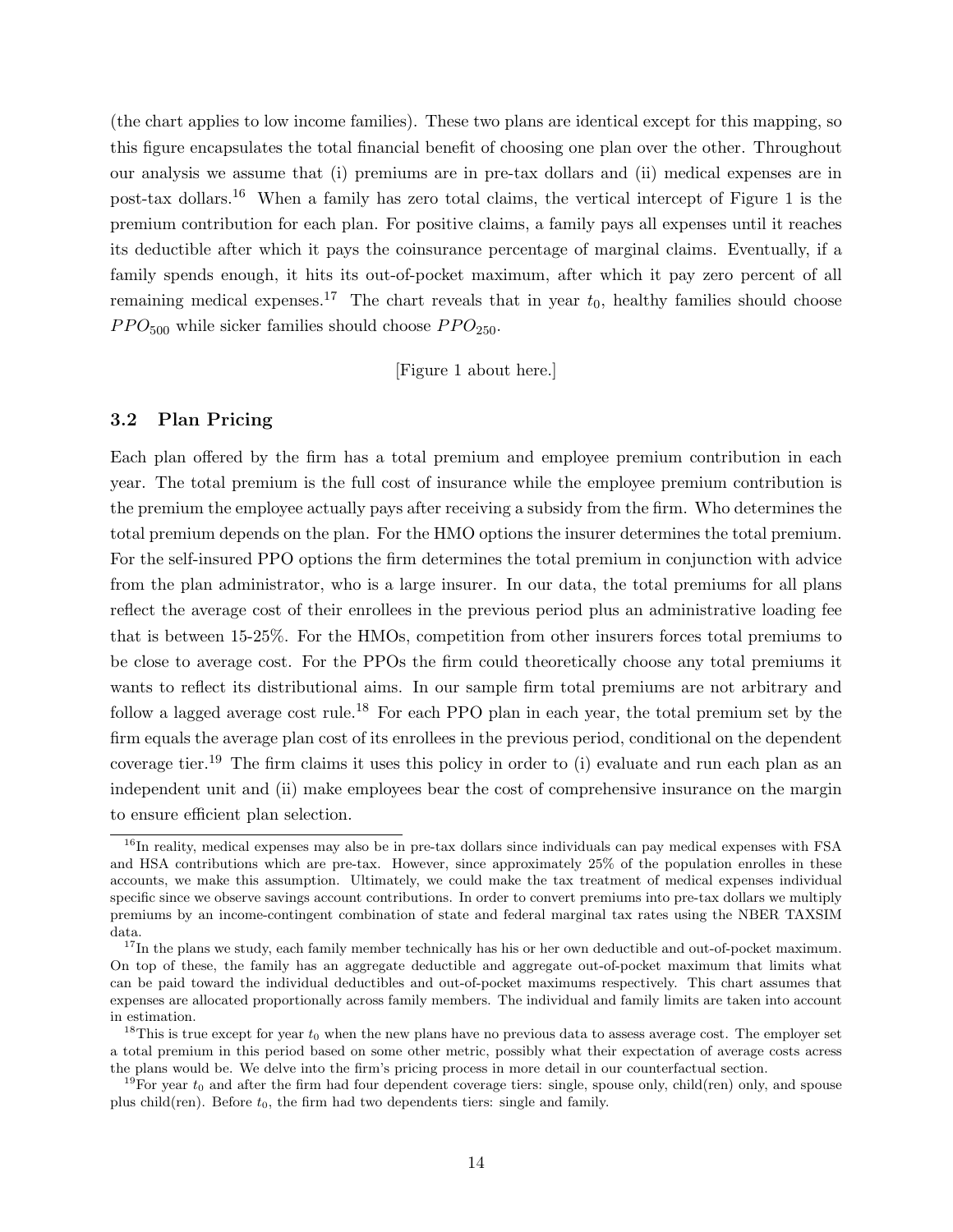Given total premiums for each plan, the firm sets a target of subsidizing 76% of total employee premium payments. Since the HMO options are not self-insured, by law the firm must provide the same subsidy to all employees conditional on the number of dependents covered (the premiums can and do vary based on this). For the PPO options, the firm can subsidize plans in any way it wants to as long as it doesn't condition the subsidy on factors linked to individual health risk. The firm conditions PPO subsidies each year on an employee's income tier, in addition to the number of dependents, because of equity considerations. The firm provides PPO subsidies as a fixed percentage of the total premium for  $PPO_{1200}$  where the fixed percentage depends on income tier and the total premium is contingent on number of dependents. This fixed subsidy is decreasing with income. As a result of this policy, employees deciding between the PPO options after the menu change pay the full marginal cost of  $PPO_{250}$  and  $PPO_{500}$  premiums relative to  $PPO_{1200}$ . We note here that since total premiums are group-rated (by law) and determined by lagged average cost, making employees pay the marginal premium for comprehensive insurance makes significant adverse selection likely. In this scenario, it is likely that sicker individuals will be willing to pay the marginal cost of more insurance, healthier individuals will not, average costs for comprehensive insurance will increase, and relative premiums will increase.

Table 3 illustrates employee premium contributions in year  $t_0$  and year  $t_1$  for the single and family (spouse plus children) coverage tiers. There is a noticeable decrease in premiums for  $PPO<sub>500</sub>$ relative to the other plans from  $t_0$  to  $t_1$  coupled with a slight increase in the premium for  $PPO_{250}$ . This premium movement is due to adjustment based on  $t_0$  average costs for each of these plans. Employee premium payments are much higher in  $t_1$  for  $PPO_{250}$  relative to  $PPO_{500}$  even though all other plan characteristics remain exactly the same as in  $t_0$ . As a result, the choice setting in year  $t_1$ , when most employees had a default option and switching costs, is quite different than that in  $t_0$ , when the forced re-enrollment occurred.

[Table 3 about here.]

### 3.3 Plan Choices

Table 4 presents the plan choices of all employees for years  $t_{-1}$ ,  $t_0$ , and  $t_1$ . In year  $t_{-1}$ , before the menu change, approxiamtely 50% of employees that enroll in a plan enroll in  $PPO_{-1}$  while the other half of the population enrolls in one of the four HMO options. After the menu change, in years  $t_0$  and  $t_1$ , about 60% of employees enrolled in a plan enroll in one of the three available PPO options. For those employees who enroll in a PPO after the menu change, approximately 55% choose  $PPO_{250}$  at  $t_0$  while 45% do so at  $t_1$ . In each year, approximately 15% of employees waive coverage.

### [Table 4 about here.]

Table 5 reveals that there is substantial horizontal differentiation between the PPO and HMO nests of plans. Specifically, we show that if an employee ever chooses a PPO option, they are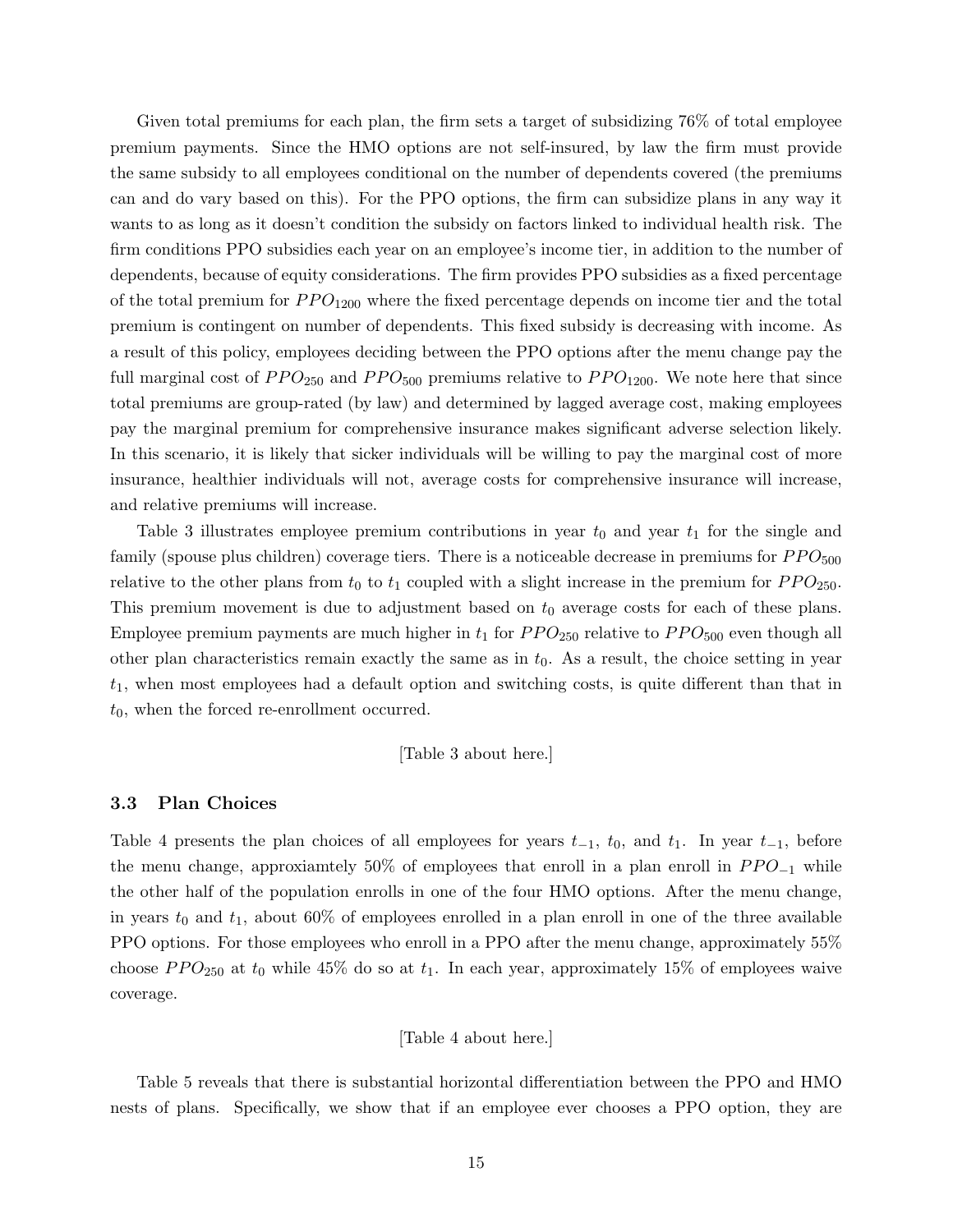unlikely to switch to an HMO option at any point in time. This is important to our upcoming analysis, which focuses on the sample of employees who (i) were enrolled in  $PPO_{-1}$  at  $t_{-1}$  and (ii) continued to be enrolled in a PPO option at the firm for at least the next two years through  $t_1$ . The top panel in table 5 studies the choice behvaior of all employees at the firm who were enrolled in any plan in both of the years  $t_{-1}$  and  $t_0$ . It is clear that, when the menu of plans changed for  $t_0$ , most employees in  $PPO_{-1}$  moved to one of the new PPO options while most employees enrolled in an HMO at  $t_{-1}$  still re-enroll in an HMO at  $t_0$ . The bottom panel presents the analogous chart for all employees at the firm enrolled in a plan both in years  $t_0$  and  $t_1$ . The vast majority of  $t_0$  PPO enrollees who switch plans at year  $t_1$  choose another PPO option at  $t_1$ . Since employees who ever choose a PPO are very likely to *always* choose a PPO, even if they switch plans, the unmodeled availability of HMO options will not bias the results of analysis restricting the set of options to just the PPO plans.

[Table 5 about here.]

# 4 Preliminary Results

# 4.1 Switching Costs

The raw data provide substantial evidence of switching costs in plan choice when consumers are given a default option. This section presents two separate pieces of evidence supporting this.

First, we study the behavior of new employees at the firm. New employees are unique because in any year they join they must have zero switching costs. This is because (i) they have no health plan default option and (ii) they were not previously enrolled in any health plan within the firm. Thus, employees who are new in year  $t_0$  have zero switching costs in that period and positive switching costs when choosing a plan for year  $t_1$  (along with the rest of existing employees) while employees who are new in year  $t_1$  have zero switching costs at  $t_1$ . If switching costs exist, and the profile of new employees is similar from year to year, we would expect the year  $t_1$  choices of employees who were new in year  $t_0$  to reflect both persistence toward their  $t_0$  choices and year  $t_1$  prices while we would expect  $t_1$  choices by  $t_1$  new employees to reflect only year  $t_1$  prices.

Table 6 reveals those who were new enrollees in year  $t_0$  do in fact make substantially different choices in  $t_1$  than new employees at  $t_1$ . The table reveals that these cohorts of new entrants have almost identical demographic characteristics, which suggests that in the absence of switching costs these two populations should make similar choices in year  $t_1$  when they are both at the firm. The data in the table show that, in fact, these two groups make significantly different decisions in year  $t_1$ . Moreover, these choices differ in exactly the way a model with switching costs would predict: the choices of year  $t_0$  new employees exhibit significant persistence in  $t_1$  relative to year  $t_0$  choices while the choices of year  $t_1$  new employees strongly reflect the price shift in favor of  $PPO<sub>500</sub>$  in year  $t_1$ . For example, 21% of year  $t_0$  new employees choose  $PPO_{250}$  at  $t_0$  and 23% choose  $PPO_{500}$ . At  $t_1$ , 20% of this population chooses  $PPO_{250}$  and 26% choose  $PPO_{500}$  only a small change in total share for each plan. However, in year  $t_1$  only 11% of year  $t_1$  new employees choose  $PPO_{250}$  while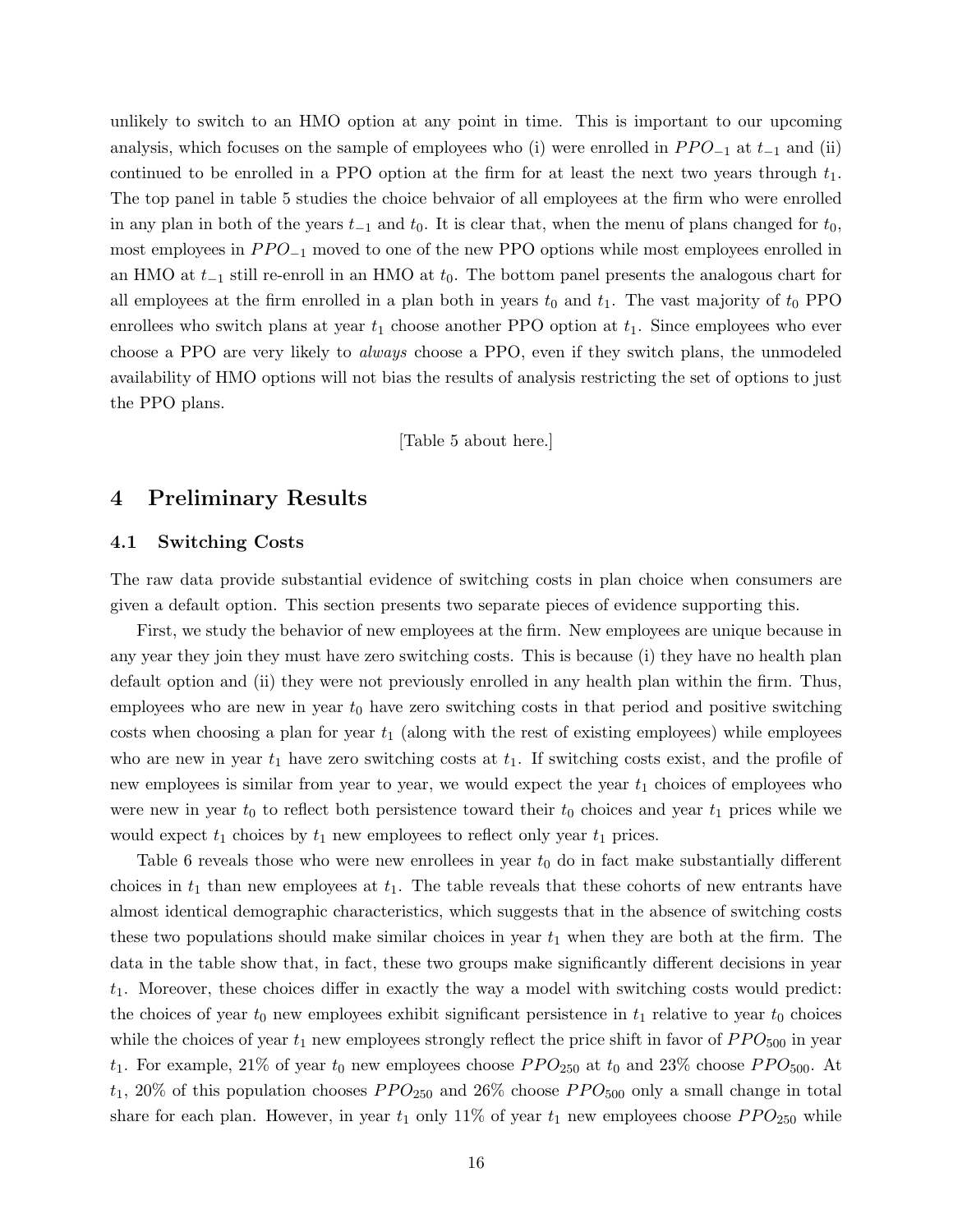43% choose  $PPO<sub>500</sub>$ . This indicates that  $t_0$  employees made active choices at  $t_0$  and only adjusted slightly to large price changes at  $t_1$ , due to high switching costs, while  $t_1$  new employees with no  $t_1$ switching costs made active choices at  $t_1$  reflecting the current prices.

#### [Table 6 about here.]

Our second piece of evidence takes advantage of a unique situation caused by the combination of plan characteristics and plan pricing changes. Figure 2 combines the chart comparing plan outof-pocket expenses for year  $t_0$ , Figure 1, with the analogous chart at  $t_1$ . The  $t_1$  chart looks quite different due to the significant price change in favor of  $PPO<sub>500</sub>$ . In fact, at  $t<sub>1</sub>$ , for the low income family category depicted, a family would be better off choosing  $PPO<sub>500</sub>$  for any level of medical expenditures.  $PPO_{250}$  is similarly dominated in  $t_1$  for four of the other nineteen possible income and dependent category combinations.

# [Figure 2 about here.]

Table 7 describes the year  $t_1$  behavior of the subset of employees who enrolled in  $PPO_{250}$  at  $t_0$ , had that plan become dominated for them in  $t_1$ , and continued to enroll in any plan offered by the firm in that year. Within the income and dependent category combinations for which  $PPO_{250}$ becomes dominated for year  $t_1$ , in a rational frictionless environment we would expect 100% of the individuals enrolled in  $PPO_{250}$  at  $t_0$  to switch to  $PPO_{500}$  at  $t_1$ .<sup>20</sup> Of the 1916 employees enrolled in  $PPO_{250}$  in year  $t_0$  who continue to enroll in any plan at  $t_1$ , 708 (36%) have that plan become dominated for them at  $t_1$ . Of these 708 employees, only 73, or 11%, swtiched to a plan other than  $PPO<sub>250</sub>$  in  $t<sub>1</sub>$  after the plan becomes dominated for them. Of those that did switch the majority  $(69\%)$  switched in the predicted direction, to  $PPO<sub>500</sub>$ . The table also reveals that those that did switch had a pattern of 'active' choice behavior in  $t_1$  relative to those who did not switch. For example, those who do switch enroll in an FSA account 53% of the time while those who do not enroll in one 29% of the time. Enrollment in an FSA account in indicative of active choice since default into an FSA is not allowed and each family has to re-enroll in an FSA in each period. Similarly, 10% of switchers also switch their dental plan while only 3% of non-switchers do. Apart from these differences switchers and non-switchers are similar though switchers are more likely to be younger and single.

### [Table 7 about here.]

In general, given the change in prices from  $t_0$  to  $t_1$ , we would expect some percentage of families greater than zero to switch plans in a rational frictionless choice environment. As noted, in the case highlighted above where  $PPO_{250}$  becomes dominated we expect this percentage to be 100%. However, for the large remaining population that chose another plan at  $t_0$  or did not have  $PPO_{250}$ become dominated, the percentage we expect to switch depends on more subtle factos like an

<sup>&</sup>lt;sup>20</sup>At  $t_1$ , the firm was unaware that this relationship between the plans existed since they compute subsidies and total premiums independently of plan characteristics.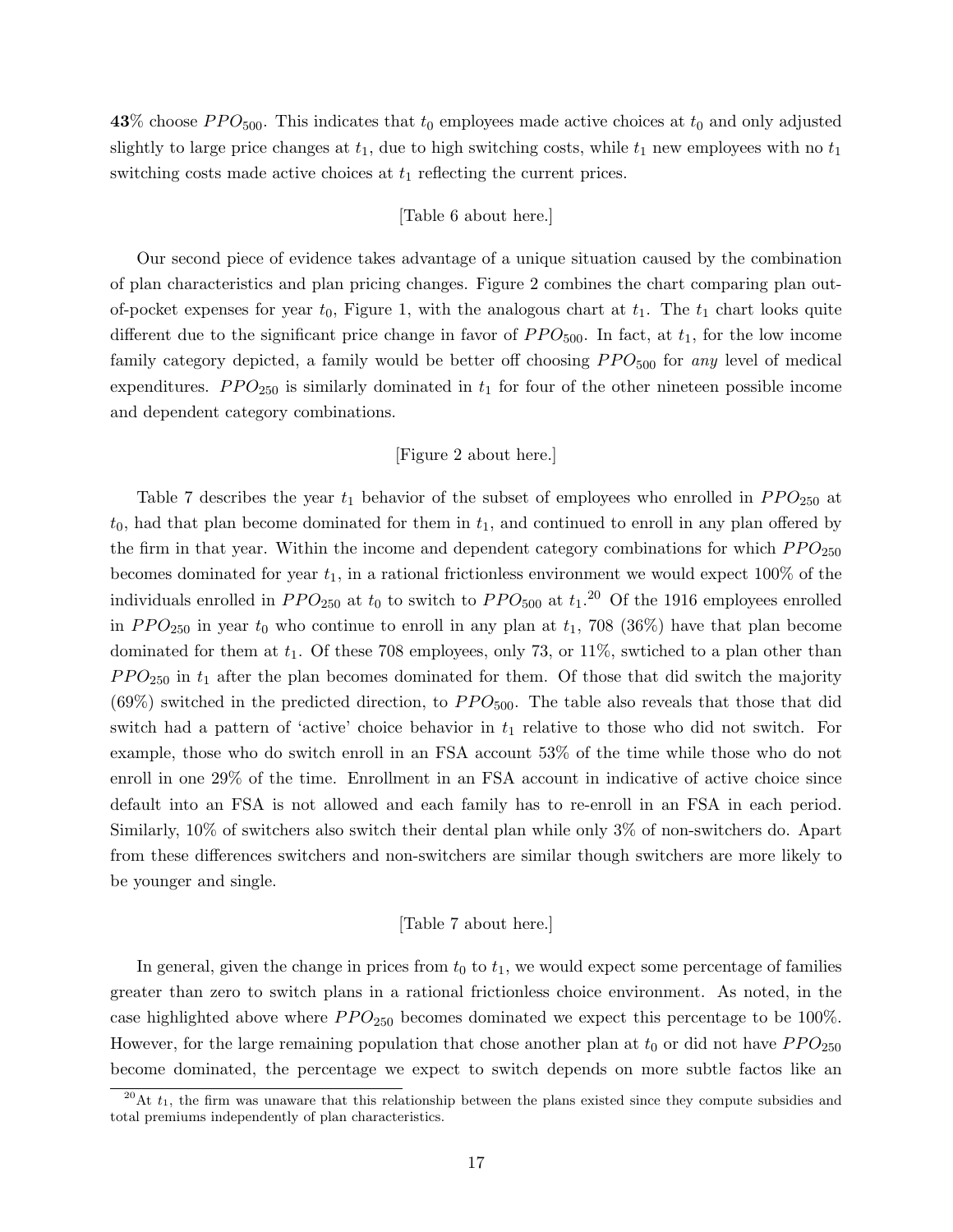individual's health risk, risk preferences, and level of switching costs. Even though it is clear from these examples that switching costs are present, quantifying them along with health risk and preferences is essential to understanding how the entire population will choose plans, and how the market will evolve, in counterfactual settings. This motivates the structural choice and utilization model we present in the next section.

### 4.2 Adverse Selection

Before we present the main econometric framework, we provide evidence that adverse selection is present in the data we observe. Here, we study selection based on the combination of observable but unpriced health information as well as private health information. The next subsection studies adverse selection based only on private information. Here, we analyze the subset of the population that (i) was enrolled in  $PPO_{-1}$  at  $t_{-1}$  and (ii) continued to be enrolled in a PPO plan at the firm for at least the next two years through  $t_1$ . Restricting the sample in this way allows us to compare selection across the PPO options with the same population over all three years. Column 3 in table 1 describes this sample, which is slightly older and slightly richer than the full sample. As noted earlier, there is almost no crossover from the nest of PPOs to the nest of HMOs during this time period so analysis within the set of PPO options can stand on its own.

Table 8 presents evidence of adverse selection against the most comprehensive PPO option,  $PPO<sub>250</sub>$  once the menu change occurs at  $t<sub>0</sub>$ . The table shows the level of  $t<sub>-1</sub>$  claims for individuals enrolled in each of the PPO options from  $t_{-1}$  to  $t_1$ . We use  $t_{-1}$  claims in every year since all families in the sample were enrolled in the same plan  $(PPO_{-1})$  that year, implying that total claims are an 'apples to apples' measure of health expense risk that is not confounded by moral hazard. Riskbased selection in the sample is striking, as employees who chose  $PPO_{250}$  in both year  $t_0$  and year  $t_1$  had almost double the median and mean of  $t_{-1}$  total medical claims relative to enrollees in the other two PPO options.

### [Table 8 about here.]

Despite the large price change from year  $t_0$  to year  $t_1$  the pattern of selection barely changes from  $t_0$  to  $t_1$ . The initially high level of selection reveals that consumers initially chose plans based on health risk while the lack of movement in selection over time implies that individuals did not update their selection based on health risk in years where they could default into their previous option. Thus, high switching costs likely reduce adverse selection relative to what it would have been if everyone made active plan choices in each period. This insight motivates our counterfactual studying the impact of an information provision policy that reduces switching costs.

### 4.3 Moral Hazard & Selection on Private Information

The change in the menu of available plan options for year  $t_0$  provides a natural experiment that makes it possible to analyze whether or not consumers who selected less comprehensive coverage at  $t_0$ had systematically lower total claims in that year than at  $t_{-1}$ . Evidence that consumer expenditures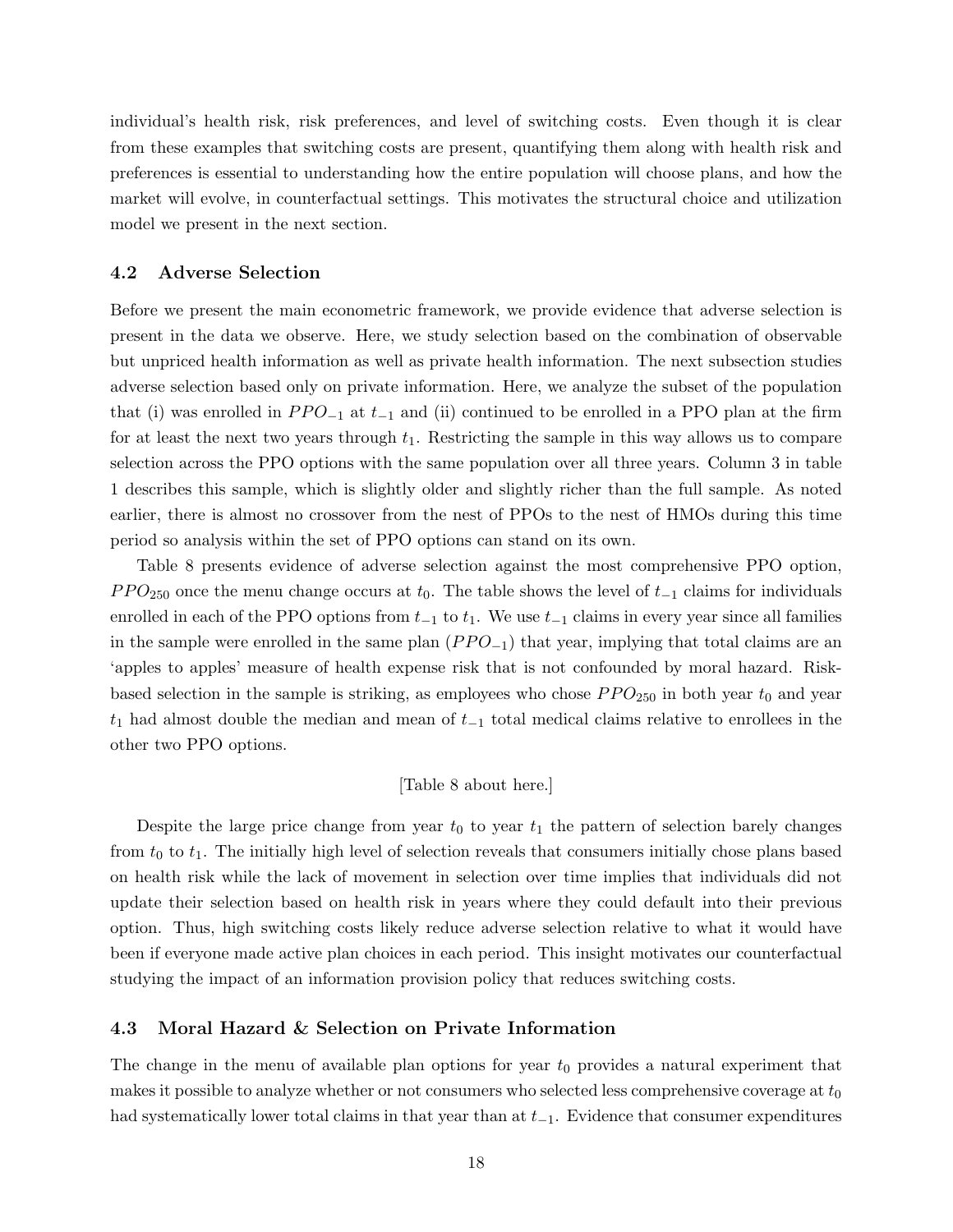are systematically lower based on subsequent coverage choice could be indicative of moral hazard (positive price elasticity) or risk selection based on health information not represented in prior expenditures.<sup>21</sup> We do not view this analysis as rigorous evidence for or against moral hazard and private selection, but do believe that it provides support for our cost model assumption of no moral hazard or selection based on unobservable information.<sup>22</sup>

We investigate the same subset of employees as in the adverse selection analysis. This includes those employees who were enrolled in  $PPO_{-1}$  at  $t_{-1}$  and enrolled in any PPO option after the menu change through at least year  $t_1$ . It is important for our analysis that only one PPO option was available prior to  $t_0$ ; this ensures that we observe one year when all consumers have the same price incentives. We split the population into two groups (i) employees who enrolled in  $PPO_{250}$  in year  $t_0$  and (ii) those that enrolled in one of the two less comprehensive PPO options in  $t_0$ . We refer to the first group as the 'control' group and the second as the 'treatment' group. The marginal price of medical care in  $PPO_{250}$  is similar to that of  $PPO_{-1}$  before the menu change implying that employees who choose  $PPO_{250}$  face the same medical price incentives in both years. As a result, assuming a constant distribution of health in this group over the two years, the difference between expenses in this population at  $t_{-1}$  and  $t_0$  should be entirely due to price inflation. Alternatively, the deductibles in  $PPO<sub>500</sub>$  and  $PPO<sub>1200</sub>$  are more than double those of  $PPO<sub>250</sub>$  while, post-deductible, the marginal price of care (coinsurance) is twice as high in these less comprehensive plans. Further, families paid much higher rates on the margin for pharmacy and physician office expenses in  $PPO<sub>1200</sub>$  than in all other plans. Thus, in the treatment group, some of the difference in expenses from  $t_{-1}$  to  $t_0$ may be due to moral hazard or selection based on health information not linked to  $t_{-1}$  expenses. In the treatment population, we group  $PPO<sub>500</sub>$  and  $PPO<sub>1200</sub>$  together in order to increase sample size. When we analyze these two plans separately the results are unchanged.

Table 9 shows how the distribution of medical expenses changed over time for the control and treatment groups. Denote the claims of the control group in year t as  $\kappa_t^C$  and those of the treatment group  $\kappa_t^T$ . If the combination of moral hazard and selection on private information is relevant, we would expect:

$$
\frac{\kappa_{t_0}^C}{\kappa_{t_{-1}}^C}>\frac{\kappa_{t_0}^T}{\kappa_{t_{-1}}^T}
$$

Thus, we would expect inflation in medical expenditures to be the same across both groups but the treatment group to have a reduction in expenses relative to the control group due to moral hazard or selection based on private information.<sup>23</sup> In our sample, the results point in the opposite direction. For each portion of the distribution of expenditures, expenses increase by 10% more in

 $^{21}$ Our analysis does not distinguish between moral hazard and selection based on private information at  $t_0$ . Simple theoretical models predict that the effects of both these phenomena will lead to a positive correlation between total claims and more insurance.

 $^{22}$ In future versions of this work, we plan on doing robustness checks that estimate the cost model with minimal but positive bounds on the level of moral hazard.

 $^{23}$ This is essentially a log difference in differences setup where one difference is with repect to claims over time and the second difference is for the control group relative to the treatment group.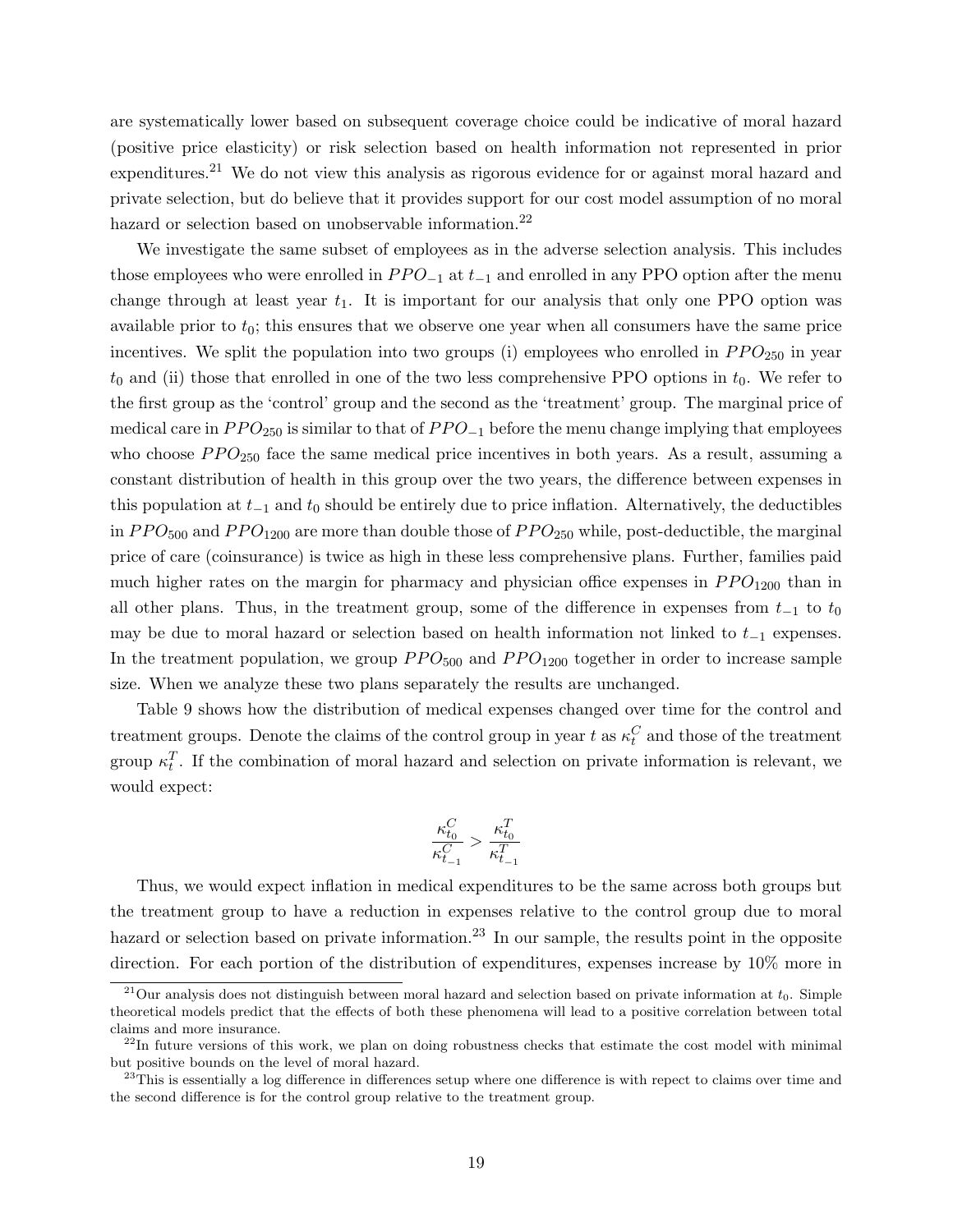the treatment group relative to the control group  $(20\% \text{ vs. } 10\%)$ .<sup>24</sup> When we consider the absolute changes in medical expenditures within each group, instead of the ratios, the same conclusion holds. Since the ratio moves in the opposite direction from what theory would predict, if the test is not misspecified then, for any statistical test, we could not reject the null hypothesis of no moral hazard or selection not based on prior observable expenses. We note again that this analysis is done to support our assumption of no moral hazard and private information selection in the cost model. Further analysis in future work is required to rigorously isolate these effects.

### [Table 9 about here.]

We delve into the issue in more depth in Table 10, which analyzes the same ratio of year  $t_0$ expenditures to year  $t_1$  expenditures for the treatment and control group with finer groupings of medical diagnoses. We investigate the problem at this level in case there are specific categories of elective medical expenditures where moral hazard and time-varying selection are important. We study 20 aggregated medical diagnostic groupings derived by the insurance administrator from the finer ICD-9 codes. We study the ratio of median of  $t_0$  total claims in each category relative to the median of  $t_{-1}$  claims, conditional on expenditures being greater than zero.<sup>25</sup> Of the 20 diagnostic groupings, the median of treatment group expenditures decreased by a higher percentage than the median of control group expenditures in only three aggregated diagnostic categories. The difference between these ratios is close to zero for seven groups and expenditures increase relatively in the treatment group for the remaining ten categories. This evidence suggests that the prevalence of moral hazard and selection based on private information is low across different classes of medical procedures as well as for aggregate claims.

#### [Table 10 about here.]

Finally, we formalize this analysis at the level of aggregate diagnosis groups. To do this, we construct ratios of expenditures over time within each diagnostic category for individuals within the treatment and control groups and run the following regression:

$$
log(\kappa_{id,t_0}) = \delta_d + \alpha \ log(\kappa_{id,t_{-1}}) + \beta \ log(\kappa_{id,t_{-1}}) * \mathbf{1}_T + \epsilon_{id}
$$

Here,  $\kappa_{id,t}$  refers to the total claims of individual i in aggregated diagnostic category d in year t.  $\delta_d$  is a category fixed effect and  $\mathbf{1}_T$  is an indicator variable that equals one if a family is in the treatment group. We estimate this equation with a median quantile regression and find that  $\beta$  is negative, statistically significant at a 5% confidence level, and equal to 3.7% of  $\alpha$  in magnitude. This implies that conditional on  $t_{-1}$  expenses, individuals in the treatment group reduced expenditures by 3.7% in  $t_0$  relative to those in the control group. The full results from the mean and median

<sup>&</sup>lt;sup>24</sup>We note that this chart looks at the ratio of distributional derivatives and not the distribution of ratios in the population. We feel that this is appropriate since individual-specfic ratios will be noisy on a year to year basis but the population distribution of health should be nearly constant.

 $25$ There is almost no movement in the number of claims in each category and each group.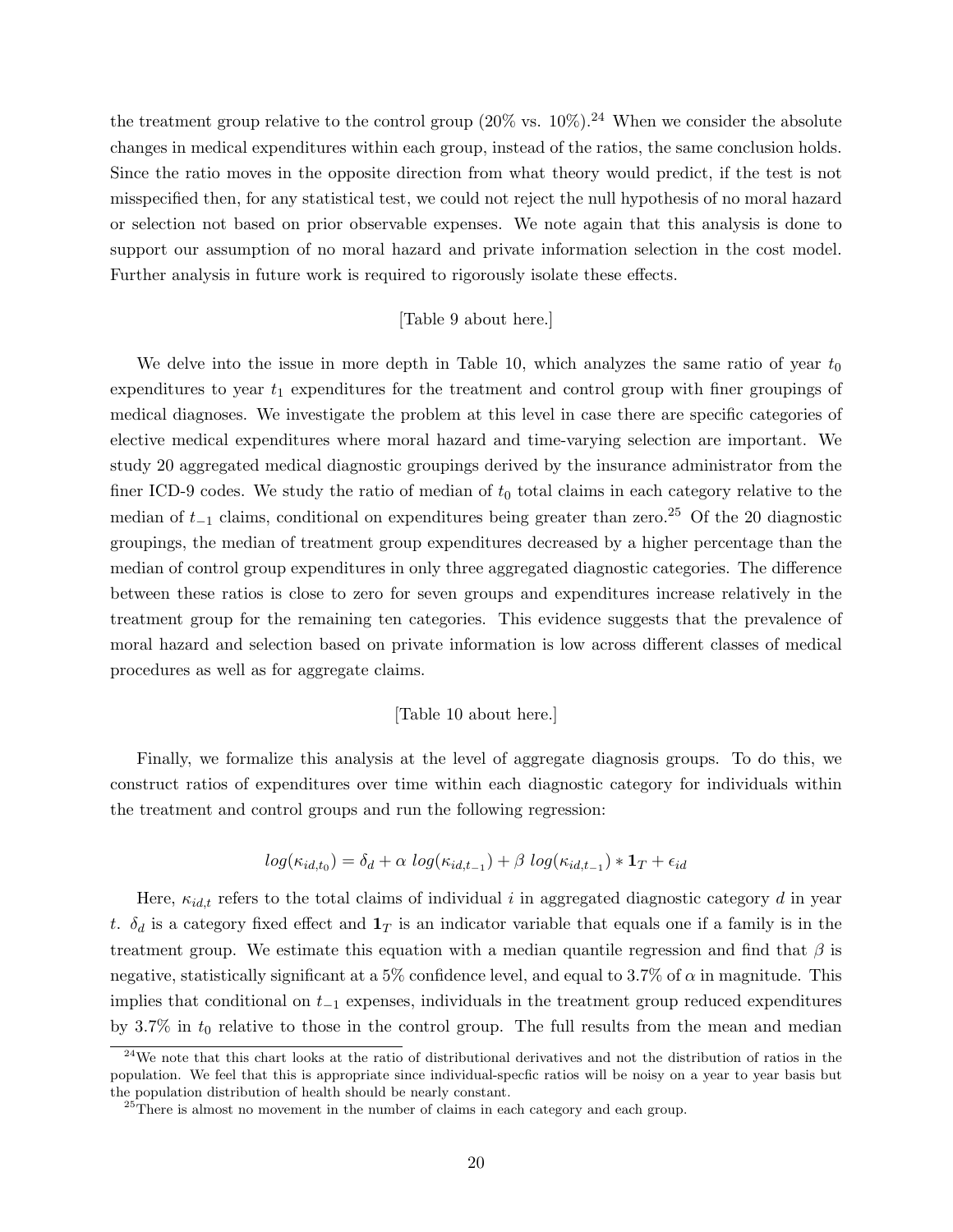regressions are presented in Table 11. This difference in differences result reveals that when we investigate expenditure ratios over time at the individual level there is evidence of a combined moral hazard / private information effect but one that has a very small magnitude. Since the estimated effect is small in magnitude, we believe that our cost model assumption of no moral hazard or selection based on private information does not bias the results of that model in any meaningful way.

#### [Table 11 about here.]

# 5 Empirical Framework

The preliminary results reveal that switching costs and adverse selection are both substantial. However, in order to understand the impact of counterfactual policies that reduce the level of switching costs, it is necessary to precisely measure all determinants of plan choice. To this end, we construct and estimate a structural model of consumer choice that quantifies switching costs, risk preferences, and health risk. Once we know these fundamentals, we are able to examine the equilibrium impact of counterfactual policies that reduce switching costs.

We restrict our estimation sample to employees (and covered dependents) who are (i) enrolled in  $PPO_{-1}$  in  $t_1$  and (ii) continue to enroll in a PPO option at the firm through at least  $t_1$ . This sample is described in the third column of table 1 and is the same one used in our preliminary adverse selection analysis. This sample construction is advantageous for three reasons. First, these restrictions imply that for years  $t_0$  through  $t_2$  we observe a previous year of detailed claims data for each individual in the sample. This allows us to use the same rigorous cost framework for the entire sample.<sup>26</sup> Second, the restriction to the set of PPO options implies that all plans in the choice set have the exact same provider network and covered medical services. As a result, our choice model does not need to take into account unobserved preference heterogeneity for medical plan benefits, which must be done in most prior plan choice studies. Finally, since each family must be enrolled in a plan from  $t_{-1}$  to  $t_1$ , we observe each family making a plan choice in a year when they have a default plan option and a year when they do not, a feature that aids our identification of switching costs. We note that, as shown previously, there is almost no movement from PPO plans to HMO plans over time, even at  $t_0$ , implying preferences for these nests are highly differentiated. This makes us confident that the set of PPO options at  $t_0$  and after is an appropriate description of the choice set for this sample.<sup>27</sup>

Our empirical framework has two primary components (i) a choice model and (ii) a cost model. The cost model predicts family-plan specific ex ante distributions of medical expenditures for the

<sup>&</sup>lt;sup>26</sup>If we included new entrants after  $t_{-1}$  or individuals enrolled in HMOs in the sample, we could use a less precise cost framework for these employees in the absence of detailed medical information. This could be based on future claims or demographics such as age and sex, similiarly to what is done in the rest of the literature when detailed claims information is not available.

<sup>&</sup>lt;sup>27</sup>For example, table 5 reveals that, of the 2,757 employees enrolled in  $PPO_{-1}$  in year  $t_{-1}$  who also enroll in a plan at  $t_0$ , only 85, or 3%, choose an HMO option at  $t_0$ .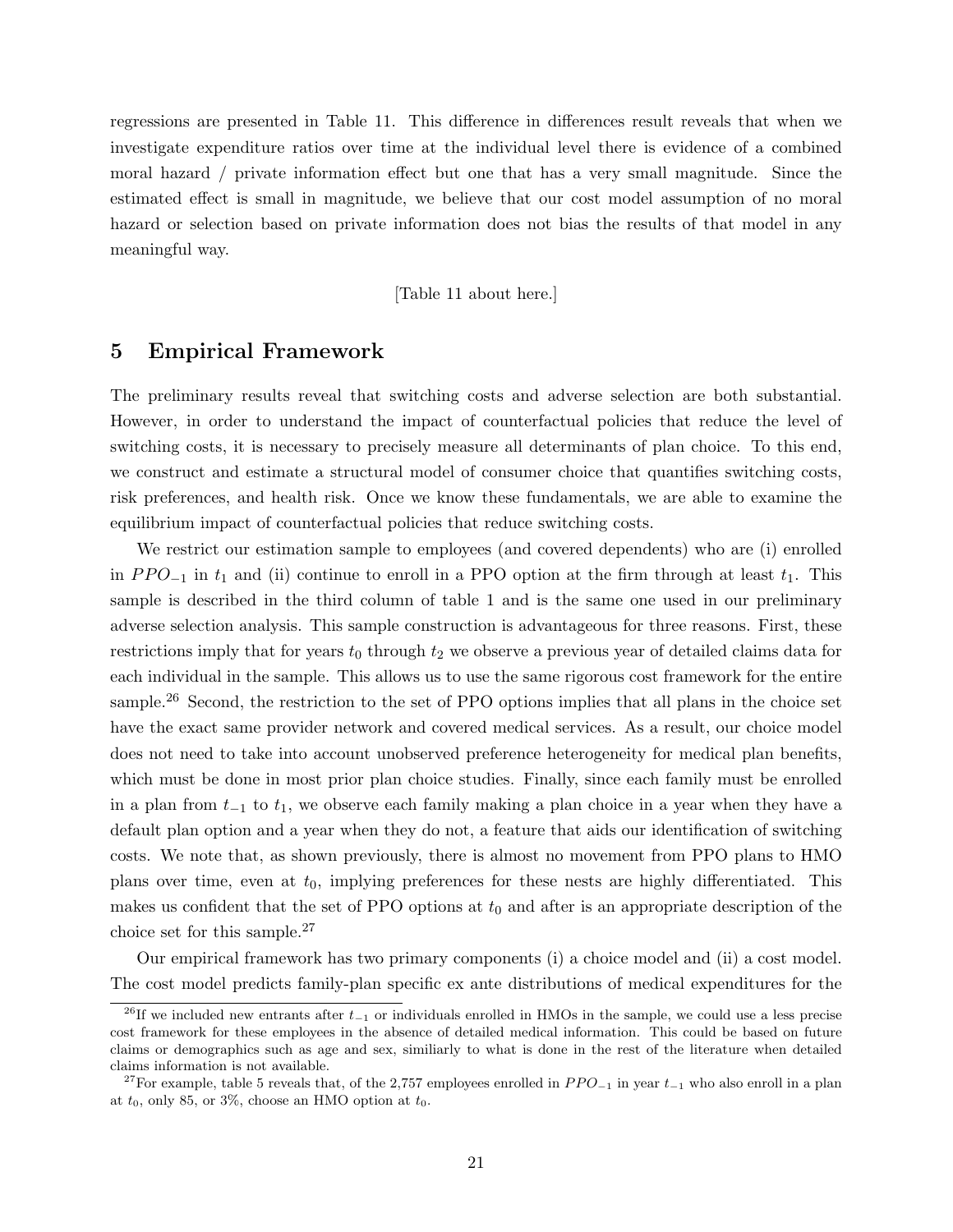upcoming year, which are used as inputs into the choice model to quantify expense risk. We first present the choice model, taking health expense risk as given, and then describe how the cost model predicts distributions of expenditures.

#### 5.1 Choice Model

Our choice framework quantifies risk preferences and switching costs conditional on the familyplan-time specific distributions of health expenditures output by the cost model. We denote these expense distributions by  $F_{kit}(\cdot)$ , where k denotes a family, j denotes one of the three PPO options available after the menu change, and t denotes one of three time years after the menu change  $(t_0)$ through  $t_2$ ). We describe the precise way that  $F_{kj}(t)$  is generated later in this section.

We assume that families have rational expectations with respect to their health status and that these expectations confirm to the cost model output  $F_{kji}(\cdot)$ . Each family has latent utility  $U_{kji}$  for each plan in period t. In each time period, each family chooses the plan j that maximizes  $U_{kji}$ . We use what Einav, Finkelstein, and Levin (2009) call a model of 'realized' utility and assume that  $U_{kjt}$  is the v-NM expected utility of each family:

$$
U_{kjt} = \int_0^\infty f_{kjt}(OOP)u(OOP, P_{kjt}, \mathbf{1}_{k,j,t-1}, W_k, X_k, Y_k, H_k)dOOP
$$

Here,  $u(\cdot)$  is the v-NM utility index and *OOP* is a realization of medical expenses from  $F_{kjt}(\cdot)$ . Employees pay premium contributions  $P_{kjt}$  that, as described earlier, depend both on covered dependents and on income.  $\mathbf{1}_{kj,t-1}$  is an indicator of whether the family was enrolled in plan j in the previous time period.  $W_k$  and  $X_k$  denote family-specific wealth and income respectively. <sup>28</sup> <sup>29</sup> Finally,  $Y_k$  is a category indicator for whether or not the employee covers any dependents while  $H_k$ is an indicator of whether the family is high cost. We determine whether or not a family is high cost by a threshold that depends on family size.<sup>30</sup> This latter variable is included to proxy for the fact that most families with very high expenses are likely to choose  $PPO_{250}$  whether it is the best plan for them or not. It is possible that these families assume that, because they have high expenses, they should always choose the most comprehensive insurance option (a heuristic which is supported in the raw data).

We assume that individuals have constant absolute risk aversion (CARA) preferences implying that for a given consumption level x depending on  $(OOP, P_{kjt}, \mathbf{1}_{kj,t-1}, W_k, X_k, Y_k, H_k)$ :

$$
u(x) = -\frac{1}{\gamma}e^{-\gamma x}
$$

<sup>&</sup>lt;sup>28</sup>We don't observe family wealth separately from income. In our main specification, preferences over the menu of options does not depend on wealth so we are agnostic about this variable.

 $^{29}$ We assume that income is constant over time since we observe only small movements over the sample for a given employee and link income to time-invariant risk preferences in the model.

 $30$ For example, this indicator has value one if a single individual spends more than \$15,000 or a family spends more than \$30,000 in any year in the sample. Both  $Y_k$  and  $H_k$  are taken to be constant over time as they index time invariant intercepts in the model.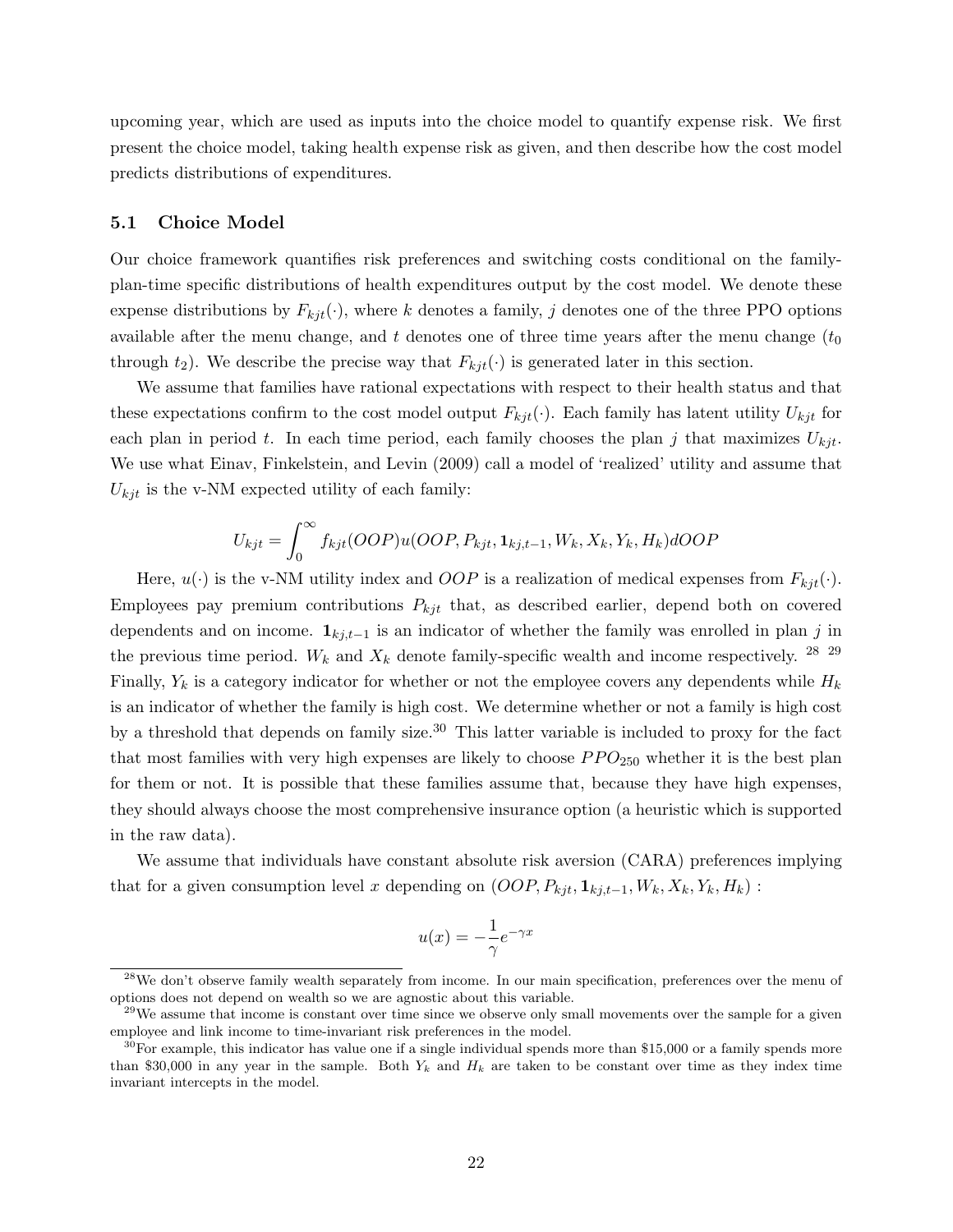Here,  $\gamma$  is a risk preference parameter. As  $\gamma$  increases, the curvature of u increases and the decision maker is more risk averse. The CARA specification implies that the level of absolute risk aversion  $\frac{-u''(\cdot)}{u'(\cdot)}$  $\frac{u''(\cdot)}{u'(\cdot)}$ , which equals  $\gamma$ , is constant with respect to the level of  $x^{31}$ . We also studied a constant relative risk aversion (CRRA) specification that yielded similar results to our primary framework.

In our model the level of consumption for each draw of *OOP* from  $F_{kjt}(\cdot)$  depends on multiple factors. A family's utility  $u(\cdot)$  for any given *OOP* draw for plan j at time t is:

$$
u(\cdot) = \frac{-1}{\gamma_k(X_k)} e^{-\gamma_k(X_k)(W_k - P_{kjt} - OOP + \eta(Y_k)\mathbf{1}_{kj,t-1} + \delta_k(Y_k)\mathbf{1}_{1200} + \alpha_j(Y_k)H_k + \epsilon_{kjt})}
$$

Here,  $\gamma_k$  is a family-specific risk preference parameter. Since we don't observe  $\gamma_k$ , it is estimated as a random coefficient where the distribution of  $\gamma$  depends on income  $X_k$ . Thus, conditional on income, we allow for unobserved heterogeneity in risk preferences.  $\eta$  is a switching cost that is constant conditional on  $Y_k$ .  $\delta_k$  is an unobserved family-specific plan intercept for  $PPO_{1200}$  that is estimated as a random coefficient  $(1_{1200}$  is an indicator for  $j = PPO_{1200}$ . On average we expect  $\delta_k$ to differ from zero because the health savings account option offered exclusively through  $PPO<sub>1200</sub>$ could cause significant hassle costs or provide an extra benefit in the form of an additional retirement account.<sup>32</sup>  $\alpha_j$  measures the intrinsic preference for plan j for a high-cost family as a function of family status.  $\epsilon_{kit}$  represents a family-plan-time specific idiosyncratic preference.

This specification assumes a particular functional form that has implications for how switching costs are interpreted. Here, at time t we assume that the utility for the plan chosen at  $t-1$  increases by  $\eta$  when that plan is the default option at t (this is true for all contingencies in our sample). This is similar to the approach taken in the literature (see e.g. Dube, Hitsch, Rossi, and Vitorino (2008) or Shcherbakov (2007)). This framework implies that, on average, for a family to switch at time t they must prefer an option other than their default option by  $\eta$  more than their default. This assumes that switching behavior is linked to the relative utility between plans at  $t$ . In our final section, we discuss an alternative specification where switching behavior can also be independent of relative plan utilities. We view this as a promising avenue for future work that can help distinguish whether switching costs are related to relative differences in plan utilities or due to a fixed cost of re-optimization (or both).

In addition, this model of switching costs assumes consumers are myopic as they do not make dynamic decisions. In theory, switching costs are a dynamic phenomenon since choice in the current period impacts the structure of utility for plans in future periods. We believe that since price changes are not signaled in advance (and likely not expected to change in any specific direction) the model with myopic consumers is a plausible description of our environment. Our final section discusses future work where forward-looking consumers make dynamic choices.

Finally, our specification includes preference factors that are constant over realizations from the

<sup>&</sup>lt;sup>31</sup>This implies that wealth does not impact relative plan utilities. As a result, it drops out in estimation.

<sup>&</sup>lt;sup>32</sup> Apart from these rational considerations, this intercept could incorporate a shift in the distribution of the error term  $\epsilon_{kjt}$  for PPO<sub>1200</sub>. For example, if employees used a choice heuristic that steers them away from the least comprehensive plan, this will be reflected in a negative value of  $\delta_k$ .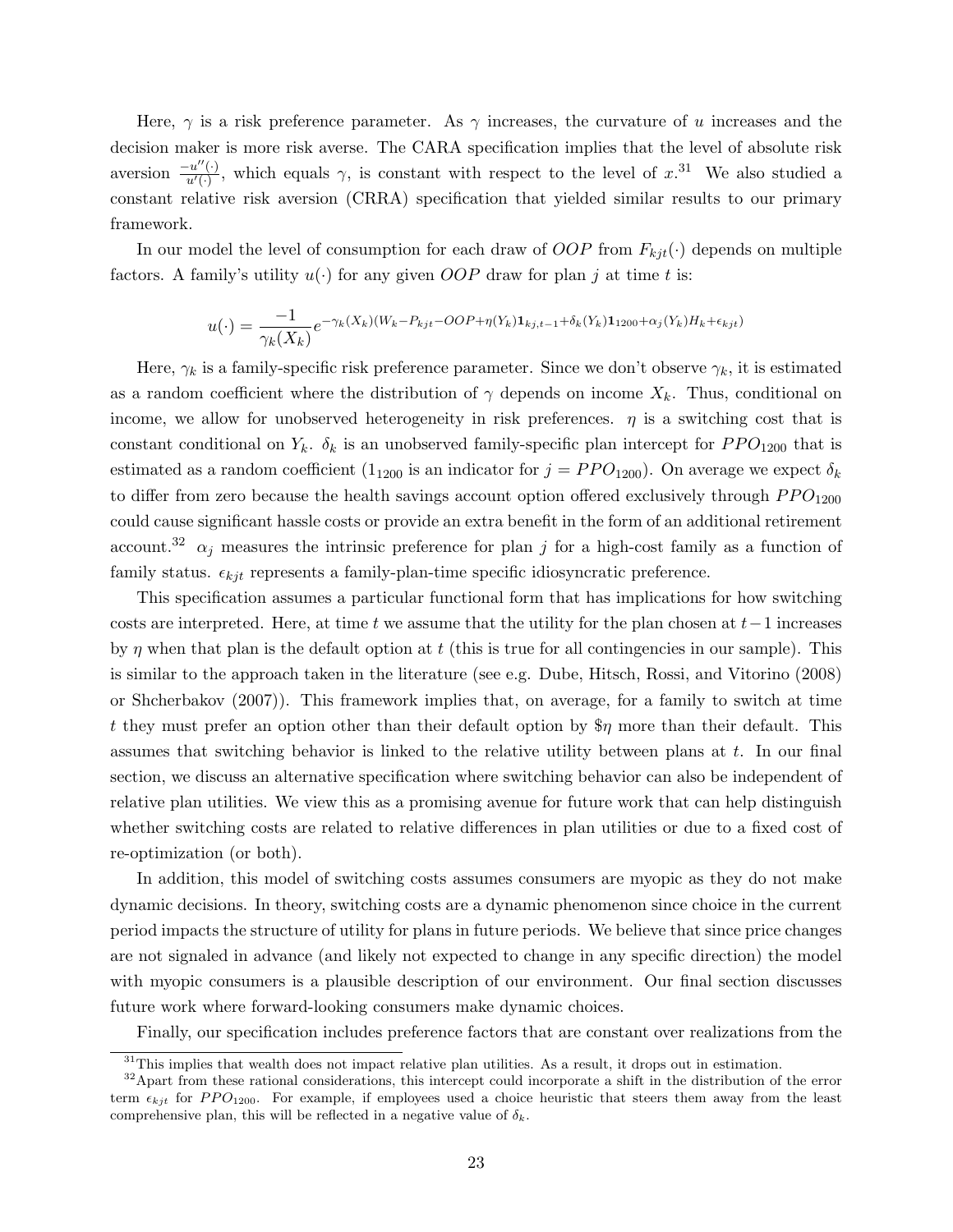health risk distributions, such as switching costs and plan intercepts, in the v-NM utility index instead of adding these terms linearly outside of the expected utility formulation. We take this approach so that these preference parameters are estimated in constant dollar units: if taken outside the expectation over health risk a constant  $\eta$  would mean different things for people with different  $\gamma_k$ . In the CARA benchmark model presented above, these constant terms can be treated as a constant shift to wealth across plans and do not have different implications over different OOP realizations.

#### 5.2 Cost Model

We described the choice model in the previous section taking  $F_{kjt}(\cdot)$  as given. This section describes how we generate the family-plan-time specific ex ante distributions of health expenses that are used as an input into the choice model. Appendix A provides a more formal treatment of this material.

Given the evidence presented earlier on moral hazard and selection based on private information, we maintain the assumption that there is no moral hazard or selection based on private information in this section. Our preliminary results imply that even if these factors are relevant they will be of a small magnitude that will not strongly impact the cost and choice model estimates. <sup>33</sup> We note that, because our cost model combines very detailed medical utilization information with sophisticated medical diagnostic software, most information that is traditionally unobservable in health studies will be observable in our model. This makes additional selection based on private information much more unlikely than it would be in a model that uses coarse demographics or aggregate health information to measure health risk. 34 35

In order to incorporate as much detail as possible, our model predicts health risk at the individual level and then aggregates these predictions to the family level. In order to model out-of-pocket expenditures across the menu of plans for a given individual, it is necessary to predict multiple categories of medical claims. This is necessary because the mapping from total claims to out of pocket medical expenditures depends on how total claims are divided up over different types of claims. For example, in all plans, hospital and physician (non office visit) expenses apply to deductible and coinsurance while in some of the plans pharmacy expenditures are subject to fixed copayments per drug. We capture this heterogeneity by dividing total claims into four mutually exclusive categories of claims and estimating the joint distribution of these claims for each individual. The four distinct claims categories we consider are (i) hospital and physician (ii) pharmacy (iii) mental

<sup>33</sup>In an independent study Cardon and Hendel (2001) find no evidence of selection based on private information. In future work, as a robustness check we could study the alternative assumption that moral hazard is bounded below some quantity, and analyze the impact this has on our results relative to the model presented here.

<sup>&</sup>lt;sup>34</sup>Pregnancies, genetic pre-dispositions, and non-coded disease severity are possible examples of private information that could still exist. Carlin and Town (2007), whose cost model is done with detailed medical information, also argue that significant residual selection is unlikely. In future work, we plan to include a pregnancy dummy at the time of choice in order to control for selection on this dimension. This is possible since we can 'back date' pregnancies to the time of plan choice in the claims data.

<sup>&</sup>lt;sup>35</sup>It is also possible the individuals in our sample know *less* about their future risk profile since we use medical diagnostic software to map past conditions into future health risk.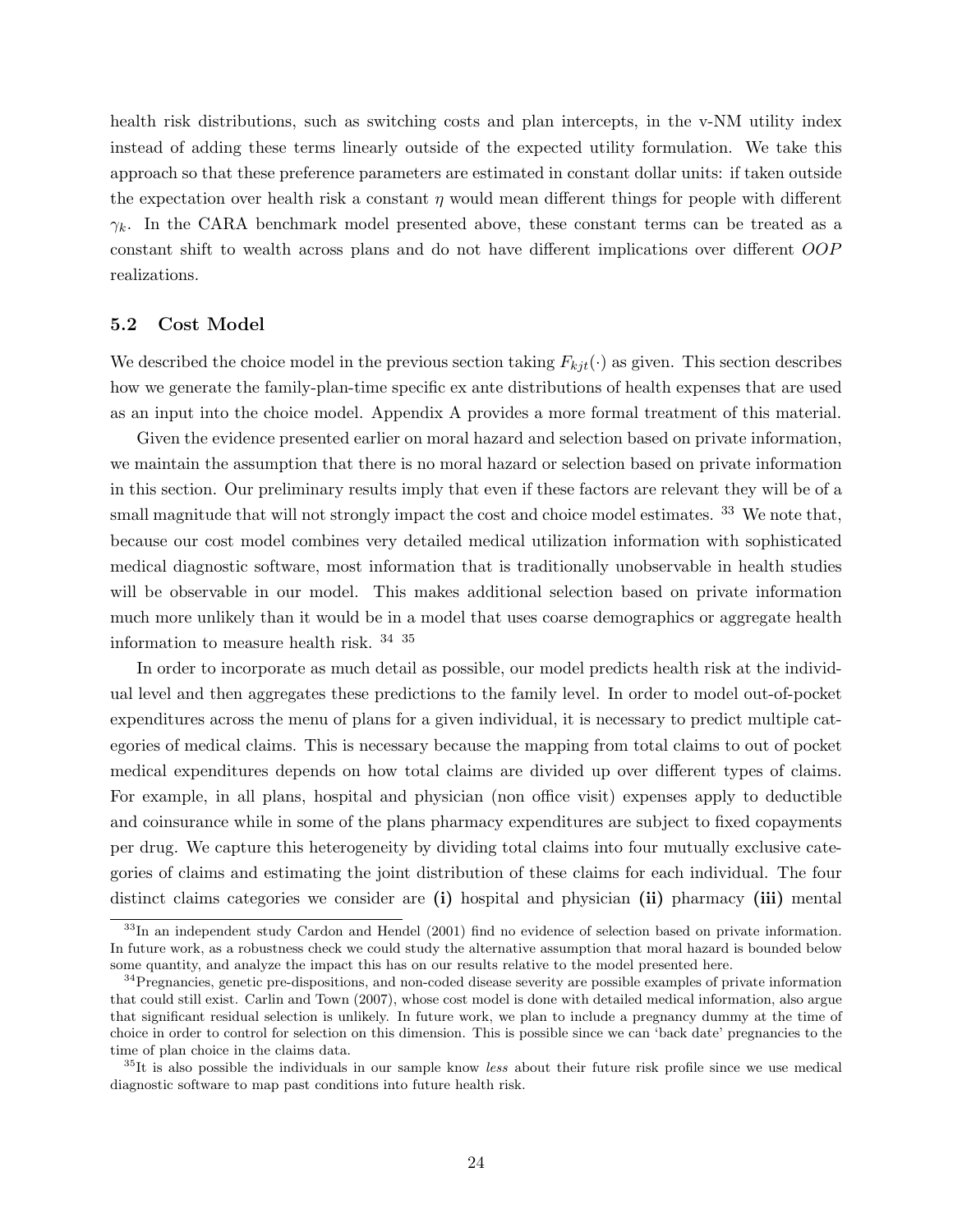health and (iv) physician office visit.<sup>36</sup> Each of these claims subdivisions contributes uniquely to the plan-specific mappings from total claims to out-of-pocket expenditures. Table 12 describes the mean and median of total claims (plan paid plus family paid) for each of these categories across the different plan options. We are unaware of any previous work that reconstructs the mapping from individual-level total claims to plan-specific out-of-pocket expenditures at this level of detail.

# [Table 12 about here.]

In the majority of models studying consumer choice and utilization in health insurance, health risk is either modeled based on  $(i)$  demographic variables such as age and gender and/or  $(ii)$ aggregated medical cost data from past or futures years. These approaches are useful approximations when detailed medical data are not available, but imprecisely characterize a given individual's information set at the time of plan choice. For our detailed choice analysis, it is essential to have a more accurate picture of health risk at the time of plan choice. We model utilization at a higher level of precision by using our detailed claims data in conjunction with sophisticated medical predictive software developed at Johns Hopkins University.

The software we use is called Johns Hopkins ACG, version 8.2, where ACG stands for adjusted clinical grouping. This program is one of the most widely used and respected risk adjustment and predictive modeling packages used in health care.<sup>37</sup> For our purposes, the software predicts the level of future medical expenditures for each individual based on past medical claims information. Importantly, this prediction heavily involves the actual past medical diagnoses for each individual. For example, a 35 year old male who spent \$10,000 on diabetes last year would have higher predicted future health expenses than a 35 year old male who spent \$10,000 to fix a broken arm. As a result, our predictions of future expenditures for each individual are very precise because we get close to their exact information set at the time of plan choice. In addition to treating medical conditions separately, the software analyzes the medical relevance of combinations of medical conditions to predict future expenses.

Since the description of the cost model setup and estimation is lengthy, we briefly summarize the model here and present the details of this framework in an appendix. First, we use the Johns Hopkins ACG software to map each individual's previous claims and demographic data into (i) a measure of total predicted future resource utilization and (ii) a measure of predicted future pharmacy utilization. Second, based on the output of the Johns Hopkins model we group individuals with similar predicted risk into cells for each of the four claims categories. Within each category, we estimate a distribution of expenditures for the upcoming year for each cell based on the ex post claims realizations of claims for that group in that category. The decision to use a cellbased approach, rather then a more continuous model, has costs and benefits. One cost is that all individuals within a given cell for a given type of claims are treated identically. A benefit is that our

<sup>&</sup>lt;sup>36</sup>In our cost model appendix, we discuss how we arrived at this division of claims. We omit out-of-network payments and emergency room copayments from this mapping because they do not materially affect its accuracy. Note that we still include these claims in the cost model in the hospital and physician category.

<sup>&</sup>lt;sup>37</sup>For more information on this program visit http://www.acg.jhsph.edu/html/AboutACGs\_whois.htm.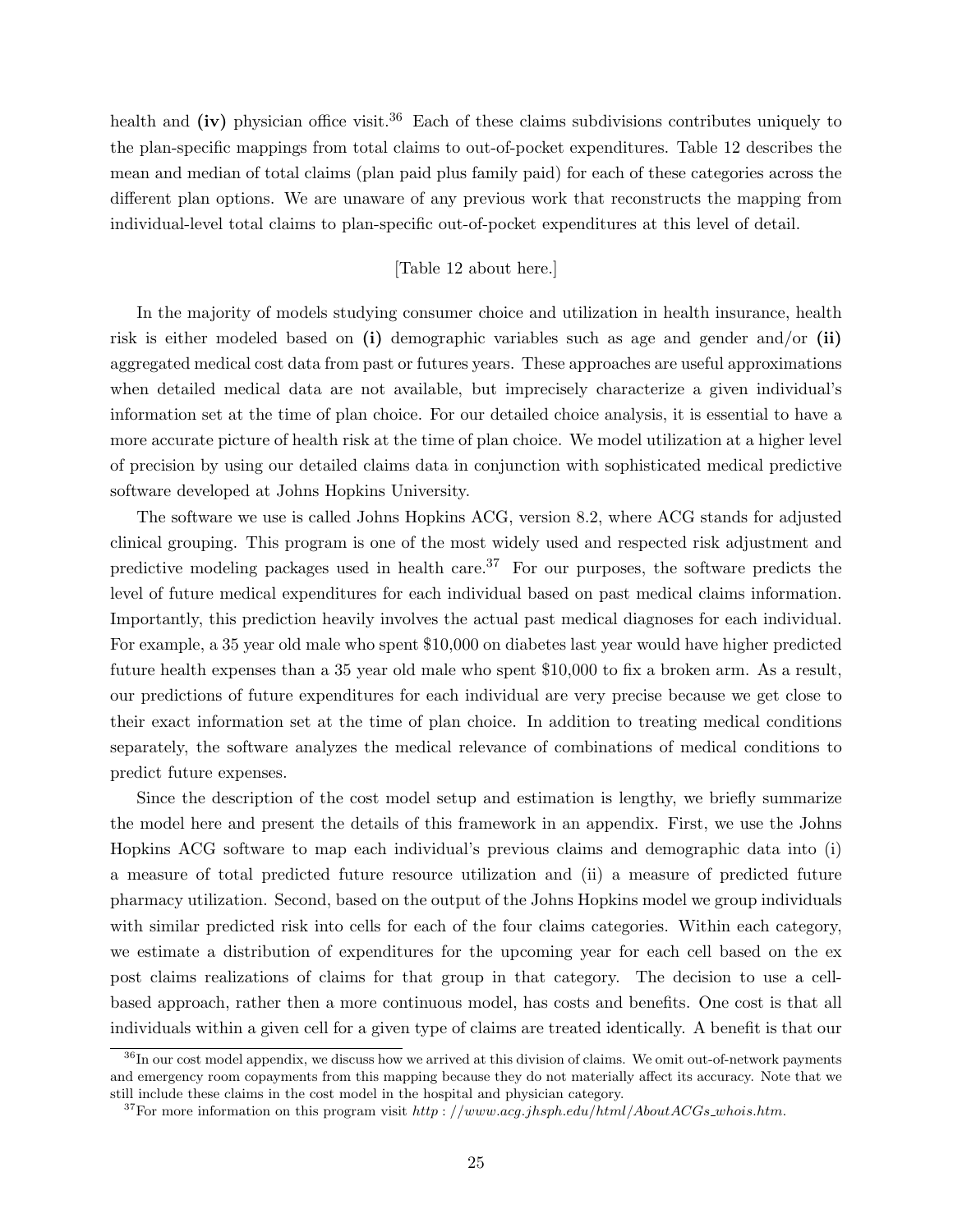method produces local cost estimates for each individual that are not impacted by the combination of functional form and the health risk of medically different individuals. Since our sample size is large enough to create fairly fine cell groupings, we believe that the benefit of localized flexible estimates across the four claims categories outweighs the cost of treating individuals in the same cell identically.

Once we have an estimated future claims distribution for each cell and category, we generate individual-specific joint distributions of claims across all four categories. It is necessary to construct joint distributions because ex post health shocks are empirically correlated across the four categories. We use the empirically observed rank correlations across claims categories for each total health status cell to combine each individual's marginal claims distribution in each of four cells into one joint distribution. We then construct a detailed mapping from a realized vector of claims across the four categories to out-of-pocket expenditures for each plan  $j$ . This mapping takes into account the exact manner in which each total claims in each category map to out-of-pocket expenditures, as described in table 2.<sup>38</sup> The more detailed analysis in the appendix uses the actual claims data to verify the accuracy of this mapping. We map each individual's joint distribution of total claims across the four categories into a plan-specific distribution of out-of-pocket expenditures, and then combine individual distributions at the family level taking into account family-level plan characteristics (e.g. family deductible limit). The final cost model output is the set of family-plan-time-specific distributions of out-of-pocket expenditures  $F_{kji}(OOP)$  for all k, j, and t. This is used as an input into the choice model to quantify family-specific expectations of future medical expenditures at the time of plan choice.

# 5.3 Choice Model Identification

Our choice model identification strategy exploits the features of the data highlighted in section three. Two unique features of the data are essential to identify switching costs. These are (i) the forced re-enrollment of consumers into new health plans created by the menu change at  $t_0$  and (ii) the significant price changes that occur from  $t_0$  to  $t_1$  (and  $t_1$  to  $t_2$  as well). At  $t_{-1}$  all employees in our sample were enrolled in  $PPO_{-1}$ , an option that was not available after the menu change at  $t_0$ . Thus at  $t_0$  there is no default option or existing option that consumers were enrolled in previously. So, at  $t_0$  all plans are on even ground and there are no switching costs. For year  $t_1$  choice switching costs are relevant because individuals have a default option (their previous plan). Since prices at  $t_1$  are significantly different from prices at  $t_0$ , if switching costs are low we should observe many consumers in the sample switching plans. For example, if switching costs are zero, choices at  $t_1$ should reflect the stable preferences estimated at  $t_0$  applied to the environment with new prices (and potentially different health expense distribution from the cost model). If switching costs are high, then choice will change little even though the stable preferences estimated at  $t_0$  predict they otherwise would. Thus, conditional on the estimates of the stable preference parameters (e.g. risk

<sup>38</sup>For example, this mapping takes into account plan deductible, coinsurance, specific copayments, and out-of-pocket maximums along with other plan characteristics.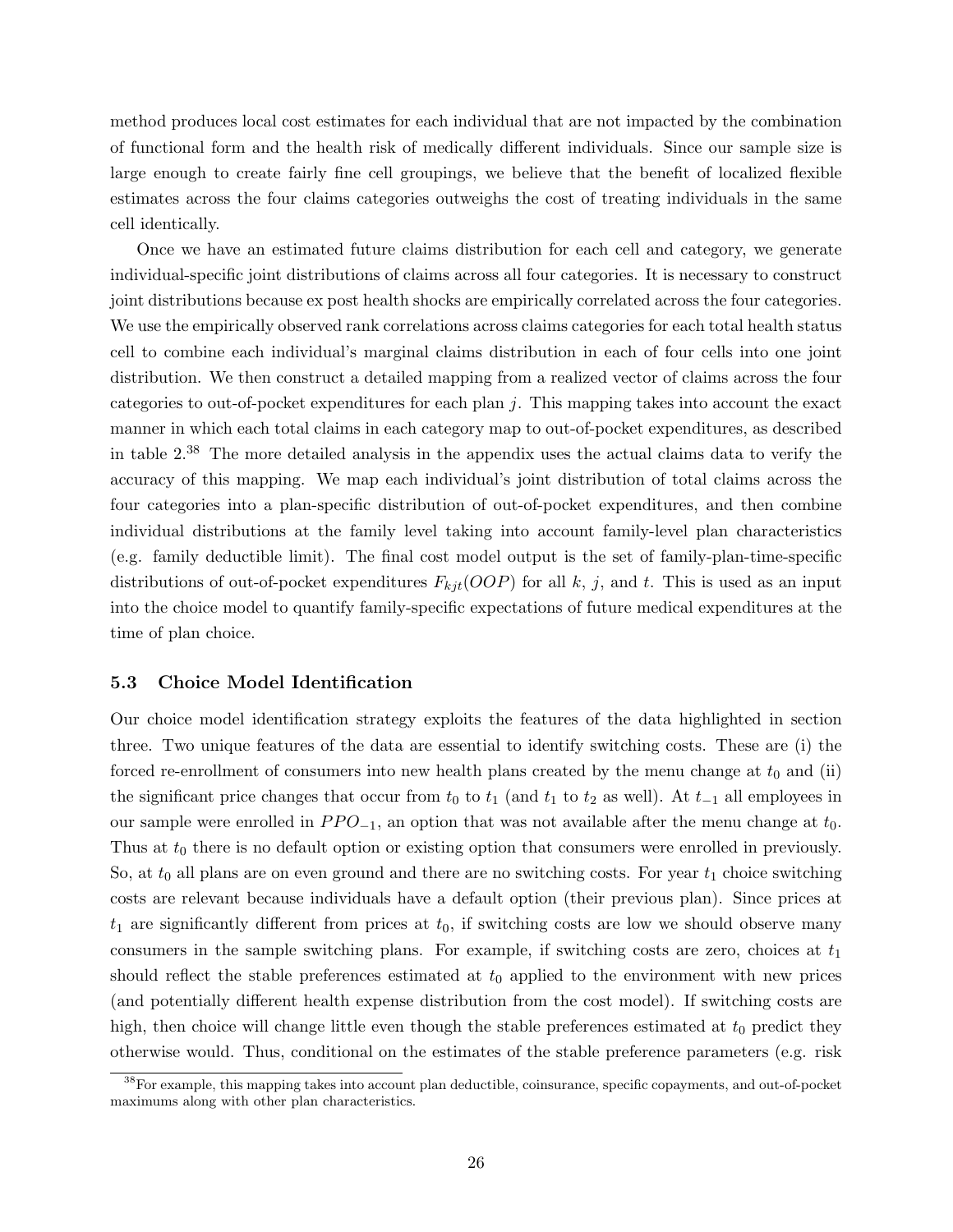aversion, plan intercepts) identified at  $t_0$  and the health expense distributions estimated in the cost model, the variation between choices at  $t_0$  and  $t_1$  identifies switching costs. Though new entrants in any year provide another source of identification for switching costs (since they have zero switching costs when they arrive) we do not include these consumers in the choice model because we require prior claims data to estimate ex ante cost distributions.<sup>39</sup>

The distribution of the family-specific risk aversion parameter,  $\gamma_k$ , is identified separately from switching costs using the choices employees make at year  $t_0$ , when there are no switching costs. We take advantage of a novel feature of the dataset, namely, that we observe individuals choosing over three health plans with the exact same medical benefits and provider network when there must be zero switching costs. Conditional on our cost model output, each family's choice at  $t_0$ is a choice between different risky gambles (with the additional random intercept for  $PPO_{1200}$ representing differentiation based, potentially, on the health savings account feature). Thus, unlike with most datasets, our estimates of risk aversion are not confounded with unobserved heterogeneity in preference for different plans due to differences in medical networks or covered services. The risk aversion coefficients are identified separately from the plan intercept for  $PPO_{1200}$  because choices between  $PPO_{250}$  and  $PPO_{500}$  at  $t_0$  are not affected by switching costs or this intercept. Thus, bounds on the risk aversion coefficients implied by choices between these options combined with our estimation assumptions identify the distribution of risk parameters.

### 5.4 Choice Model Estimation

To estimate the choice model we make assumptions on the distributions of unobserved parameters  $\gamma_k$  and  $\delta_k$ . We study two specifications for risk preferences, one where  $\gamma_k$  is normally distributed and one where it is log normally distributed. In both versions the mean of this risk heterogeneity shifts based on income  $X_k$ . The normal specification is:

$$
\gamma_k(X_k) \longrightarrow N(\mu_\gamma(X_k), \sigma_\gamma^2)
$$
  

$$
\mu_\gamma(X_k) = \mu + \beta(X_k)
$$

The random intercept for  $PPO_{1200}$ ,  $\delta_k$ , is distributed normally with mean  $\mu_{\delta}(Y_k)$  and variance  $\sigma_{\delta}^2(Y_k)$ . We assume that both the mean and variance of this intercept depend on whether the employee covers dependents to allow for maximum flexibility along this dimension.

Switching costs are constant conditional on  $Y_k$ . For simplicity in what follows we denote the switching costs for single employees by  $\eta_s$  and those for families by  $\eta_f$ . We use the same notation for the plan specific high-cost intercepts  $\alpha_j$ , such that single employee values are  $\alpha_{js}$  and family values are  $\alpha_{jf}$ . We normalize the value of  $\alpha_{PPO_{250}}$  to zero since this is a relative measure. Finally, we assume that the error terms  $\epsilon_{kjt}$  are mean zero and drawn from i.i.d normal distributions with

<sup>&</sup>lt;sup>39</sup>In future work, we may be able to incorporate new entrants in the estimation sample using more coarse measures of ex ante health related to consumer demographics and ex post claims.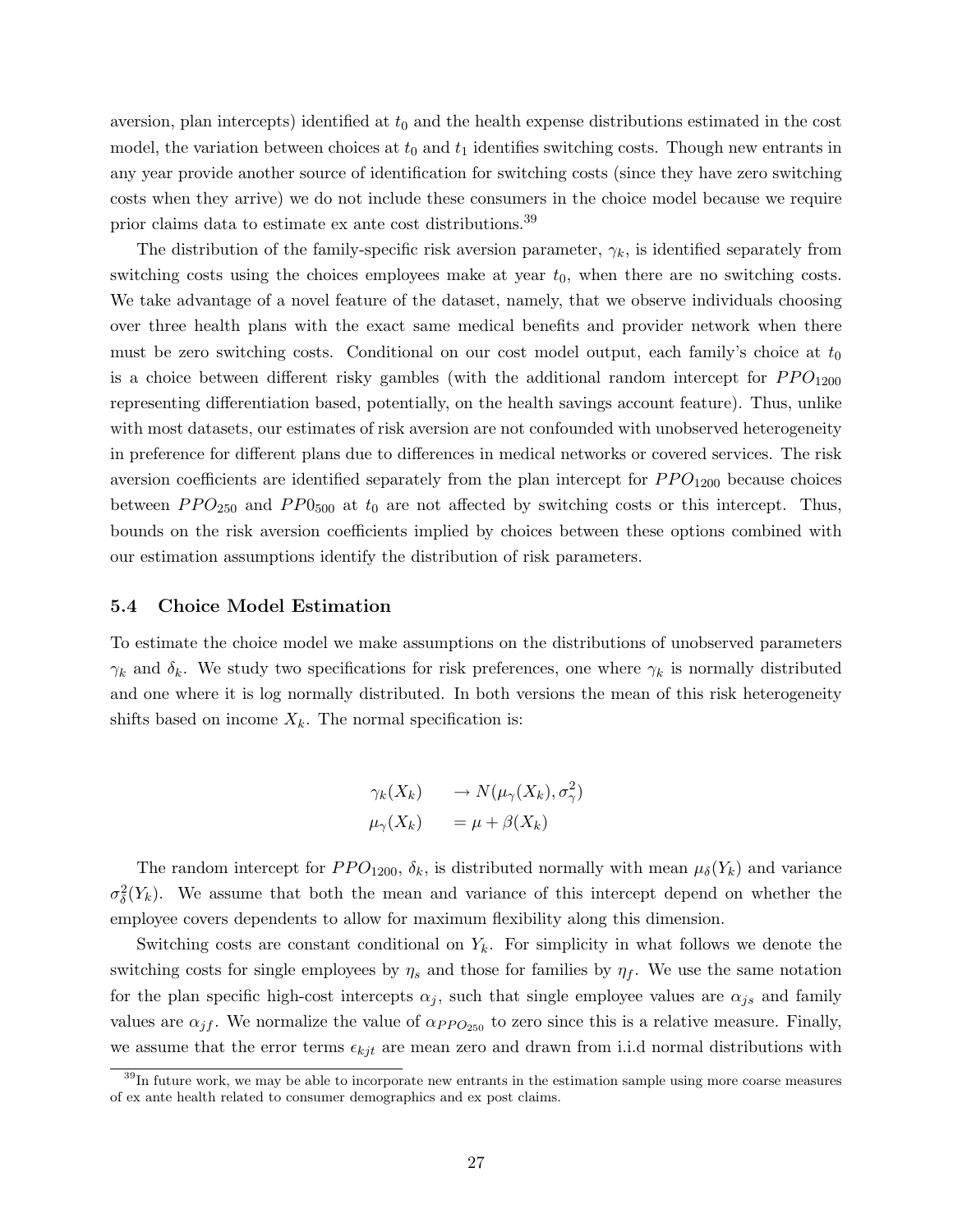unknown variances  $\sigma_{\epsilon_j}$ . We normalize the value of  $\epsilon_{kPPO_{250}t}$  to zero since this is a relative metric.

The model is estimated via simulated maximum likelihood since this has the minimum variance for a consistent and asymptotically normal estimator, while not being too computationally burdensome in our framework. The likelihood is computed for a *sequence* of choices for each individual since switching costs imply that the likelihood of a choice made in the current period depends on the choice made in the previous period. The maximum likelihood estimator selects the parameter values that maximize the similarity between actual choices and choices simulated with the parameters.

We simulate Q draws from the distribution of health expenditures,  $F_{kjt}$ , for each family, plan, and time period. These draws are used to compute plan expected utility conditional on all other preference parameters. We simulate  $Z$  draws from the distributions of risk preference and plan preference random coefficients, conditional on the set of parameters:

$$
\theta \equiv (\mu, \beta, \sigma_{\gamma}, \mu_{\delta}(Y_k), \sigma_{\delta}(Y_k), \alpha_j(Y_k), \sigma_{\epsilon_j}, \eta(Y_k)).
$$

We denote  $\theta_z$  one draw from these parameters and  $\theta_Z$  the set of all Z simulated draws. For each  $\theta_z$  we use all Q health draws to compute family-plan-time-specific expected utilities. We simulate choices in each period using a smoothed Accept-Reject Simulator with the form:

$$
Pr(j=j^*) = \frac{(\frac{-\overline{U_{kj}}*t}{\Sigma_J - \overline{U_{kj}}t}(\cdot))^\tau}{\Sigma_{\hat{j}}(\frac{\frac{1}{-\overline{U_{kj}}(\cdot)}}{\Sigma_J - \overline{U_{kj}}t}(\cdot))^\tau}
$$

Here,  $U_{kjt}$  is the discrete utility for each plan and each family in each time period, conditional on the simulated preference draw  $z$  and  $Q$  health draws. Theoretically, conditional on these draws we would want to just pick the j that maximizes  $U_{kjt}$  for each family. However, doing this leads to a likelihood function with flat regions because for small changes in the estimated parameters the discrete choice made does not change. This is why smoothing is necessary. In our specification, since all utilities are negative with CARA, the highest negative utility, or the utility with the lowest absolute value is the best choice. This is why in our smoothing function  $\frac{1}{-U_{kj^*t}}$  is the object of interest since as this object becomes larger an option is more preferred. If this is higher for  $j^*$  than for another j, an individual is more likely to choose  $j^*$ . By choosing  $\tau$  to be large, an individual will always choose  $j^*$  when  $\frac{1}{-U_{kj^*t}} > \frac{1}{-U_{kj^*}} \forall j \neq j^*$ . In estimation, we make  $\tau$  large so this smoothed Accept-Reject simulator becomes almost identical to the true Accept-Reject simulator that chooses the actual utility-maximizing option in each case with probability one.

Denote any sequence of three choices as  $j^3$  and the set of such sequences as  $J^3$ . In the limit as  $\tau$  grows large the probability of a given  $j^3$  will either approach 1 or 0 for a given simulated draw z and family k. This is because for a given draw the sequence  $(j_1, j_2, j_3)$  will either be the sequential utility maximizing sequence or not. This implicitly includes the appropriate level of switching costs by conditioning on previous choices within the sequential utility calculation. For example, under  $\theta_z$  a choice in period two will be made by a family k only if it is optimal conditional on  $\theta_z$ , other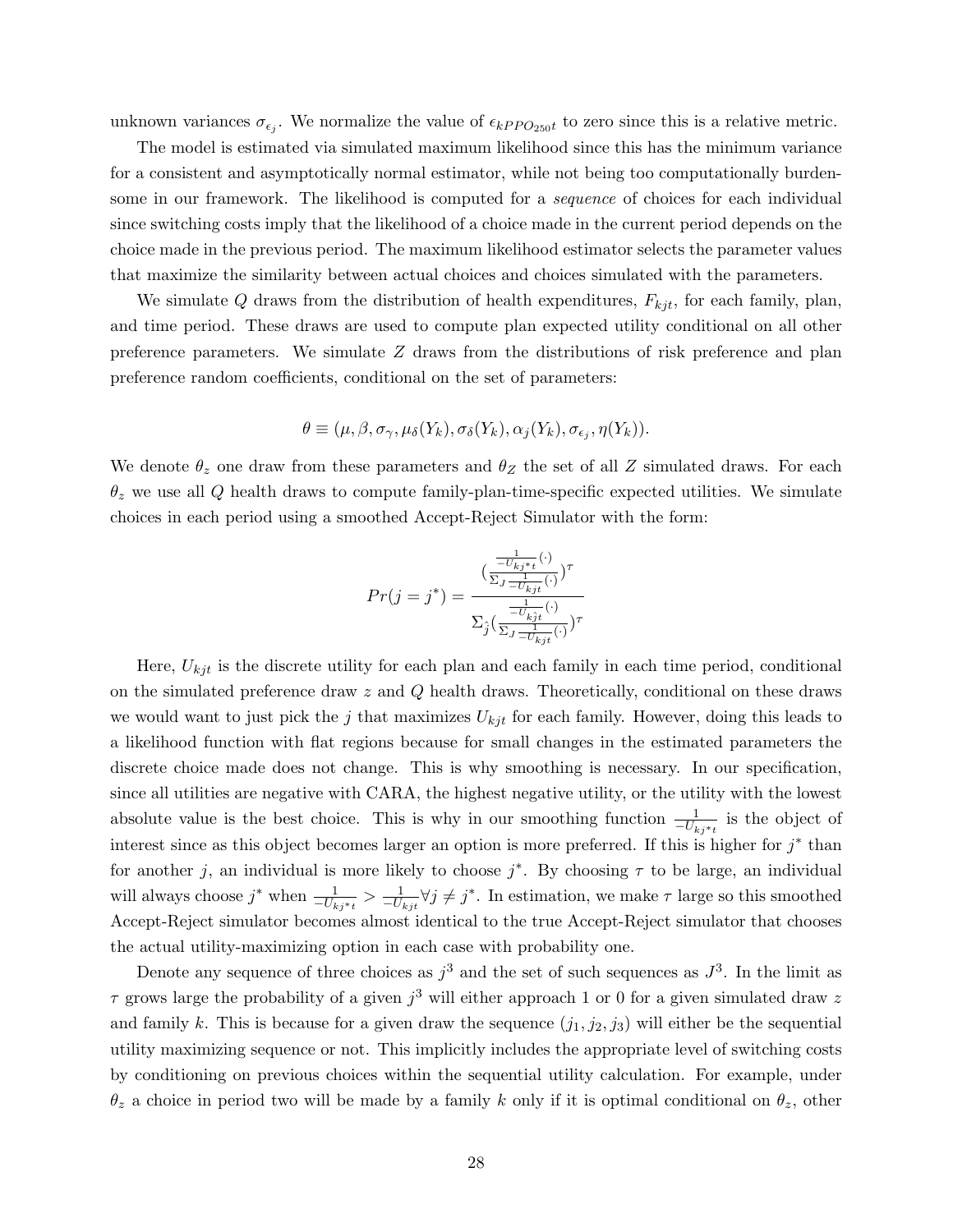preference factors, and the switching costs implies by the period one choice. For all Z simulation draws we compute the optimal sequence of choices for  $k$  with the smoothed Accept-Reject simulator, denoted  $j_{z_k}^3$ . For any set of parameter values  $\theta$  the probability that the model predicts  $j^3$  will be chosen by  $k$  is:

$$
\hat{P_k^{j^3}}(\theta, F_{kjt}, X_k, Y_k) = \Sigma_{z \in Z} \mathbf{1}[j^3 = j_{zk}^3]
$$

Let  $\hat{P_k^{j3}}$  $\hat{h}^j_k^3(\theta)$  be shorthand notation for  $\hat{P_k^j}^3$  $k_k^{\jmath}(\theta, F_{kjt}, X_k, Y_k)$ . Conditional on these probabilities for each k, the simulated log-likelihood value for parameters  $\theta$  is:

$$
SLL(\theta)=\Sigma_{k\in K}\Sigma_{j^3\in J^3}d_{kj^3}ln\hat{P_k^j}^3
$$

Here  $d_{kj^3}$  is an indicator function equal to one if the actual sequence of decisions made by family k was  $j^3$ . Then the maximum simulated likelihood estimator (MSLE) is the value of  $\theta$  in the parameter space  $\Theta$  that maximizes  $SLL(\theta)$ . These are the estimated parameters we present in the next section.

# 6 Choice Model Results

Table 13 presents the results of the choice model. We present results from the benchmark model where the risk parameter  $\gamma$  is assumed to be normally distributed and from an alternative specification where  $\gamma$  is log normally distributed.

#### [Table 13 about here.]

The estimated switching costs are large in magnitude for both single individuals and employees covering dependents. On average, when a single employee can default into a previous option, he forgoes up to \$1, 571 in expected savings from an alternative option to remain in that default plan. The analogous amount for employees who cover dependents is \$2, 507. These figures are estimated at a high level of precision and are stable across the two specifications. There are several potential underlying sources for these switching costs including (i) time and hassle costs (ii) re-optimization costs and (iii) inattention resulting from a status quo bias.<sup>40</sup> We address some potential ways to distinguish between these sources in the extensions section. The high level of switching suggests that policies that reduce switching costs, which we study in the next section, could have a significant impact on consumer choices and market outcomes. The switching costs standard errors (and those for all parameters) are small, indicating a high level of statistical precision (e.g. the 95% confidence interval for the individual switching cost parameter is [1304, 1834]).

Table 14 interprets the estimates of absolute risk aversion from both specifications. Our analysis of these coefficients follows that found in Cohen and Einav (2007). We interpret these coefficients by

<sup>&</sup>lt;sup>40</sup>Another discussed source of switching costs, having better information about your current plan, is similar but not identical to re-optimization costs.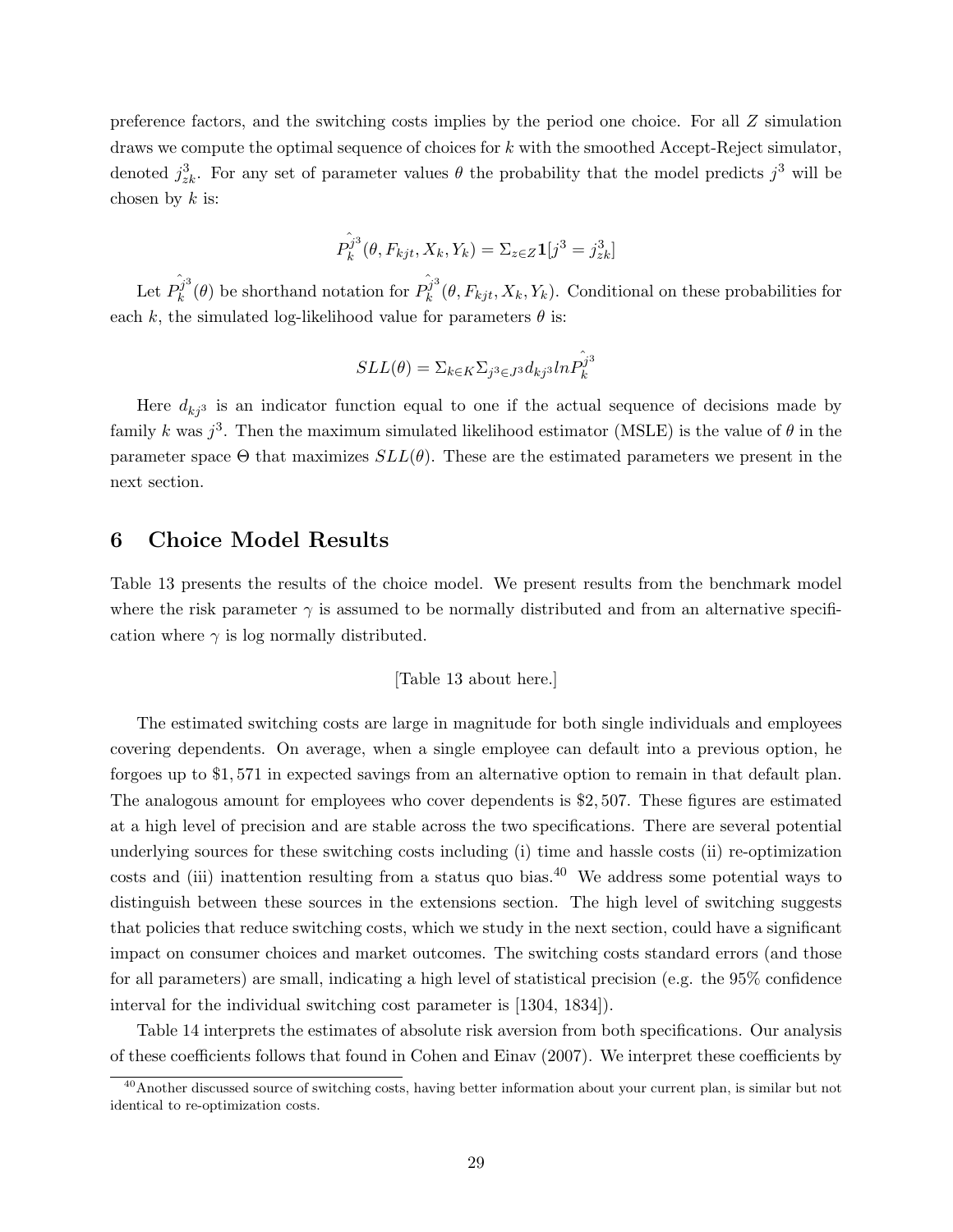determining the value  $X$  that would make an individual indifferent between inaction and accepting a gamble with a 50% chance of gaining \$100 and a 50% chance of losing  $X$ . Thus, a risk neutral individual will have  $X = 100$  while a very risk averse individual will have X close to zero. With normal heterogeneity,  $X$  is 93.6 for the mean / median individual implying a moderate amount of risk aversion. X is 88.9 for the 95th percentile of  $\gamma$  and 86.6 for the 99th so preferences are focused in a region of moderate risk aversion. The log normal specification yields similar results with the exception of a larger tail of individuals who have high risk aversion  $(X \text{ is } 78.1$  for the 95th percentile and 60.5 for the 99th). The results presented in Table 14 are for employees in the median income tier (tier three). Our estimates in Table 13 reveal that risk aversion is slightly increasing in the level of income though these results do not significantly alter the interpretation in Table 14.<sup>41</sup> Finally, Table 14 compares our results to those found in the literature. Our mean estimates lie in the middle of the range of those from previous studies while the log normal results are of the same order of magnitude as those in Cohen and Einav (2007), the only other non-experimental study we are aware of that estimates risk preference heterogeneity.

### [Table 14 about here.]

The remaining estimates in Table 13 indicate that, conditional on monetary considerations, (i) there is a strong distaste for  $PPO_{1200}$  and (ii) very high cost individuals are more likely than the remainder of the population to choose  $PPO<sub>250</sub>$ , conditional on the monetary benefit of doing so. For example, our estimates reveal that the average employee covering dependents prefers either  $PPO_{250}$ or  $PPO<sub>500</sub>$  by \$5148 over  $PPO<sub>1200</sub>$  independent of monetary considerations. The variance of \$2148 on this plan intercept implies that a few families will consider  $PPO_{1200}$  on close to neutral ground while most will have a strong distaste for this plan. There are at least two reasons why consumers might have a distaste for  $PPO_{1200}$ . First, the health savings account tied to this plan may lead to significant hassle costs. Though consumers choosing this plan can opt out of this account, if they do so they will then be forced to pay all out of pocket medical expenditures in post-tax dollars, leading to a significant financial loss. Second, consumers choosing a plan based on heuristics may be wary of choosing a more complicated plan that is the most risky option in the choice set. We suggest an alternative specification in our discussion of future work where employees may choose a plan based on heuristics instead of an explicit calculation of costs and benefits.

Finally, our estimates predict that single employees with high medical costs, on average, prefer  $PPO_{250}$  by \$758 over  $PPO_{500}$  and by \$2, 212 over  $PPO_{1200}$  conditional on the  $PPO_{1200}$  intercept and all other costs and benefits (for families, these parameters are \$1,655 and \$3,506 respectively). The innate preference of high cost employees for the most comprehensive plan offered likely stems from the fact that these employees assume that, because they have high utilization, the top tier option must be the best for them. Then, without an explicit consideration of costs and benefits, these employees will be more likely to choose  $PPO_{250}$  all else equal.

 $41$ The positive relationship between income and risk aversion is possibly there because (i) higher income employees have a heuristic that causes them to select higher coverage and (ii) we don't estimate heterogeneity in plan intercepts with respect to income (doing so would be a way to test this hypothesis).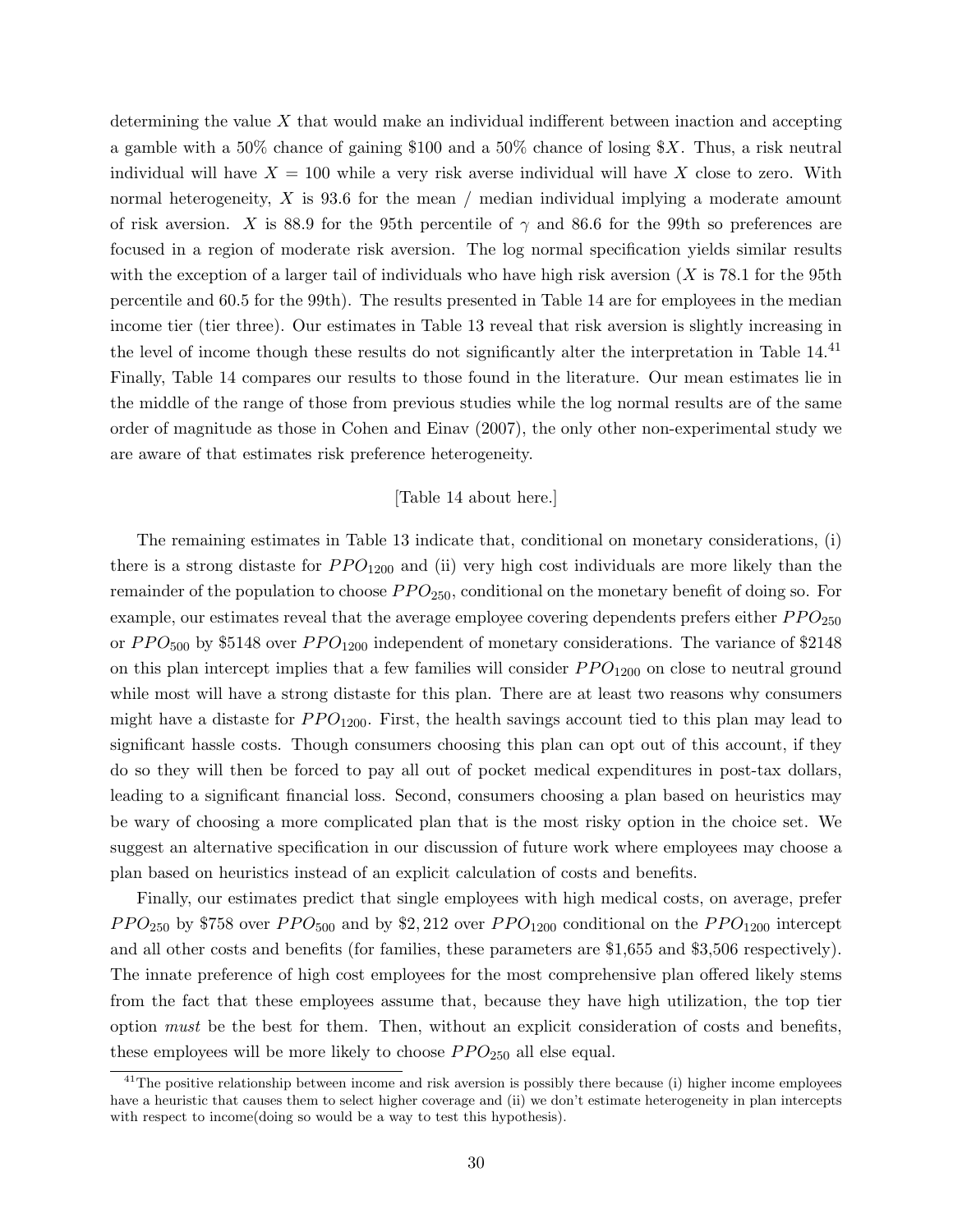# 7 Counterfactual Policy Analysis: Information Provision

There is a general consensus in the policy debate on the design and regulation of insurance markets that helping consumers make the best plan choices possible in each period is unequivocally the right course of action, regardless of the specifics of the environment. Currently, most U.S. national health reform proposals include the creation of a health insurance exchange, which is a heavily regulated market in which private insurers compete for a specified risk pool of consumers.<sup>42</sup> Advocates of health insurance exchanges cite the need for consumers to make well-informed, optimal choices. In an essay proposing an economic foundation for exchanges, Enthoven, Garber, and Singer (2001) write:

> "Exchanges must make available comparative information on plan benefits, pricing, quality measurement, quality improvement initiatives, and other aspects of plan performance in an effort to help members make informed, high-value choices." (p. 158)

There are two primary rationales for promoting better choice in insurance markets (and markets in general). First, improving choices helps the match quality between consumers and health plans leading to increased consumer welfare conditional on prices and the market environment. Second, improving choices promotes competition among insurers and, in the long run, may help promote more efficient insurers. However, these positive effects are only part of the story. This analysis reveals that improving choices in markets with adverse selection may exacerbate selection leading to lower overall welfare and unforeseen distributional consequences.

In this study, consumers make poor plan choices over time because of switching costs. After initially making informed decisions, consumers are allowed to default into their previously chosen plan. Over time, prices change significantly but switching costs stop consumers from adjusting to these large market changes. In this section we study the impact of a policy intervention designed to improve consumer choices over time by reducing switching costs. In each period when consumers can default into their previous option, they are provided with targeted information that reduces their level of switching costs by some amount between zero and the full level of estimated switching costs. We quantify the consumer welfare impact of this policy in (i) a partial equilibrium setting where the price of insurance does not change as a consequence of selection and (ii) a full equilibrium setting where plan prices change to reflect the new risk profile of employees enrolled in the different options. We find that the policy intervention improves consumer welfare by 10% of the overall premiums paid in the partial equilibrium case but reduces this welfare by 6% of total premiums paid in the full equilibrium setting. This analysis assumes that the cost of the information provision policy is zero. In reality, a positive cost for this policy would reduce these welfare numbers.

 $^{42}$ This risk pool is usually a combination of employees of small firms and unemployed individuals. Some proposals suggest allowing everyone to purchase through the exchange.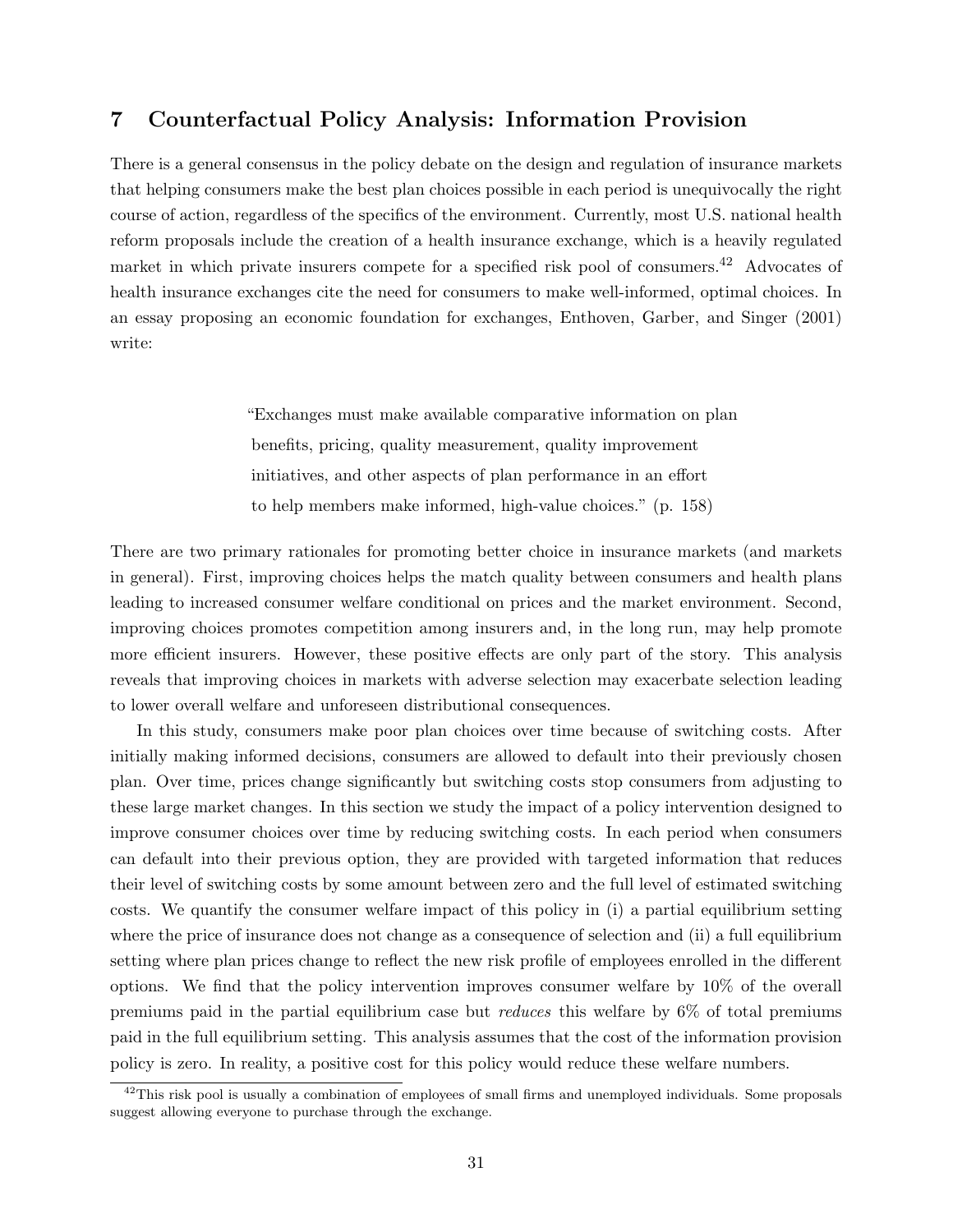We study the impact of information provision by assuming that the improved consumer knowledge reduces switching costs by some value Z. Our analysis investigates the choice and welfare impact for Z in between 0, when there is no information provision, and  $\hat{\eta}$  when all switching costs are removed. This approach assumes that there are a range of possible information intervention exercises, some of which are more effective than other in reducing switching costs. In the limit as Z increases to  $\hat{\eta}$  one could imagine essentially selecting a plan for each consumer based on their stated preferences. For this analysis we restate the expected utility of family k for plan j at time t as an explicit function of premiums  $P_{kjt}$  and switching cost  $\eta_k - Z$ :

$$
U_{kjt}(P_{kjt}, \eta_k - Z) = \int_0^\infty f_{kjt}(OOP)u(OOP, P_{kjt}, \eta_k - Z, \mathbf{1}_{j-1})dOOP
$$

Here, for notational simplicity, the dependence of utility on factors besides switching costs and price is not explicitly stated since these are the only two choice relevant features that change as a result of the information provision exercise. The v-NM utility index with these prices and switching costs is:

$$
u(OOP, P_{kjt}, \eta_k - Z, \mathbf{1}_{j-1}) = \frac{-1}{\gamma_k(X_k)} e^{-\gamma_k(X_k)(W_k - P_{kjt} - OOP + (\eta_k - Z)\mathbf{1}_{kj,t-1} + \delta_k \mathbf{1}_{1200} + \epsilon_{kjt})}
$$

Thus, relative to the estimated choice model, consumers may make different choices because switching costs favoring the default plan option are reduced and because this reduction in switching costs may indirectly lead to a change in premiums. From this point forward we will use the expression  $\hat{U}_{k}(\hat{P}_{k}(\hat{\theta}_{k})$  = Z) to denote the family-plan-time specific expected utilities under the parameters estimates from the model with normally distributed risk preferences provided in the previous section. A family chooses the plan  $j$  at time  $t$  that maximizes expected utility:

$$
\max_{j \in J} \; U_{kjt}^{\hat{}}(P_{kjt}, \eta_k - Z)
$$

In both the partial and full equilibrium cases we analyze consumer welfare using a certainty equivalent approach (our approach is similar to that used in Einav, Finkelstein, and Cullen (2009)). For each plan j, the certainty equivalent is the monetary amount  $Q$  that makes a consumer indifferent between getting  $Q$  for certain and obtaining the risky payoff of enrolling in j. This welfare measure is useful because it translates the expected utilities, which are subject to cardinal transformations, into values that can be interpreted in monetary terms. Certainty equivalents are calculated based on utilities net of switching costs: if an individual chooses the plan he is defaulted into his utility for welfare purposes is  $\hat{U}_{kjt}$  removing switching costs  $\eta - Z$ . Thus, welfare is computed as if employees always make active choices even though their choices are made taking switching costs into account.

Denote the certainty equivalent of plan j for a family k at time t as  $CEQ_{kit}$ . In what follows, we'll describe a policy intervention by the amount Z by which it reduces switching costs. Conditional on Z, we denote these certainty equivalents  $CEQ_{kjt}^Z$ . By this metric, the absolute change in consumer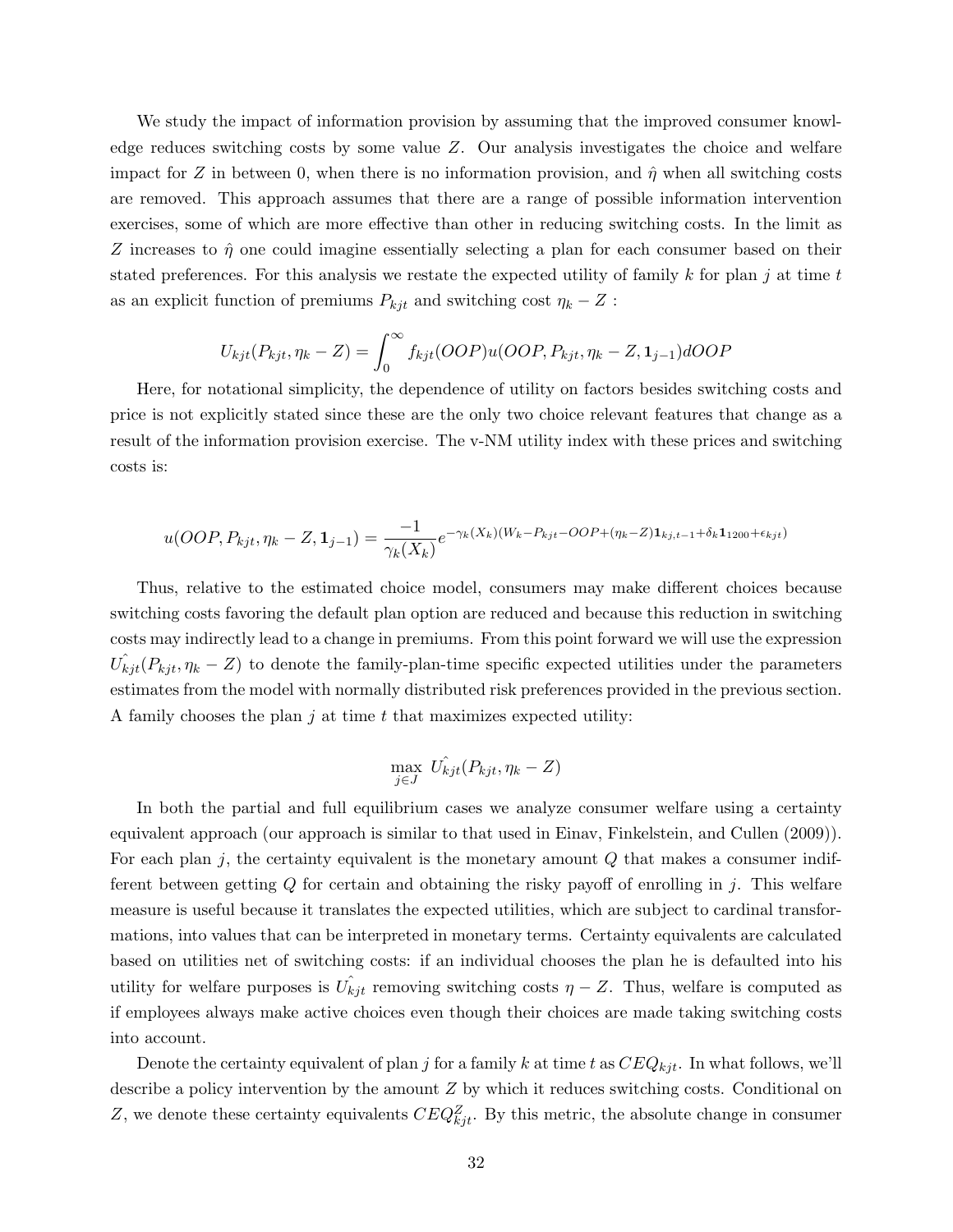welfare for a given individual is the difference between the certainty equivalent of the choice  $j_z$  made after the policy intervention and the choice  $j$  made in the benchmark model:

$$
\Delta CS_{kjt} = CEQ_{kjzt}^Z - CEQ_{kjt}
$$

The mean change in consumer welfare in absolute terms at time  $t$  as a result of the policy intervention is:

$$
CS_t = \frac{1}{\|K\|} \Sigma_k \ \Delta CS_{kjt}
$$

In order to determine the percentage change in welfare at time  $t$  as a a result of policy intervention Z we divide the mean change in consumer welfare by three different measures derived from the benchmark case with switching costs. These three metrics are (i) the average premium paid in year t (ii) the average sum of premium and out of pocket medical expenditures at t and (iii) the average certainty equivalent of the plans consumers enroll in at t.

In the partial equilibrium case prices do not change from those observed in the data so changes to  $\hat{U}_{kjt}(P_{kjt}, \eta_k - Z)$  and subsequent welfare metrics depend only on the impact that Z has on choices. In the full equilibrium setting, prices change as the reduction in switching costs causes consumers to switch across plans so our utility and consumer welfare measures depend on the change in prices as well as the new choices. We assume that premiums change according to the pricing rule used by the firm during the time period studied. The firm was self-insured for the PPO options so has full control over the total premiums assigned to each plan and the subsidies given to employees toward those premiums. Based on outside advice and internal policy decisions,the firm sets total premiums 'as if' it purchased plans from insurers who determined those premiums. As a result, in each year, the total premium for each plan option and each dependent coverage tier y,  $TP_{jt}^y$ , is the average plan cost for the previous year's enrollees in that group plus an administrative fee denoted L:

$$
TP_{jt}^{y} = AC_{K_{j,t-1}^{y}} + L = \frac{1}{\left\|K_{j,t-1}^{y}\right\|} \sum_{k \in K_{j,t-1}^{y}} PP_{kjt-1} + L
$$

Here,  $K_i^y$  $j_{j,t-1}^{y}$  refers to the population of families in plan j at time  $t-1$  and  $PP_{kjt-1}$  is the total plan paid amount by plan j for that family at  $t-1$ . Thus, total premiums for each plan in each year are determined by taking the plan's previous year average cost for each dependent coverage tier and adding an administrative loading fee.

The total premium  $TP_{jt}^y$  is the amount an employee in dependent category y enrolling in plan  $j$  would have to pay if they received no health insurance subsidy from the firm. In our setting, the firm subsidizes insurance for each employee as a percentage of the total  $PPO<sub>1200</sub>$  premium based on income tier  $X_k$ . Denote this subsidy proportion as  $S(X_k)$ .<sup>43</sup> Then, for any dependent coverage tier y, the portion of the premium for plan j that the employee actually pays is:

<sup>43</sup>In our setting the subsidy rates for the five income tiers ordered from poorest to wealthiest are .97, .93, .83, .71, and .64.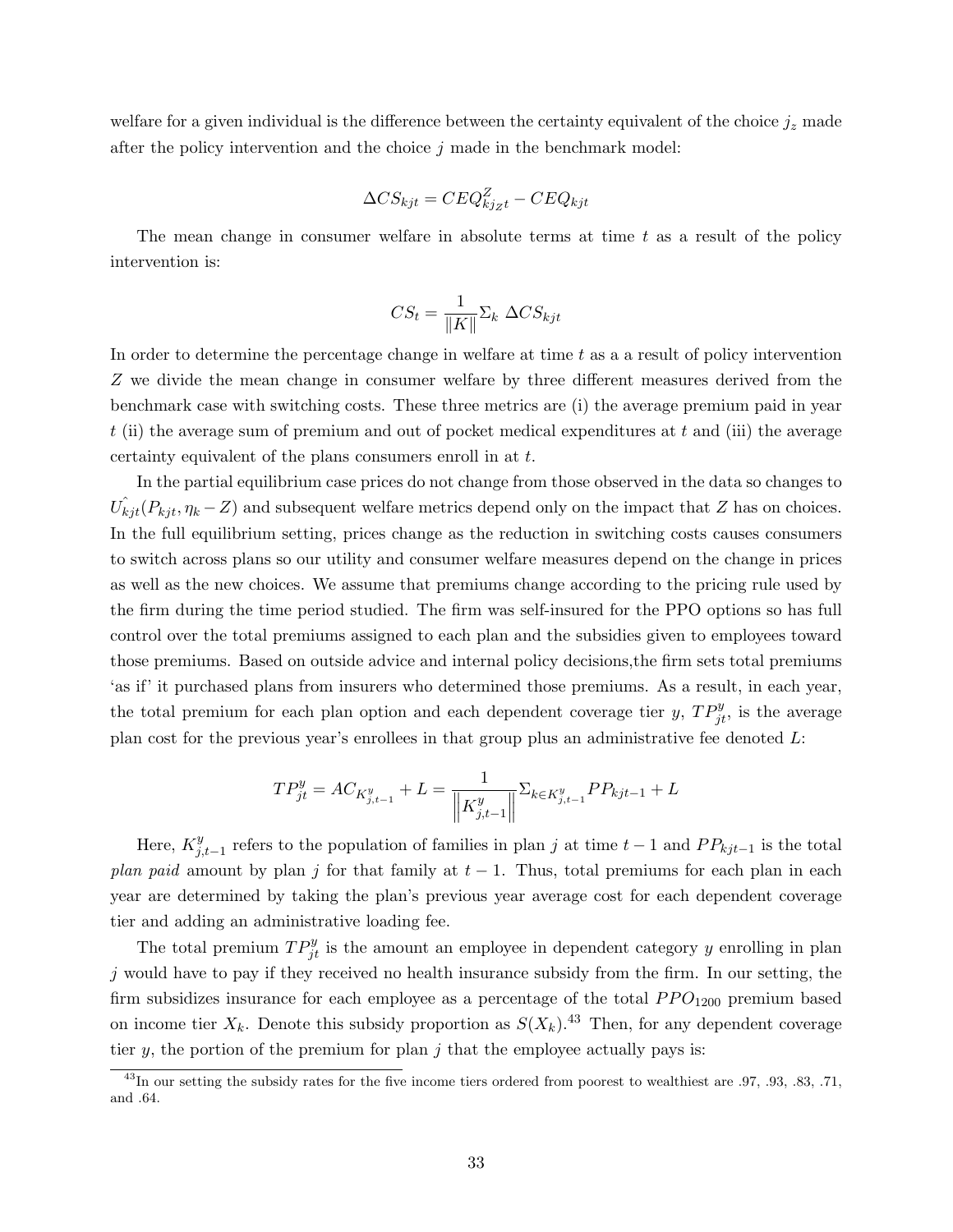$$
P_{kjt} = TP_{jt}^y - S(X_k)TP_{PPO_{1200}t}^y
$$

For  $PPO<sub>1200</sub>$  the employee contribution is a fixed percentage of the total premium. For the other two options, employees pay the full marginal cost of the total premium relative to  $PPO<sub>1200</sub>$ . This can alternatively be thought of as a lump sum subsidy tied to the total premium of  $PPO_{1200}$ . Making employees pay the entire marginal premiums for more comprehensive insurance is a standard regulatory feature in health insurance exchange proposals that is thought to lead to more efficient plan choices since consumers internalize price signals. However, high marginal prices also exacerbate adverse selection since plan price differences due to distinct health risk pools are magnified. This feature is important when analyzing the full equilibrium consequences of reducing switching costs since consumers are more price responsive once switching costs are lowered. Cutler and Reber (1998) study this tradeoff between improved price shopping and increased adverse selection in a similar environment where consumers pay the full marginal cost of more comprehensive insurance.<sup>44</sup>

We note that this pricing structure is nearly identical to that assumed in both Einav, Finkelstein, and Cullen (2009) and Cutler and Reber (1998) where the authors assume that health plans compete for employees in the firms they study. We believe that enriching the firm environment along several dimensions is an interesting avenue for future work, which we discuss further in our final section.

In addition, while our model describes how the firm will update prices in each period as a function of plan costs, it does not stipulate how the firm initially sets prices when there is no prior plan history (at  $t_0$  in our sample). Clearly, in our case the firm sets  $t_0$  prices below what the long run equilibrium prices are after consumers select into plans based on health risk. Since the market pricing rule depends on last period's average cost, the path of prices and the long-run stationary price in our environment depends on the prices set at  $t_0$ . In both the partial and full equilibrium setups we keep the same initial period prices set by the firm but note that this impacts the results; if the initial relative price of  $PPO_{250}$  was set too large compared to what the static equilibrium price would be then information provision could reduce adverse selection over time instead of exacerbate it. In this sense these counterfactuals illustrate the impact of information provision subject to these initial price conditions. We view determining why different initial pricing conditions may arise endogenously as an important topic for future work.

# 7.1 Partial Equilibrium Results

Our partial equilibrium simulation assumes that the prices we observe in the data are fixed but that our information provision exercise reduces switching costs by Z dollars. Consumers may select new plans, increasing or decreasing the level of selection based on risk, but this selection will not feed back into prices as it does in the full equilibrium case. We investigate behavior in the counterfactual setting for the years  $t_1$  and  $t_2$ . Year  $t_0$  choices and welfare are the same with or without the policy intervention because the forced re-enrollment implies that there are no switching costs at  $t<sub>0</sub>$ . The

<sup>&</sup>lt;sup>44</sup>In our environment where the firm is self-insured this subsidy policy is an effective way for the employer to push employees toward less comprehensive insurance.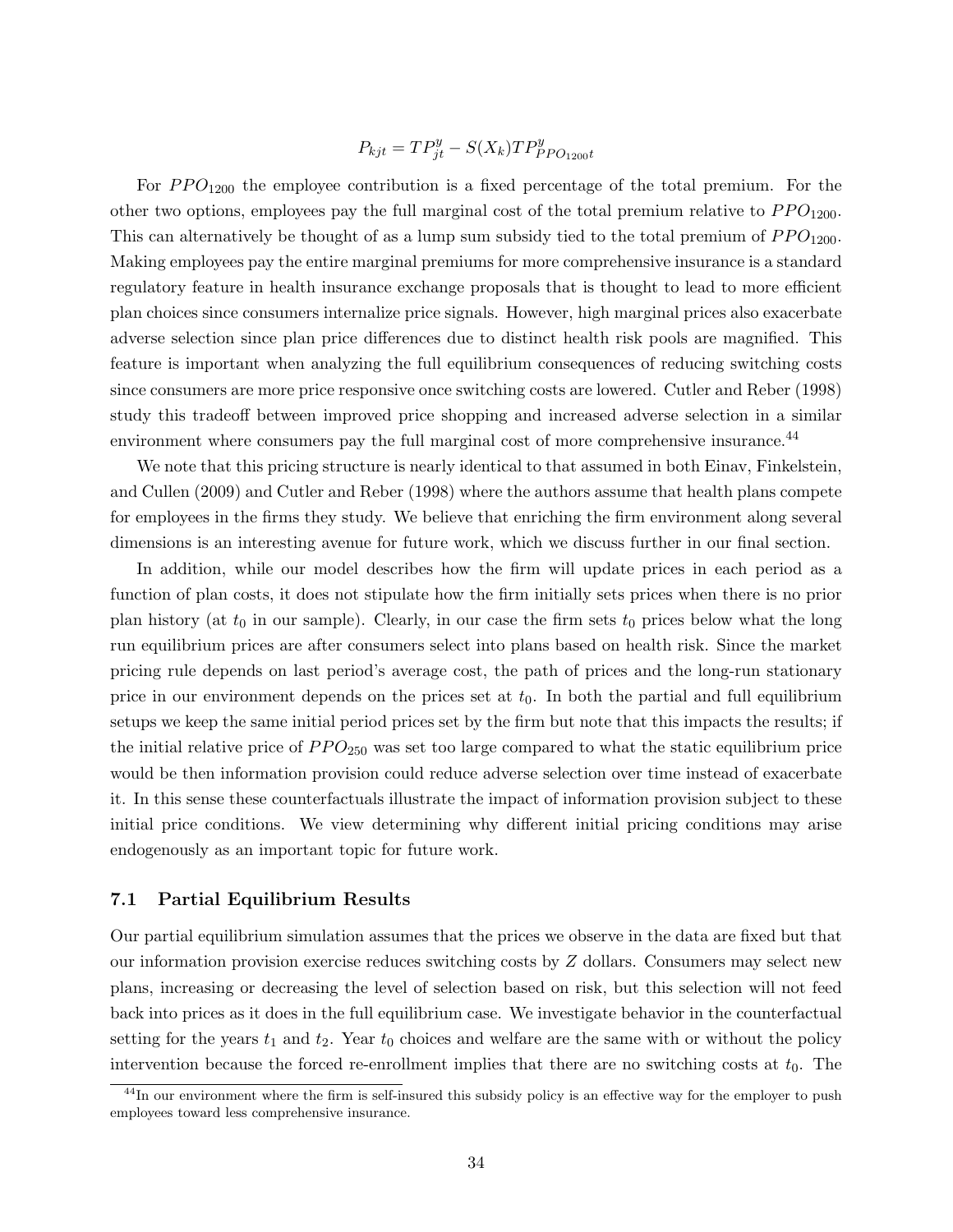benchmark of full switching costs is simulated from the parameter estimates as well in order to ensure consistency.

Table 15 presents the choice and average cost results from the simulation for  $Z = 0$  (the benchmark case),  $Z = \frac{\eta}{2}$  $\frac{\eta}{2}$ , and  $Z = \eta$  (complete removal of switching costs). The removal of switching costs helps consumer make better decisions as more consumers adjust to the price change in favor of  $PPO<sub>500</sub>$  in both cases where switching costs are reduced. For example, at  $t_2$  enrollment in  $PPO<sub>500</sub>$ increases by 72% relative to the benchmark case when switching costs are reduced to zero (from 573 to 994). Almost all of these new enrollees caused by the policy intervention switch from  $PPO_{250}$ , which was initially more attractive but became much less so after the price change. Average costs for families (employee plus spouse plus child(ren)) in  $PPO_{250}$  increase as switching costs are reduced implying that the people who switch out of  $PPO_{250}$  as a result of the policy intervention are healthier than those that do not switch.<sup>45</sup> This suggests that in a full equilibrium setting, where plan prices adjust to reflect the new health risk profile,  $PPO_{250}$  premiums will become more expensive, potentially leading to even more selection against that plan in subsequent periods.

# [Table 15 about here.]

Table 16 presents the welfare results of the policy intervention in a partial equilibrium context. The table analyzes the change in certainty equivalents resulting from the policy that reduces switching costs to 0  $(Z = \eta)$ . When we use total premiums as the baseline for welfare at stake, the policy intervention improves welfare by 8.6% in year  $t_1$  and 10.3% in year  $t_2$ . This metric incorporates the percentage change in welfare for the entire population, including those individuals who switch plans as a result of the intervention and those that do not. In partial equilibrium, individuals who do not switch by necessity have zero welfare change. The welfare changes at  $t_1$  and  $t_2$  conditional on switching as a result of the intervention are 16.4% and 19.0% respectively. When the welfare baseline is the absolute value of certainty equivalent dollars at stake, the population welfare changes at  $t_1$  and  $t_2$  are 3.2% and 3.6%.<sup>46</sup>

#### [Table 16 about here.]

We note that in a partial equilibrium context, the policy intervention can only increase welfare since prices are unchanged and the policy simply helps consumers make better decisions when switching costs are high. This is the paradigm for all previous work on resolving choice inadequacy in insurance markets (see e.g. Kling, Mullainathan, Shafir, Vermeulen, and Wrobel (2008) and Abaluck and Gruber (2009)). In the behavioral industrial organization literature there is some work studying the equilibrium consequences of consumer choice inadequacy (see e.g. Gabaix and Laibson (2006) or Ellison (2006)) but this work does not study the context where choices directly impact costs as they do when adverse selection is a concern. We now turn to the full equilibrium simulations where prices change along with choices.

<sup>45</sup>The impact on average costs is similar across coverage tiers; families are selected as an example.

<sup>&</sup>lt;sup>46</sup>Using the absolute value of the total certainty equivalent dollars at stake is necessary since expenditures are a negative consumption flow. Thus, the certainty equivalent is a negative number which is less than total expenditures.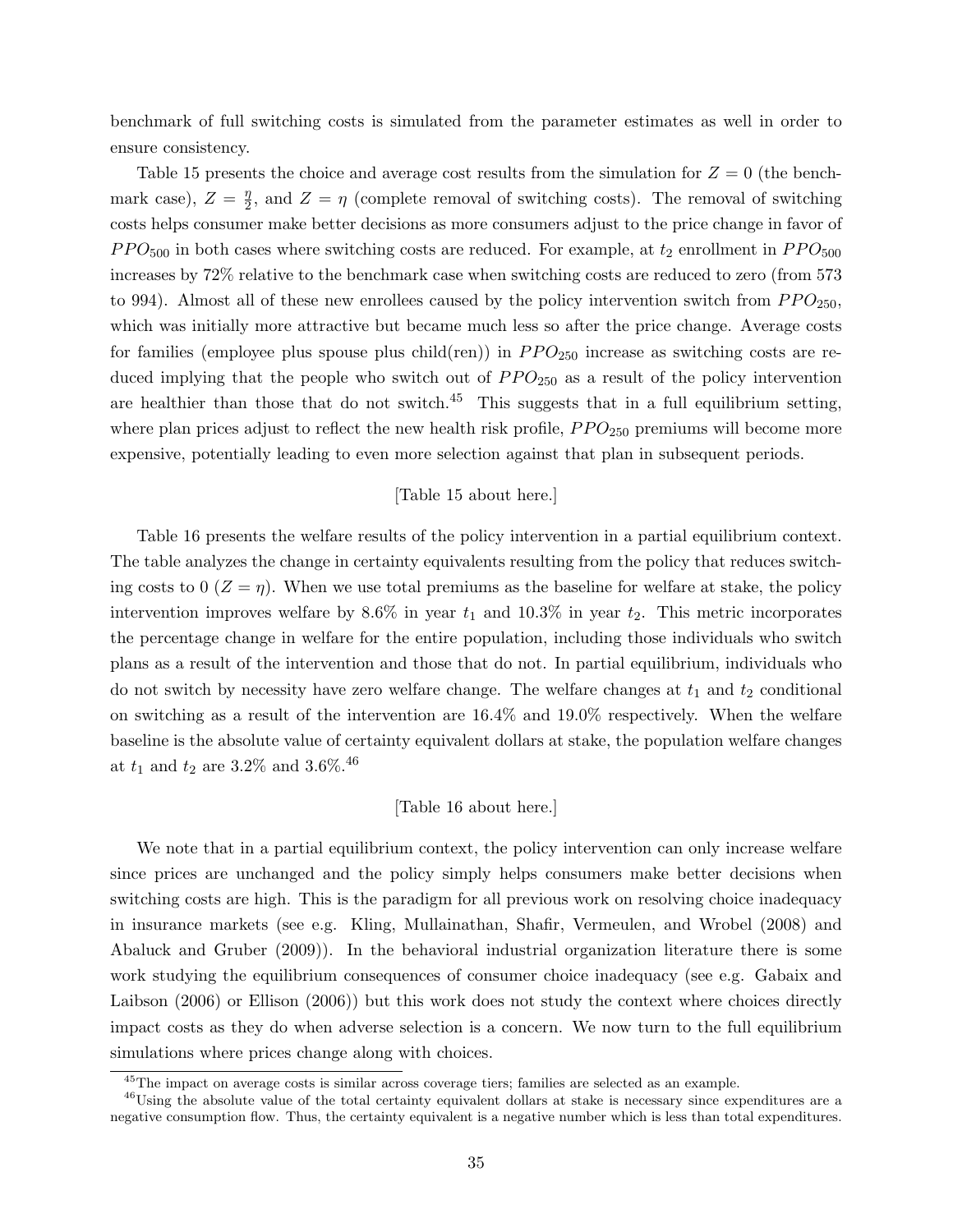#### 7.2 Full Equilibrium Results

In the full equilibrium analysis prices change as consumers switch plans due to the policy intervention. As a result, adverse selection may be exacerbated when switching costs are reduced because healthy individuals who would have remained in comprehensive insurance as prices rise will now switch, making the risk pool for that comprehensive plan sicker on average. In fact, the partial equilibrium results suggest this will happen since the average costs of  $PPO_{250}$  enrollees rises as a result of the information intervention. When prices can change, the welfare impact on employees that do not switch plans is no longer zero: the change in their plan price resulting from risk selection will increase or decrease their welfare. Similarly, for employees who do switch plans there will now be two effects contributing to the welfare change (i) increased welfare from choosing the best option conditional on prices (ii) a theoretically ambiguous welfare change from the price effect. For expositional purposes, the results we present in this section compare the case where  $Z = 0$  to the case where  $Z = \eta$ . As in the partial equilibrium case, interim values of Z lead to intermediate results on other dimensions. Since we simulate prices as well as choices in this environment, we can study time periods beyond the data set to investigate the long-run impact of the policy intervention. We perform simulations for the years  $t_0$  to  $t_6$ . As before, year  $t_0$  choices are unaffected by the policy intervention and the benchmark  $Z = 0$  case is simulated to maintain consistency.

Figures 3 presents the time path of choices for  $PPO_{250}$  and  $PPO_{500}$  with and without the policy intervention to reduce switching costs. In full equilibrium, the impact of the policy intervention on the market share of  $PPO_{250}$  relative to  $PPO_{500}$  is noticeable. In the benchmark case where there are significant switching costs over the six year period the market share of  $PPO_{250}$  declines from 1237 to 793 while that of  $PPO<sub>500</sub>$  increases from 458 to 882. After the policy intervention reduces switching costs to zero,  $PPO_{250}$  enrollment declines all the way to 255 after six years while  $PPO<sub>500</sub>$  enrollment increases to 1416. Thus, the policy intervention to reduce switching costs almost ends up eliminating comprehensive insurance (or causing a comprehensive insurance 'death spiral' as discussed in Cutler and Reber (1998)). Relative to the partial equilibrium case at year  $t_2$ ,  $PPO_{250}$  has much lower enrollment after the policy intervention, further revealing that the full equilibrium effect incorporating adverse selection leads to significantly different market outcomes than the partial equilibrium analysis.

#### [Figure 3 about here.]

Figure 4 presents the time path of average costs and prices for single individuals enrolled in  $PPO_{250}$  and  $PPO_{500}$  with and without the policy intervention. Not surprisingly, these two items move closely in tandem since prices are linked directly to average costs. Prices are given for individuals in the middle income tier. The policy intervention has a noticeable impact on both the prices and average costs of  $PP0_{250}$  relative to  $PP0_{500}$ . When switching costs are reduced to zero, the employee premium of  $PPO_{250}$  increases from \$3,071 for year  $t_1$  to \$5,390 for  $t_6$  while in the benchmark model with switching costs the long run price is \$3,929. The long run price of  $PP0_{500}$ without switching costs is \$2,044 while with them it is \$1,733. Thus, the employee premium for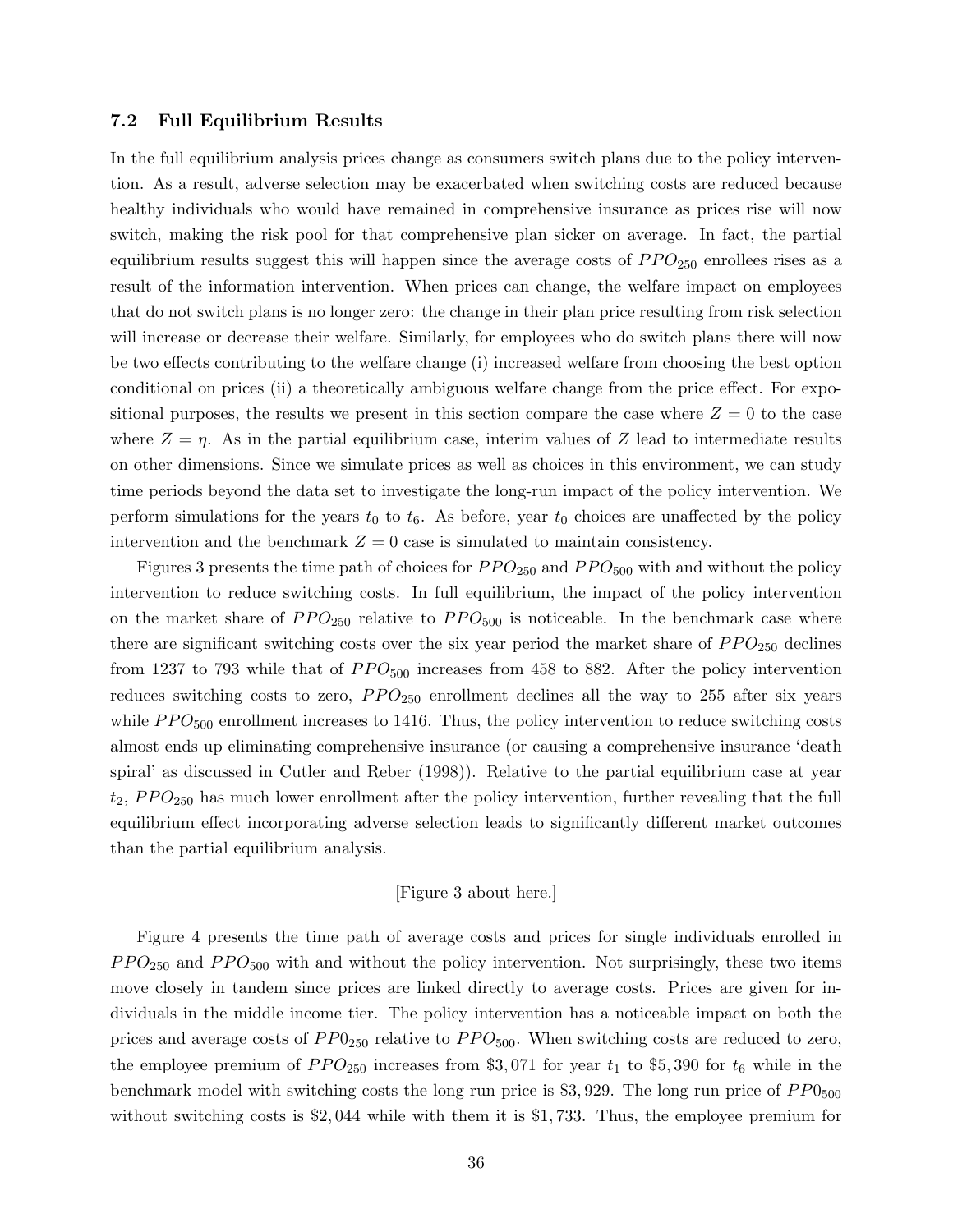$PPO<sub>250</sub>$  both increases substantially with the policy intervention and increases by a lot relative to the premium of  $PPO<sub>500</sub>$ . This large long run price differential leads to the large reduction in market share for  $PPO_{250}$  depicted in Figure 3.

#### [Figure 4 about here.]

It is clear that the policy intervention to reduce consumer switching costs exacerbates adverse selection leading to very high prices and low market share for comprehensive insurance. Table 17 presents results on the welfare impact of the policy intervention. By all metrics, welfare decreases as incremental adverse selection occurs over the six periods studied. For year  $t_6$ , the policy intervention to reduce switching costs leads to a population welfare reduction of 5.9% using total premiums in that year as a baseline. Relative to previous work, this is a surprising result: helping consumers improve their own choices conditional on prices reduces overall welfare in the population. When we use total employee spending or total certainty equivalanet as the baseline, welfare decreases by −2.8% and −2.0% respectively. In addition, the table reveals that the policy intervention has distributional consequences. At  $t_6$  employees who switch plans as a result of the policy have 13% higher welfare relative to the no intervention case. Conversely, employees who do not switch due in  $t_6$  due to the policy change have a 26.7% welfare reduction. This is interesting to contrast with the partial equilibrium results where non-switchers have zero welfare loss by necessity. Our results also illustrate that the policy hurts both unhealthy and healthy individuals by a similar amount while causing a much larger welfare reduction for employees covering dependents than for single employees.

[Table 17 about here.]

# 8 Conclusions and Future Work

This paper used a unique data set to investigate the equilibrium consequences of a policy designed to improve consumer choices in a market with adverse selection. Simple tests based on the data alone reveal large switching costs and substantial adverse selection. We estimate a structural choice model that jointly estimates switching costs, risk preferences, and ex ante health risk in order to precisely quantify these important choice fundamentals. We use these estimates to study the welfare consequences of a counterfactual information provision policy that reduces switching costs and improves consumer choices. In a partial equilibrium context, where insurers do not adjust premiums as their risk pools change, the policy intervention increases consumer welfare by 10%. However, once we extend the analysis to a full equilibrium setting where premiums can change, we find that the policy intervention still improves choices but also exacerbates adverse selection. The combination of these effects leads to a 6% welfare loss. This result is surprising in light of previous work that only studies choice inadequacy in partial equilibrium, where policies to improve decision making can only increase welfare.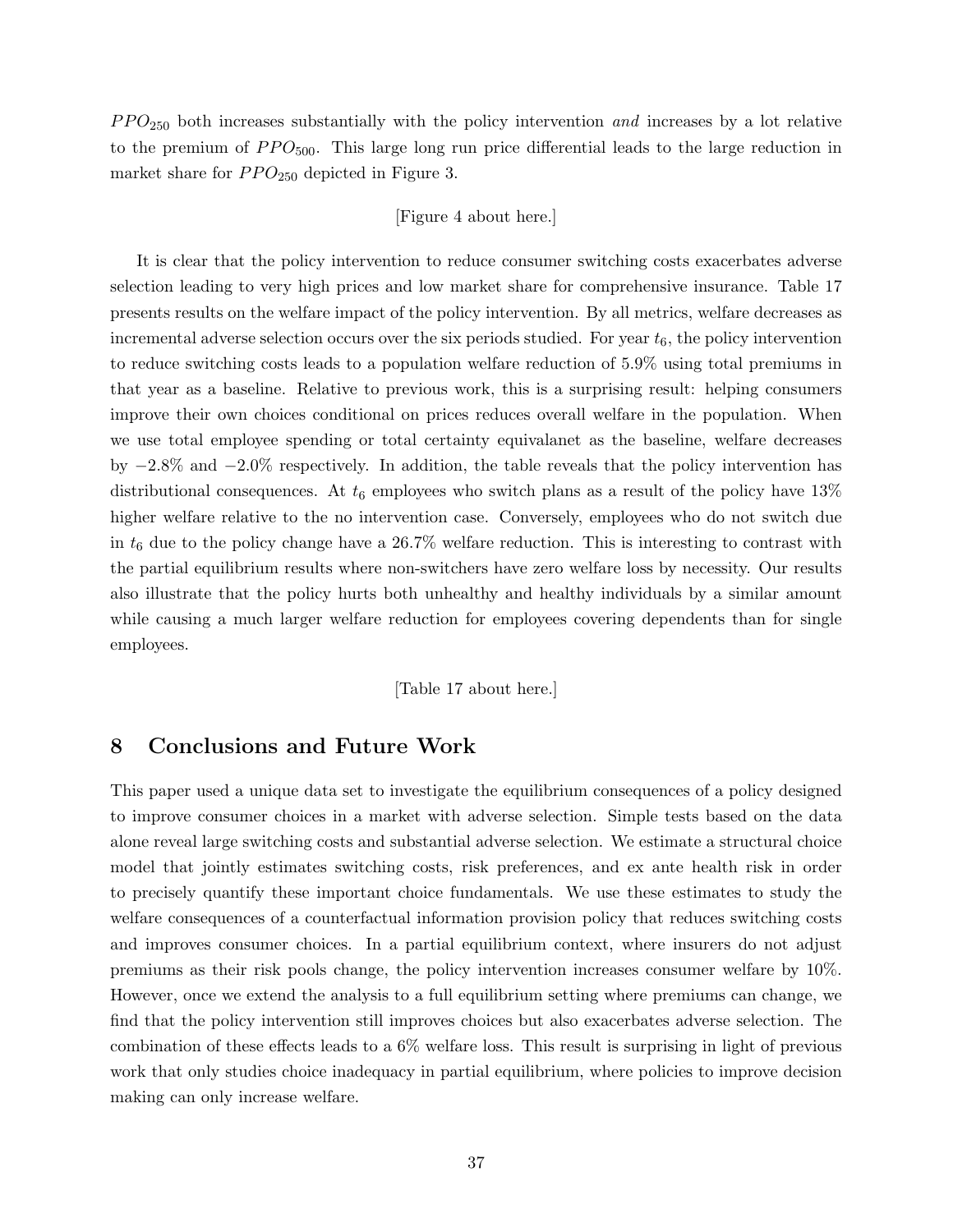There are multiple possible avenues to improve the research presented here. On the demand side, there are at least three clear ways to enrich our choice framework. First, our model assumes that consumers are myopic and do not consider future switching costs when making current choices. It would be fruitful to model dynamic consumer behavior in order to (i) test if consumers behave dynamically and (ii) determine if allowing for dynamic choice changes our results. Second, our model assumes that consumers have rational expectations of their future health expenditures and fully understand the mapping between claims and out-of-pocket expenditures in each health plan. Though this assumption may not bias our results, it is possible that consumers may not accurately assess their future health risk nor have a comprehensive understanding of the costs and benefits of different plan options. Adapting our model to allow for heuristic decision making and/or choice under ambiguity would add to our understanding of how consumers choose health plans and, subsequently, how information provision policies impact market outcomes. Third, our model assumes that switching costs contribute to the relative utility of the default option in an additive linear manner. It is possible that switching costs occur in part due to phenomena that are unrelated to relative plan utilities (e.g. fixed re-optimization costs). Future work could investigate an empirical framework where switching costs enter as a fixed cost independent of relative plan utilities as well as in the way we have modeled them.

In addition to improving aspects of the consumer choice framework, we could delve further into the rich data we possess on several dimensions. We do not currently study the impact of health savings accounts or flexible savings accounts on plan choice behavior even though we observe detailed data on enrollment and contributions for these benefits. A careful study of consumer utilization of these savings vehicles could provide further insight into the degree of consumer choice adequacy and the determinants of plan choice. On the cost side, we could advance our analysis of moral hazard and plan selection based on private information by taking further advantage of the natural experiment that occurs in our data. The firm's menu change provides a plausibly exogenous shift in coverage for most of the population which can be used in conjunction with our detailed medical data to rigorously study how consumers respond to different marginal prices for medical services. In addition to studying variation in utilization across plan years we could study within year price elasticities in scenarios where consumers face different marginal prices due to exogenous shocks (see e.g. Kowalski (2009)). We could also investigate the extent of selection based on private information by studying the correlation between predictable ex post claims (such as pregnancy) and coverage choices. While interesting in their own right, these advances would enrich our understanding of consumer choice behavior.

Finally, this analysis assumes a simplified pricing environment that is identical to that faced by consumers within the firm we study. Future work could investigate the interaction between switching costs and adverse selection with a richer firm pricing model. Especially in the context of a health insurance exchange, where competing firms price directly to individual consumers, firms cognizant of switching costs will take them into account by pricing dynamically. Further, our analysis assumes that the menu of plan options is constant while in reality the level of coverage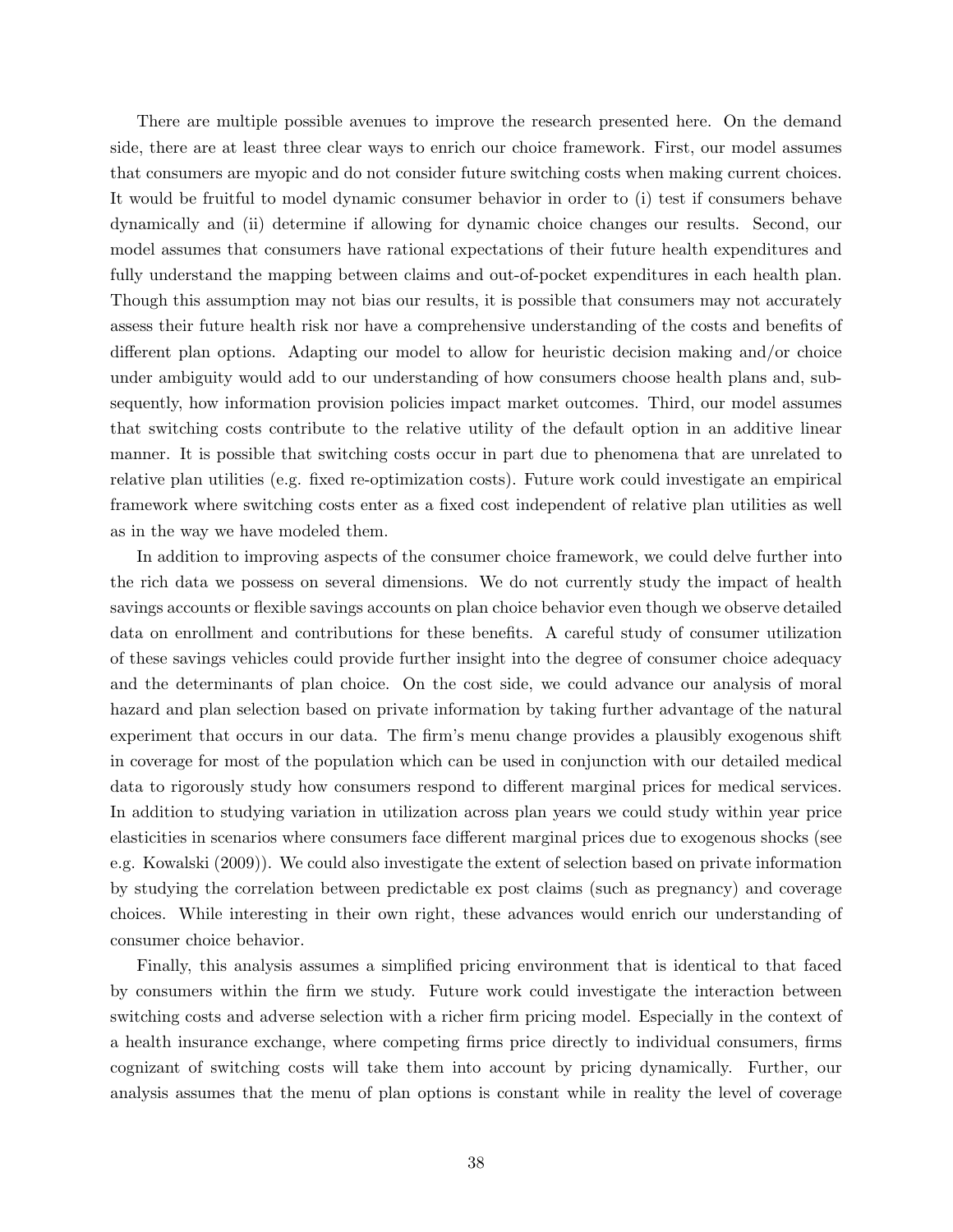may be determined endogenously. The estimates of our structural choice and cost models can be directly applied to investigate these counterfactual scenarios once we develop richer models of firm behavior. Such analyses will shed light on the important regulatory issues currently being discussed regarding health insurance exchanges and insurance market reform.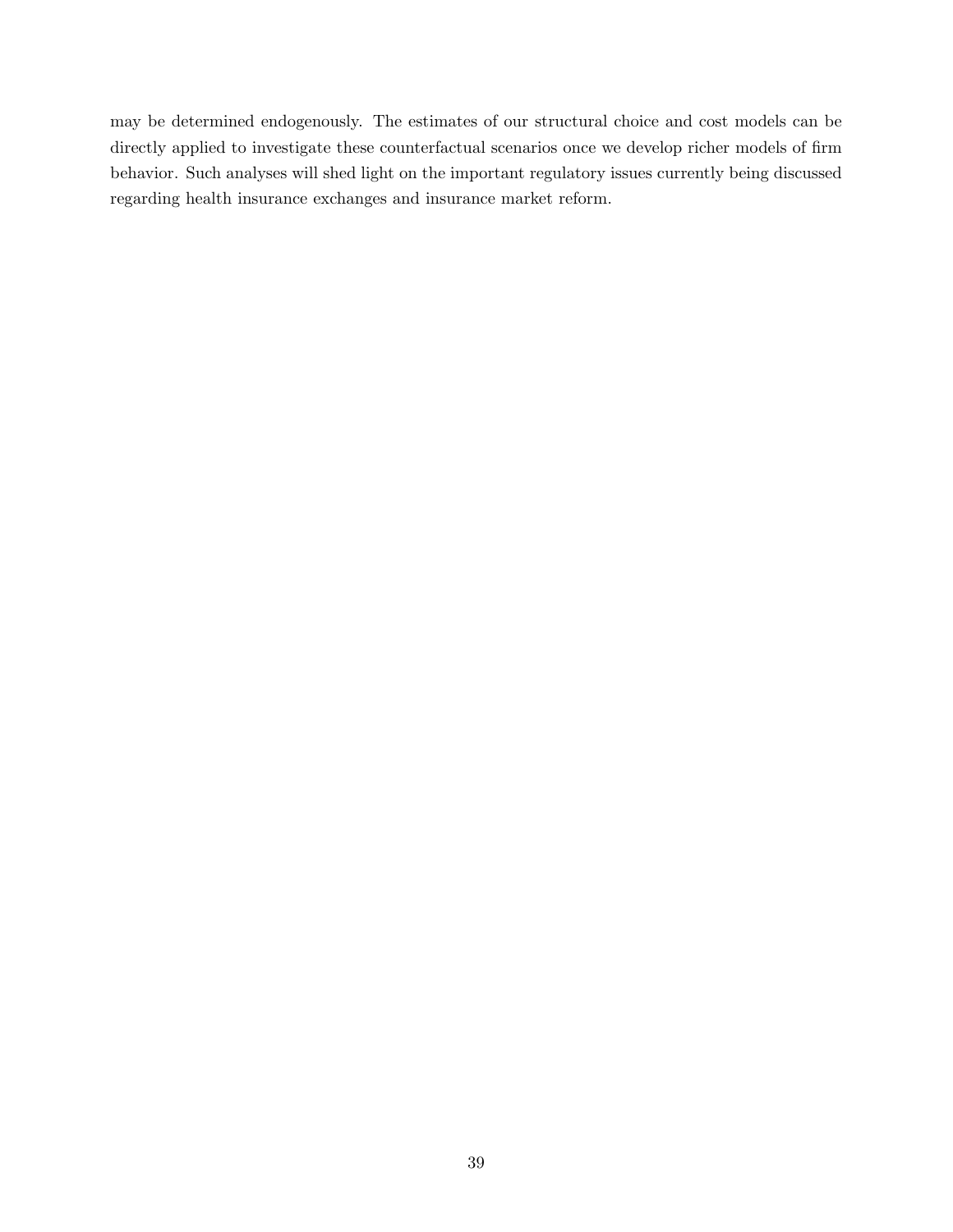# References

- Abaluck, J., and J. Gruber (2009): "Choice Inconsistencies Among the Elderly: Evidence from Plan Choice in the Medicare Part D Program," NBER Working Paper No. 14759.
- AKERLOF, G. (1970): "The market for 'lemons': Quality Uncertainty and the Market Mechanism," Quarterly Journal of Economics, 84(3), 488–500.
- Bajari, P., H. Hong, and A. Khwaja (2006): "Moral Hazard, Adverse Selection, and Health Expenditures: A Semiparametric Analysis," NBER Working Paper No. 12445.
- BUNDORF, K., J. LEVIN, AND N. MAHONEY (2008): "Pricing, Matching and Efficiency in Health Plan Choice," Stanford University.
- CARDON, J., AND I. HENDEL (2001): "Asymmetric Information in Health Insurance: Evidence from the National Medical Expenditure Survey," The RAND Journal of Economics, 32(3), 408–427.
- Carlin, C., and R. Town (2007): "Adverse Selection, Welfare, and Optimal Pricing of Employer Sponsored Health Plans," University of Minnesota Working Paper.
- Chiappori, P., and B. Salanie (2000): "Testing for Asymmetric Information in Insurance Markets," Journal of Political Economy, 108, 56–78.
- Cohen, A., and L. Einav (2007): "Estimating Risk Preferences from Deductible Choice," The American Economic Review, 97(3), 745–788.
- CUTLER, D., A. FINKELSTEIN, AND K. MCGARRY (2008): "Preference Heterogeneity and Insurance Markets: Explaining a Puzzle of Insurance," NBER Working Paper 13746.
- Cutler, D., B. Lincoln, and R. Zeckhauser (2009): "Selection Stories: Understanding Movement Across Health Plans," NBER Working Paper No. 15164.
- CUTLER, D., AND S. REBER (1998): "Paying for Health Insurance: The Tradeoff Between Competition and Adverse Selection," Quarterly Journal of Economics, 113(2), 433–466.
- DUBE, J., G. HITSCH, P. ROSSI, AND M. VITORINO (2008): "Category Pricing with State Dependent Utility," Marketing Science, 27(3), 417–429.
- Einav, L., A. Finkelstein, and M. Cullen (2009): "Estimating Welfare in Insurance Markets Using Variation in Prices," Stanford University and M.I.T. working paper.
- EINAV, L., A. FINKELSTEIN, AND J. LEVIN (2009): "Beyond Testing: Empirical Models of Insurance Markets," NBER Working Paper No. 15241.
- Einav, L., A. Finkelstein, and P. Schrimpf (2009): "Optimal Mandates and the Welfare Cost of Asymmetric Information: Evidence from the U.K. Annuity Market," M.I.T. Working Paper.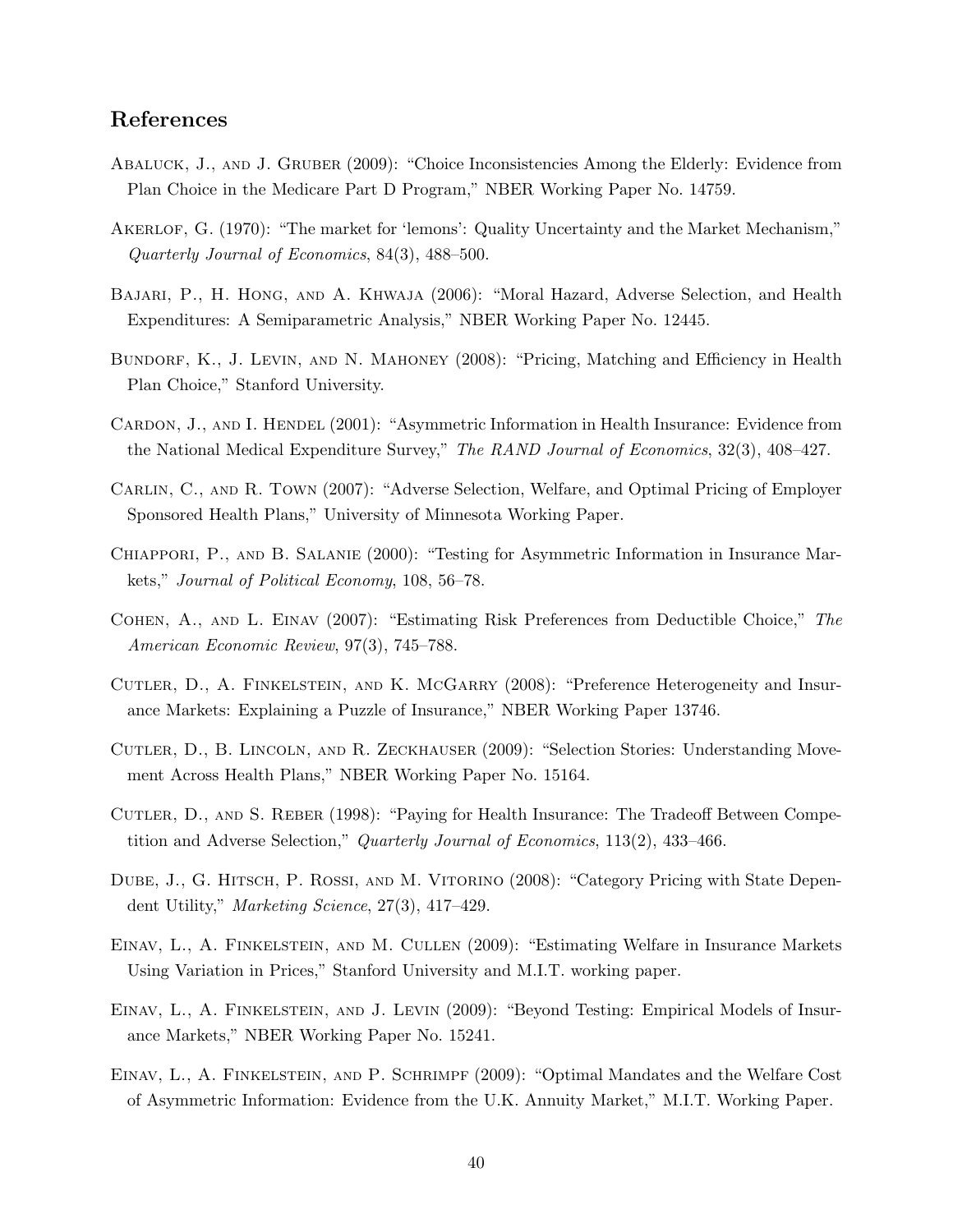Ellison, G. (2006): "Bounded Rationality in Industrial Organization," MIT and NBER.

- ENTHOVEN, A., A. GARBER, AND S. SINGER (2001): "Near-Universal Coverage Through Health Plan Competition: An Insurance Exchange Approach," Covering America: Real Remedies for the Uninsured, Editors J. Meyer and E. Wicks, Washington DC.
- Esteves-Sorenson, C. (2009): "Micro-costs: Intertia in Television Viewing," Yale School of Management working paper.
- Fang, H., M. Keane, and D. Silverman (2008): "Sources of Advantageous Selection: Evidence from the Medigap Insurance Market," Journal of Political Economy, 116(2), 303–350.
- FARRELL, J., AND P. KLEMPERER (2007): "Coordination and Lock-In: Competition with Switching Costs and Network Effects," Handbook of Industrial Organization Chapter 31 Editors M. Armstrong and R. Porter, pp. 1967–2072.
- Finkelstein, A., and J. Poterba (2008): "Adverse Selection in Insurance Markets: Policyholder Evidence from the U.K. Annuity Market," Journal of Political Economy, 112, 183–208.
- Gabaix, X., and D. Laibson (2006): "Shrouded Attributes, Consumer Myopia, and Information Suppression in Competitive Markets," Quarterly Journal of Economics, 121(2).
- Gertner, R. (1993): "Game Shows and Economic Behavior: Risk-Taking on 'Card Sharks'," Quarterly Journal of Economics, 108(2).
- GOETTLER, R., AND K. CLAY (2009): "Tariff Choice with Consumer Learning and Switching Costs," University of Chicago Booth School of Business.
- HOLT, C., AND S. LAURY (2002): "Risk Aversion and Incentive Effects," American Economic Review, 92(5).
- Jones, D. (2009): "Inertia and Overwithholding: Explaining the Prevalence of Income Tax Refunds," Stanford Institute for Economic Policy Research.
- Kaiser Family Foundation (2009): "Employer Health Benefits: 2009 Summary of Findings," Discussion paper, The Kaiser Family Foundation and Health Research & Educational Trust.
- Klemperer, P. (1995): "Competition when Consumers have Switching Costs: An Overview with Applications to Industrial Organization, Macroeconomics, and International Trade," Review of Economic Studies, 62, 515–539.
- Kling, J., S. Mullainathan, E. Shafir, L. Vermeulen, and M. Wrobel (2008): "Misperception in Choosing Medicare Drug Plans," working paper.
- Kowalski, A. (2009): "Censored Quantile Instrumental Variable Estimates of the Price Elasticity of Expenditure on Medical Care," Yale Department of Economics working paper.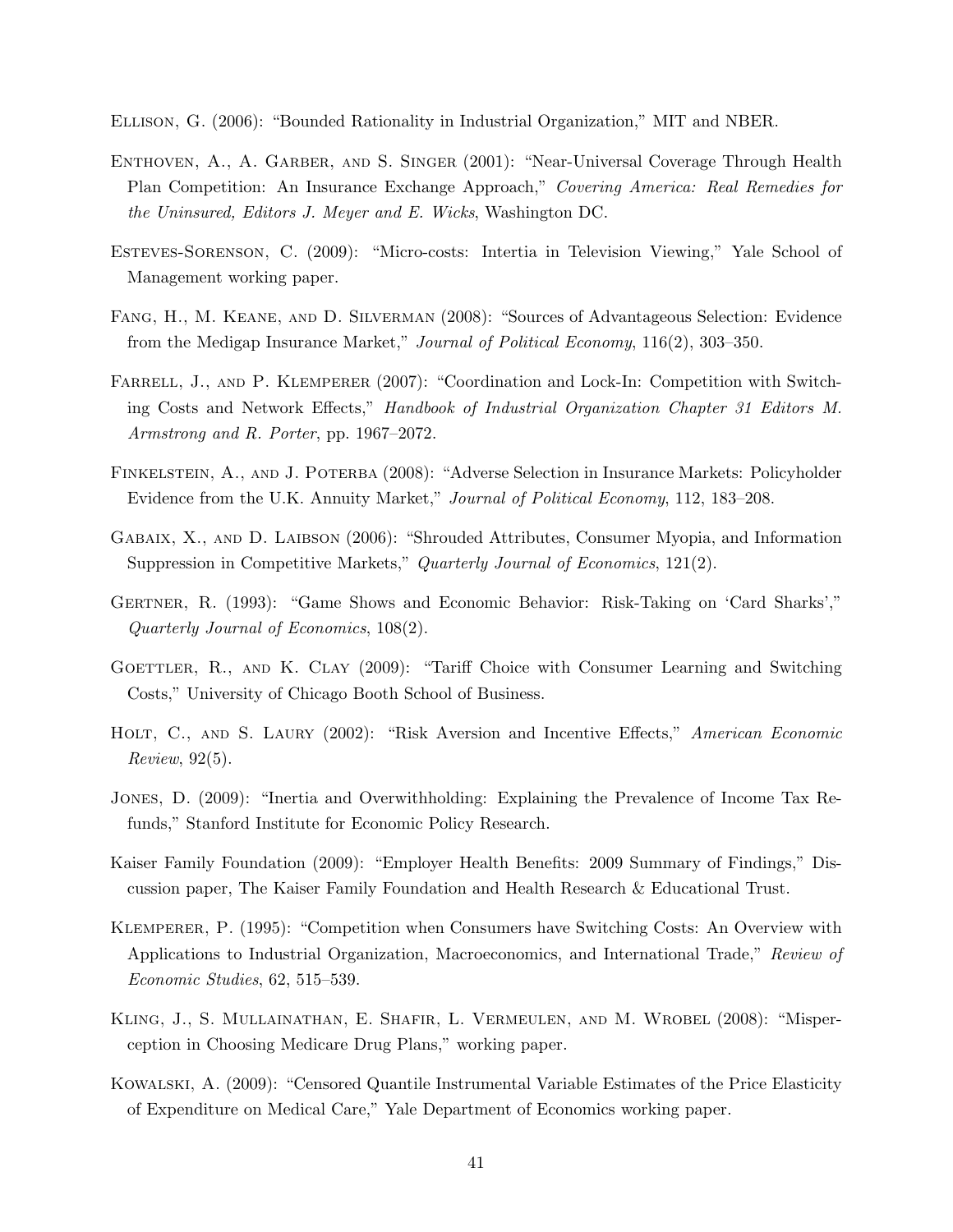- Lustig, J. (2008): "The Welfare Effects of Adverse Selection in Privatized Medicare," Boston University working paper.
- MADRIAN, B., AND D. SHEA  $(2001)$ : "The Power of Suggestion: Inertia in  $401(k)$  Participation and Savings Behavior," Quarterly Journal of Economics, 141(4), 1149–1187.
- Manning, W., J. Newhouse, N. Duan, E. Keeler, and A. Leibowitz (1987): "Health Insurance and the Demand for Medical Care: Evidence From a Randomized Experiment," The American Economic Review, 77(3), 251–277.
- METRICK, A. (1995): "A Natural Experiment in 'Jeopardy!'," American Economic Review, 85(1).
- NEWHOUSE, J. (1993): Lessons from the RAND Health Insurance Experiment. Harvard University Press.
- ROTHSCHILD, M., AND J. STIGLITZ (1976): "Equilibrium in Competitive Insurance Markets: An Essay on the Economics of Imperfect Information," Quarterly Journal of Economics, 90, 630–649.
- SHCHERBAKOV, O. (2007): "Measuring Consumer Switching Costs in the Television Industry," working paper.
- STROMBOM, B., C. BUCHMUELLER, AND J. FELDSTEIN (2002): "Switching costs, price sensitiivity, and health plan choice," Journal of Health Economics, 21, 89–116.
- SUNSTEIN, C., AND R. THALER (2008): *Nudge*. Yale University Press.
- Sydnor, J. (2008): "Sweating the Small Stuff: Risk Aversion in Home Insurance," Case Western Reserve University.
- Tchernis, R., S. Normand, J. Pakes, P. Gaccione, and J. Newhouse (2005): "Selection and Plan Switching Behavior," Indiana University working paper.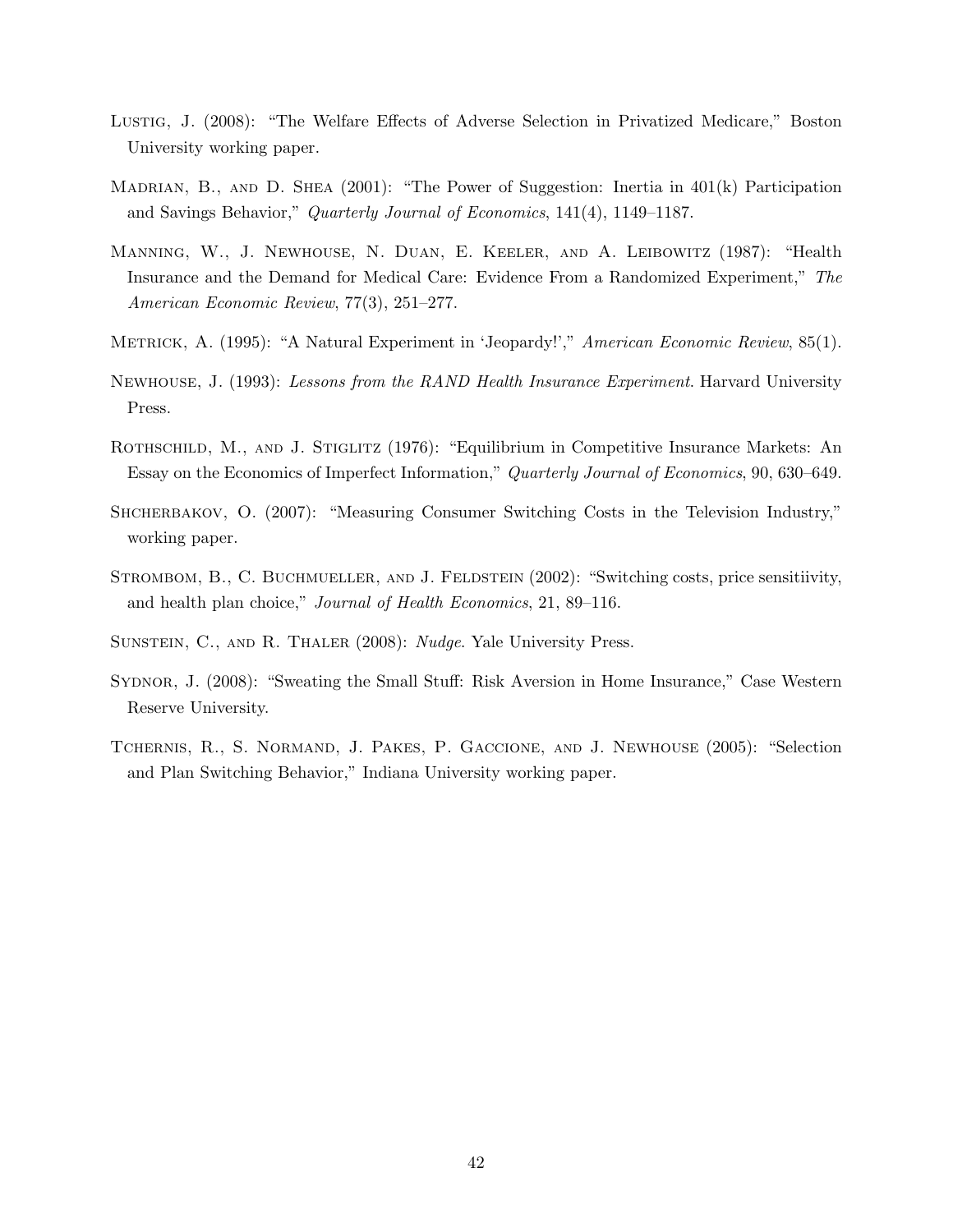# Appendix A: Cost Model Setup and Estimation

This appendix describes the details of the cost model, which is summarized earlier in section 5. To refresh, we categorize the universe of total claims into four subdivisions of claims (i) hospital and physician (ii) pharmacy (iii) mental health and (iv) physician office visit. We divide claims into these four categories so that we can accurately characterize the plan-specific mappings from total claims to out-of-pocket expenditures since each of these categories maps to out-of-pocket expenditures in a different manner. We denote this four dimensional vector of claims  $C_{it}$  and any given element of that vector  $C_{d,it}$  where  $d \in D$  represents one of the four categories and i denotes an individual (employee or dependent). After describing how we predict this vector of claims for a given individual, we return to the question of how we determine out-of-pocket expenditures in plan j given  $C_{it}$ . We are unaware of any previous work that reconstructs the mapping from individual-level total claims to plan-specific out of pocket expenditures at this level of detail.

Denote an individual's past year of medical diagnoses and payments by  $\xi_{it}$  and the demographics age and sex by  $\zeta_{it}$ . We use the ACG software mapping, denoted A, to map these characteristics into a predicted mean level of health expenditures for the upcoming year, denoted  $\theta$ :<sup>47</sup>

$$
A: \xi \times \zeta \to \theta
$$

In addition to forecasting a mean level of total expenditures, the software has an application that predicts future mean pharmacy expenditures. This mapping is analogous to A and outputs a prediction  $\lambda$  for future pharmacy expenses.

We use the predictions  $\theta$  and  $\lambda$  to categorize similar groups of individuals across each of the four claims categories in vector in  $C_{it}$ . Then for each group of individuals in each claims category, we use the actual ex post realized claims for that group to estimate the ex ante distribution for each individual under the assumption that this distribution is identical for all individuals within the cell. Individuals are categorized into cells based on different metrics for each of the four elements of C:

> Pharmacy:  $\lambda_{it}$ Hospital / Physician (Non-OV):  $\theta_{it}$ Physician Office Visit:  $\theta_{it}$ Mental Health:  $C_{MH,i,t-1}$

For pharmacy claims, individuals are grouped into cells based on the predicted future mean pharmacy claims measure output by the ACG software,  $\lambda_{it}$ . For the categories of hospital / physician (non office visit) and physician office visit claims individuals are grouped based on their mean predicted total future health expenses,  $\theta_{it}$ . Finally, for mental health claims, individuals are grouped

 $47\text{As a reminder, the ACG mapping uses medical diagnostic information as well as previous cost data to predict future.}$ expenditures for each individual. We are aware of only one previous study that incorporates diagnostic information in cost prediction for the purposes of studying plan choice (Carlin and Town (2007)).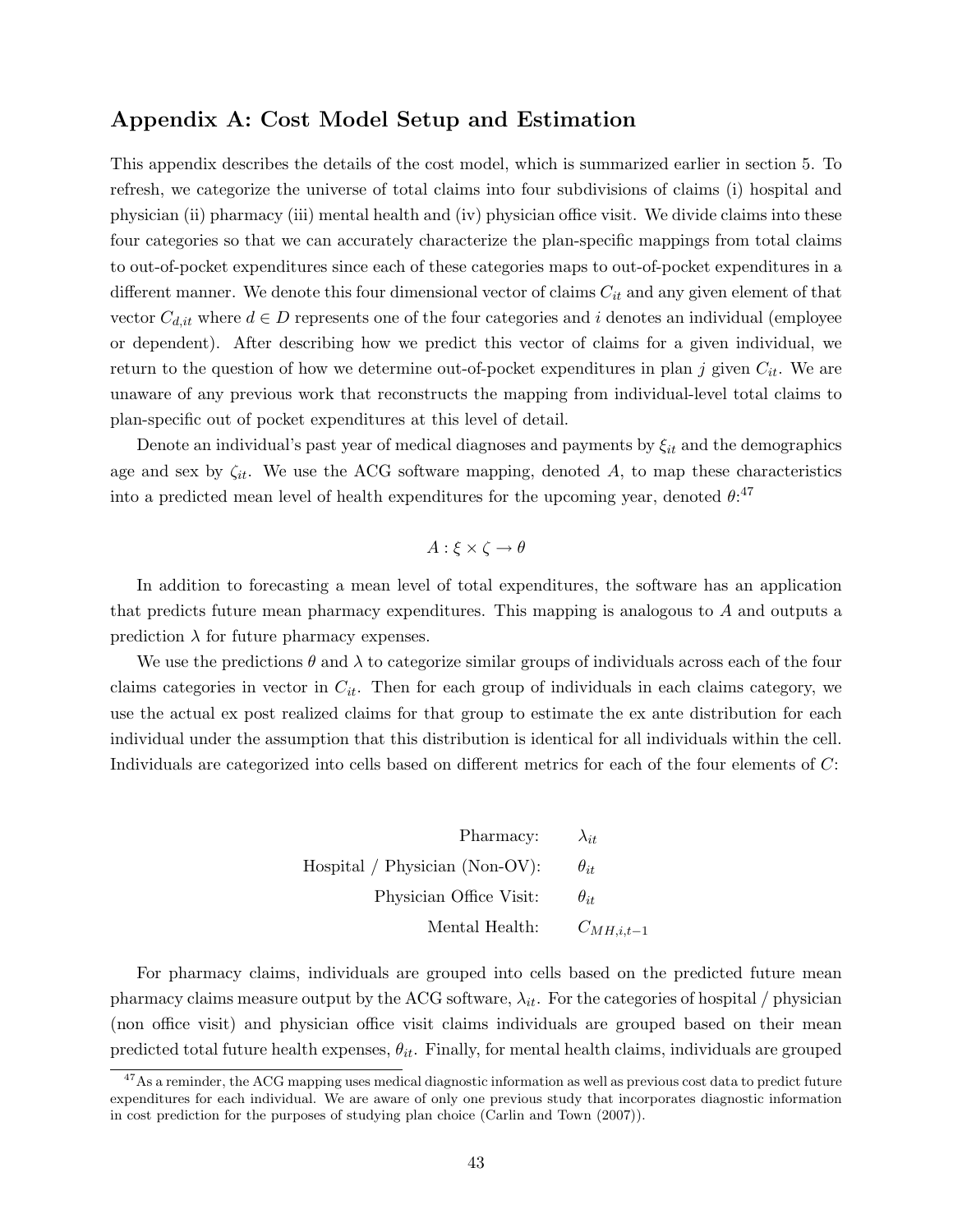into categories based on their mental health claims from the previous year,  $C_{MH,i,t-1}$  since (i) mental health claims are very persistent over time in the data and (ii) mental health claims are uncorrelated with other health expenditures in the data. For each category we group individuals into a number of cells between 8 and 10, taking into account the tradeoff between cell size and precision. The minimum number of individuals in any cell is 73 while almost all cells have over 500 members. Thus since there are four categories of claims, each individual can belong to one of approximately  $10<sup>4</sup>$  or 10,000 combination of cells.

Denote an arbitrary cell within a given category  $d$  by z. Denote the population in a given category-cell combination  $(d, z)$  by  $I_{dz}$ . Denote the empirical distribution of ex-post claims in this category for this population  $G_{I_{az}}(\cdot)$ . Then we assume that each individual in this cell has a distribution equal to a continuous fit of  $G_{I_{dz}}^{\hat{i}}(\cdot)$ , which we denote  $G_{dz}$ :

$$
\varpi: \hat{G_{I_{dz}}}(\cdot) \to G_{dz}
$$

We model this distribution continuously in order to easily incorporate correlations across d. Otherwise, it would be appropriate to use  $G_{I_{dz}}$  as the distribution for each cell.

The above process generates a distribution of claims for each  $d$  and  $z$  but does not model correlation over D. It is important to model correlation over claim categories because it is likely that someone with a bad expenditure shock in one category (e.g. hospital) will have high expenses in another area (e.g. pharmacy). We model correlation at the individual level by combining marginal distributions  $G_{idt} \ \forall d$  with empirical data on the rank correlations between pairs  $(d, d')$ .<sup>48</sup> Here,  $G_{idt}$  is the distribution  $G_{dz}$  where  $i \in I_{dz}$  at time t. Since correlations are modeled across d we pick the metric  $\theta$  to group people into cells for the basis of determining correlations (we use the same cells that we use to determine group people for hospital and physician office visit claims). Denote these cells based on  $\theta$  by  $z_{\theta}$ . Then for each cell  $z_{\theta}$  denote the empirical rank correlation between claims of type d and type d' by  $\rho_{z_{\theta}}(d, d')$ . Then, for a given individual i we determine the joint distribution of claims across D for year t, denoted  $H_{it}(\cdot)$ , by combining i's marginal distributions for all d at t using  $\rho_{z_{\theta}}(d, d')$ :

$$
\Psi: G_{iDt} \times \rho_{z_{\theta_{it}}}(D, D') \to H_{it}
$$

Here,  $G_{iDt}$  refers to the set of marginal distributions  $G_{idt} \forall d \in D$  and  $\rho_{z_{\theta_{it}}}(D, D')$  is the set of all pairwise correlations  $\rho_{z_{\theta_{it}}}(d, d')\forall (d, d') \in D^2$ . In estimation we perform  $\Psi$  by using a Gaussian copula to combine the marginal distribution with the rank correlations, a process which we describe momentarily.

The final part of the cost model maps the joint distribution  $H_{it}$  of the vector of total claims C over the four categories into a distribution of out of pocket expenditures for each plan. For each of the three plan options we construct a mapping from the vector of claims  $C$  to out of pocket expenditures  $OOP_i$ :

<sup>48</sup>It is important to use rank correlations here to properly combine these marginal distribution into a joint distribution. Linear correlation would not translate empirical correlations to this joint distribution appropriately.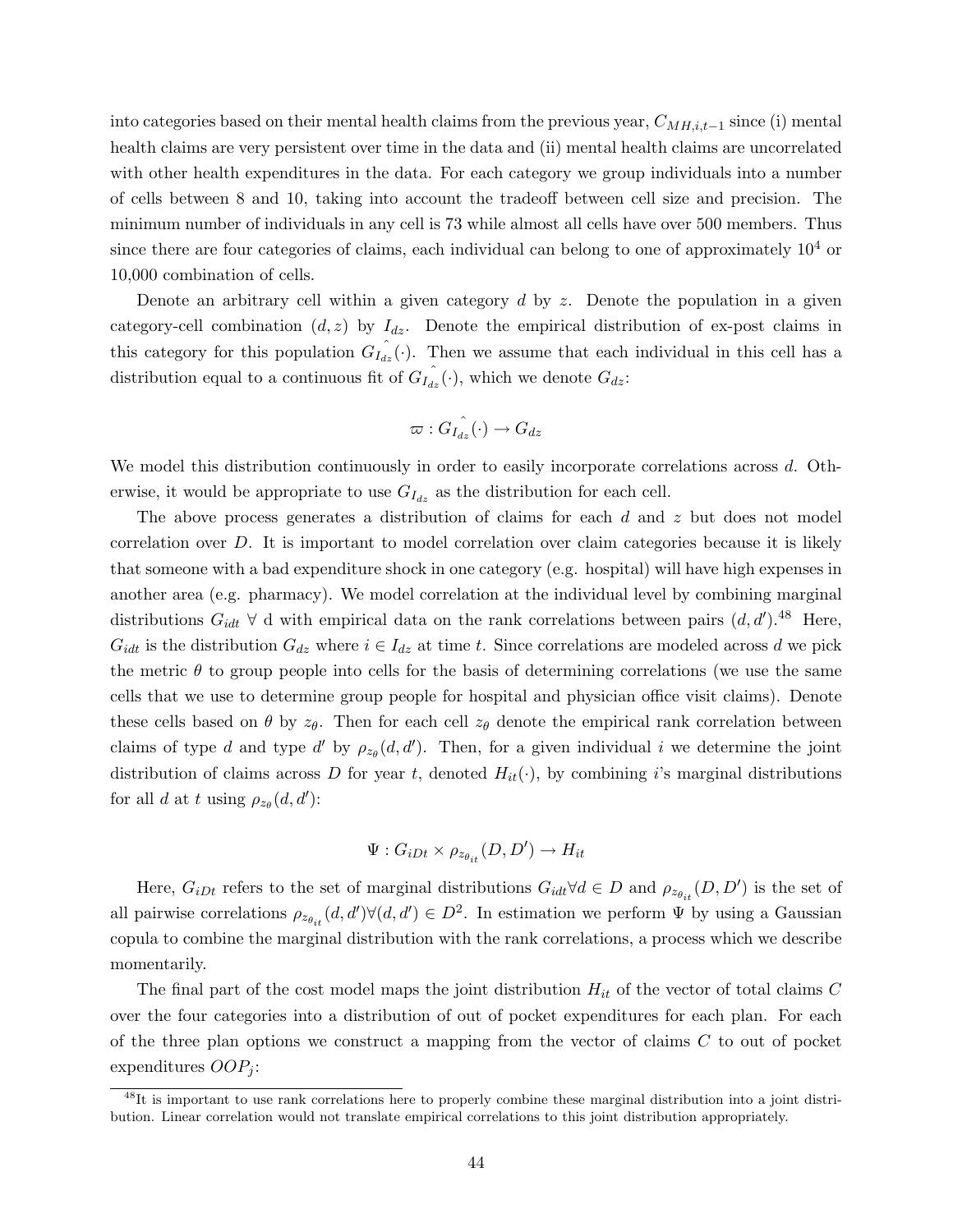$$
\Omega_j : C \to OOP_j
$$

This mapping takes a given draw of claims from  $H_{it}$  and converts it into the out of pocket expenditures an individual would have for those claims in plan  $j$ . This mapping accounts for plan-specific features such as the deductible, co-insurance, co-payments, and out of pocket maximums listed in table 2. I test the mapping  $\Omega_j$  on the actual realizations of the claims vector C to verify that our mapping comes close to reconstructing the true mapping. Our mapping is necessarily simpler and omits things like emergency room co-payments and out of network claims. We constructed our mapping with and without these omitted categories to insure they did not lead to an incremental increase in precision. We find that our categorization of claims into the four categories in C passed through our mapping  $\Omega_j$  closely approximates the true mapping from claims to out of pocket expenses. Further, we find that it is important to model all four categories described above; removing any of the four makes  $\Omega_j$  less accurate. Figure 5 shows the results of our validation exercise for  $PPO<sub>250</sub>$ . Actual employee out of pocket amounts are close to those predicted by  $\Omega_j$  while when we add out of network expenses as a fifth category the output is very similar.

# [Figure 5 about here.]

Once we have a draw of  $OOP_{ijt}$  for each i (claim draw from  $H_{it}$  passed through  $\Omega_j$ ) we map individual out of pocket expenditures into family out of pocket expenditures. For families with less than two members this involves adding up all the within family  $OOP_{ijt}$ . For families with more than three members there are family level restrictions on deductible paid and out of pocket maximums that we adjust for. Define a family k as a collection of individuals  $i_k$  and the set of families as K. Then for a given family out of pocket expenditures are generated:

$$
\Gamma_j: OOP_{i_k,j_t} \to OOP_{kjt}
$$

To create the final object of interest, the family-plan-time specific distribution of out of pocket expenditures  $F_{kjt}(\cdot)$ , we pass the claims distributions  $H_{it}$  through  $\Omega_j$  and combine families through  $\Gamma_j$ .  $F_{kjt}(\cdot)$  is then used as an input into the choice model that represents each family's information set over future medical expenses at the time of plan choice. Eventually, we also use  $H_{it}$  to calculate total plan cost when we analyze counterfactual plan pricing based on the average cost of enrollees.

We note that the decision to do the cost model by grouping individuals into cells, rather then by specifying a more continuous form, has costs and benefits. The cost is that all individuals within a given cell for a given type of claims are treated identically. The benefit is that our method produces local cost estimates for each individual that are not impacted by the combination of functional form and the health risk of medically different individuals. Also, the method we use allows for flexible modeling across claims categories. Finally, we note that we map the empirical distribution of claims to a continuous representation because this is convenient for building in correlations in the next step. The continuous distributions we generate vert closely fit the actual empirical distribution of claims across these four categories.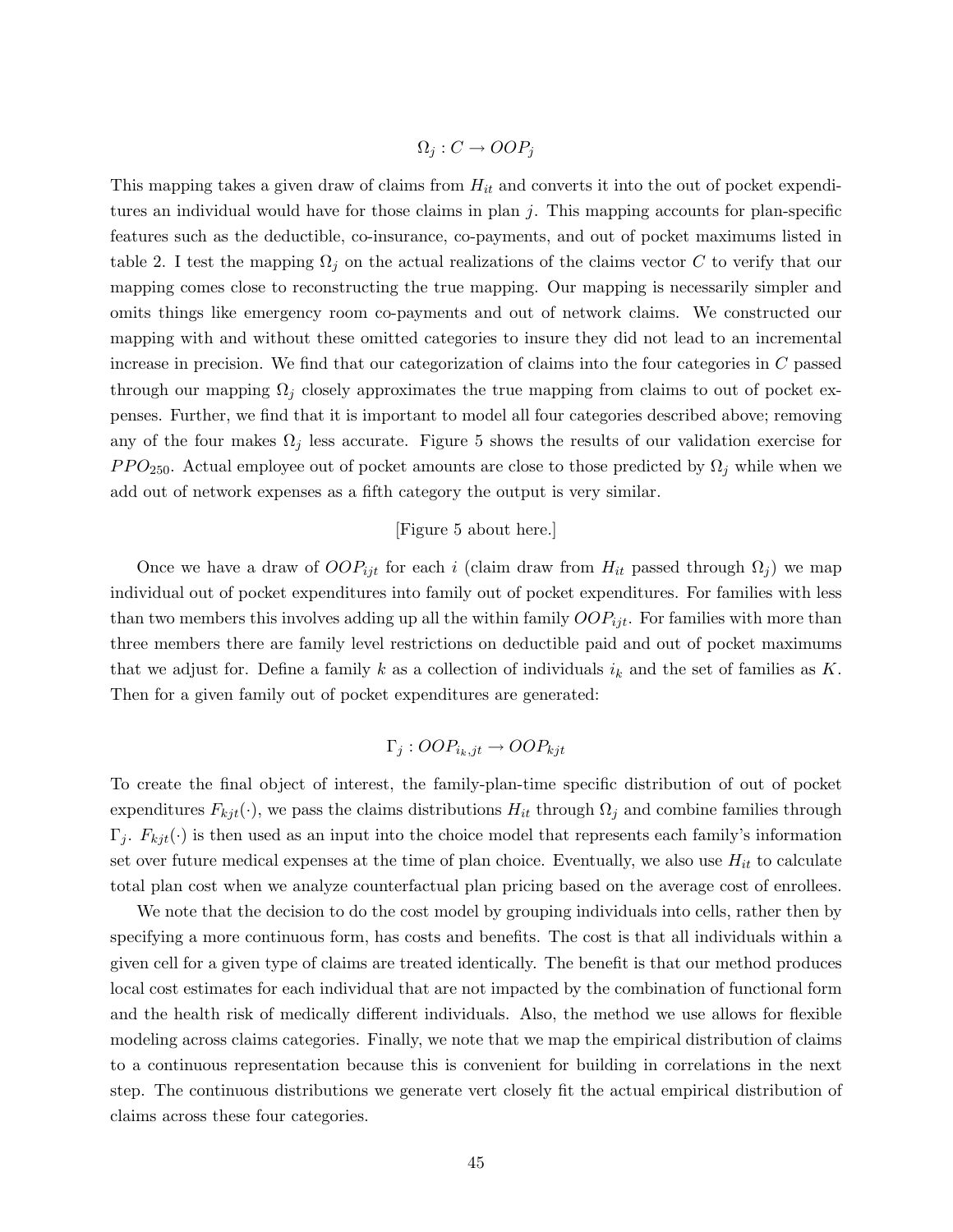#### Cost Model Identification and Estimation

The cost model is identified based on the two assumptions of (i) no moral hazard / selection based on private information and (ii) that individuals within the same cells for claims  $d$  have the same  $ex$  ante distribution of total claims in that category.<sup>49</sup> Once these assumptions are made, the model uses the detailed medical data, the Johns Hopkins predictive algorithm, and the plan-specific mappings for out of pocket expenditures to generate the the final output  $F_{kjt}(\cdot)$ .

Once we group individuals into cells for each of the four claims categories, there are two statistical components to estimation. First, we need to generate the continuous marginal distribution of claims for each cell z in claim category d,  $G_{dz}$ . To do this, we fit the empirical distribution of claims  $G_{I_{dz}}$ to a Weibull distribution with a mass of values at 0. We use the Weibull distribution instead of the log normal distribution, which is traditionally used to model medical expenditures, because we find that the log normal distribution over predicts large claims in the data while the Weibull does not. For each d and z the claims greater than zero are estimated with a maximum likelihood fit to the Weibull distribution:

$$
\max_{(\alpha_{dz}, \beta_{dz})} \Pi_{i \in I_{dz}} \frac{\beta_{dz}}{\alpha_{dz}} \left(\frac{c_{id}}{\alpha_{dz}}\right)^{\beta_{dz} - 1} e^{-\left(\frac{c_{id}}{\alpha_{dz}}\right)^{\beta_{dz}}}
$$

Here,  $\hat{\alpha_{dz}}$  and  $\hat{\beta_{dz}}$  are the shape and scale parameters that characterize the Weibull distribution. Denoting this distribution  $W(\hat{\alpha}_{dz}, \hat{\beta}_{dz})$  the estimated distribution  $\hat{G}_{dz}$  is formed by combining this with the estimated mass at zero claims, which is the empirical likelihood:

$$
G_{dz}(c) = \begin{cases} G_{I_{dz}}(0) & \text{if } c = 0\\ G_{I_{dz}}(0) + \frac{W(\alpha \hat{a}z, \hat{\beta} \hat{a}z)(c)}{1 - G_{I_{dz}}(0)} & \text{if } c > 0 \end{cases}
$$

Again, we use the notation  $\hat{G}_{iDt}$  to represent the set of marginal distributions for i over the categories d: the distribution for each d depends on the cell z an individual i is in at t. We combine the distributions  $\hat{G}_{iDt}$  for a given i and t into the joint distribution  $H_{it}$  using a Gaussian copula method for the mapping Ψ. Intuitively, this amounts to assuming a parametric form for correlation across  $\hat{G}_{iDt}$  equivalent to that from a standard normal distribution with correlations equal to empirical rank correlations  $\rho_{z_{\theta_{it}}}(D, D')$  described in the previous section. Let  $\Phi^i_{1|2|3|4}$ denote the standard multivariate normal distribution with pairwise correlations  $\rho_{z_{\theta_{it}}}(D, D')$  for all pairings of the four claims categories D. Then an individual's joint distribution of non-zero claims is:

$$
\hat{H}_{i,t}(\cdot) = \Phi_{1|2|3|4}(\Phi_1^{-1}(G_{id_1t}), \Phi_2^{-1}(G_{id_2t}), \Phi_3^{-1}(G_{id_3t}), \Phi_4^{-1}(G_{id_4t})))
$$

Above,  $\Phi_d$  is the standard marginal normal distribution for each d.  $\hat{H}_{i,t}$  is the joint distribution of claims across the four claims categories for each individual in each time period. After this is estimated, we determine our final object of interest  $F_{kjt}(\cdot)$  by simulating K multivariate draws

<sup>49</sup>Robustness checks on both of these assumptions are an important path for future work.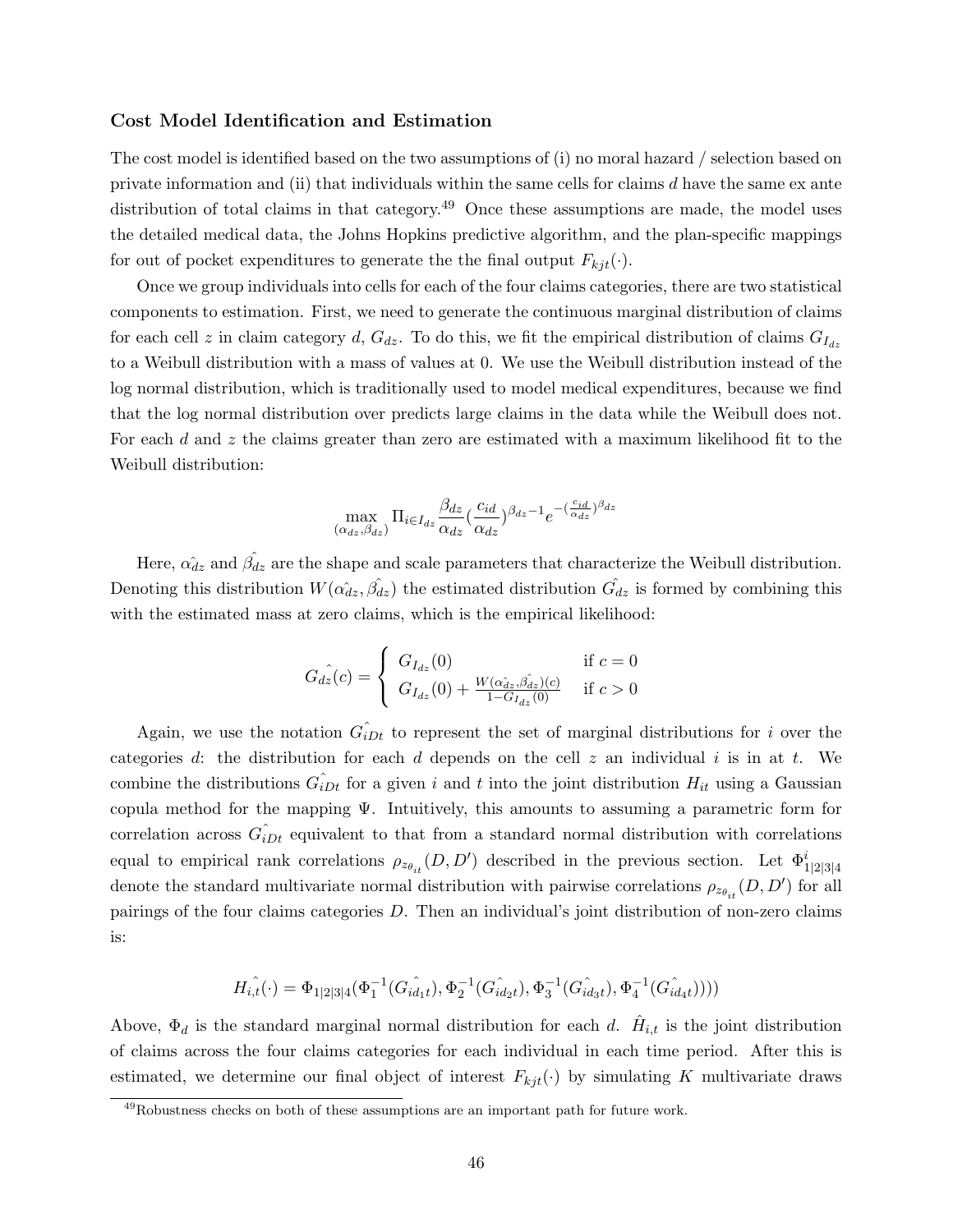from  $\hat{H}_{i,t}$  for each i and t, and passing these values through the plan-specific total claims to out of pocket mapping  $\Omega_j$  and the individual to family out of pocket mapping  $\Gamma_j$ . The simulated  $F_{kjt}(\cdot)$ for each  $k, j$ , and  $t$  is then used as an input into estimation of the choice model as described in section 5.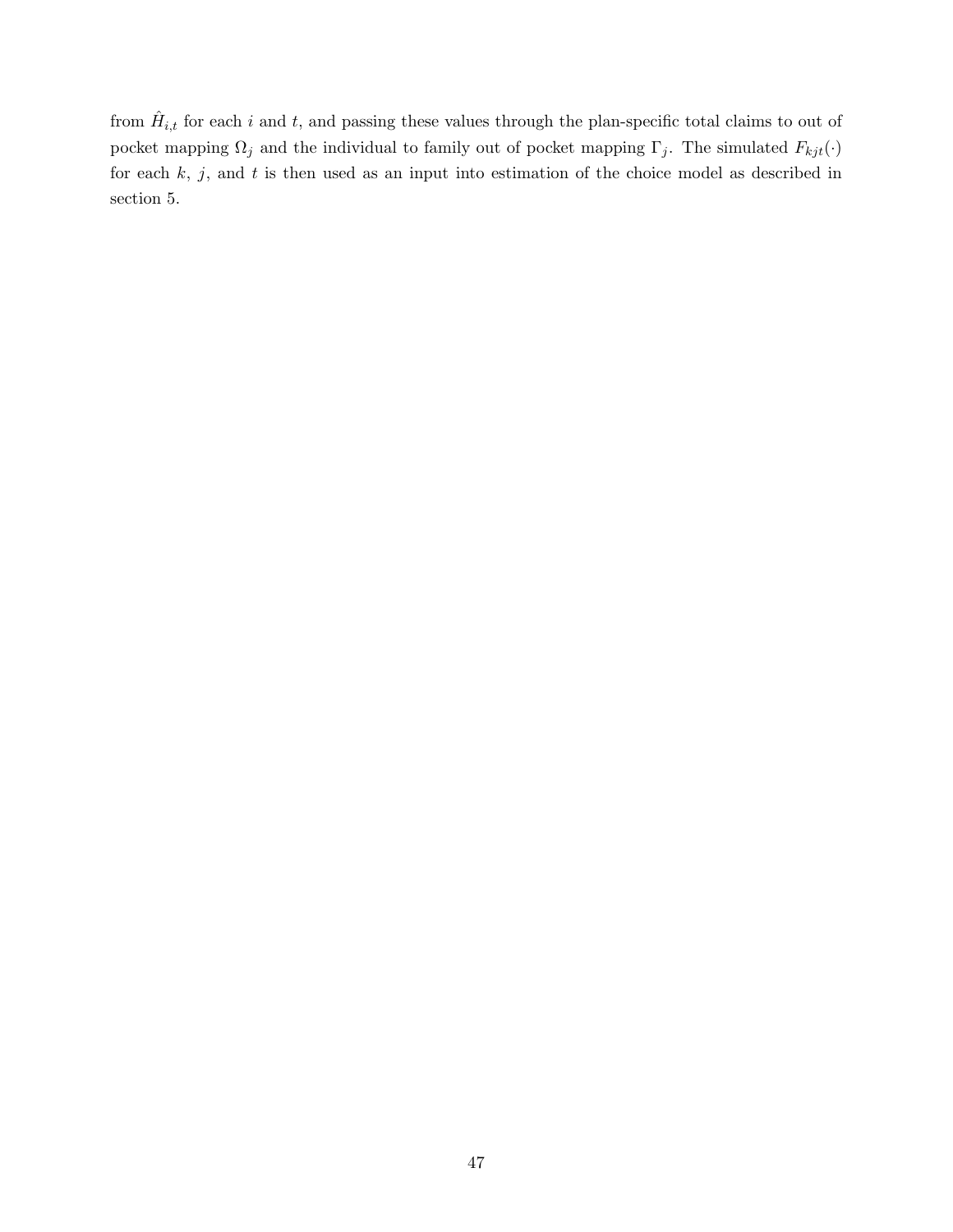

Figure 1: This figure describes the relationship between total medical expenses (plan plus employee) and employee expenses in year  $t_0$  for  $PPO_{250}$  and  $PPO_{500}$ . This mapping depends on employee premiums, deductible, coinsurance, and out of pocket maximum. This chart applies to low income families (premiums vary by number of dependents covered and income tier, so there are similar charts for all 20 combinations). Healthy individuals should choose  $PPO<sub>500</sub>$  and sick individuals should choose  $PPO_{250}$ . Premiums are treated as pre-tax expenditures while medical expenses are treated as post-tax.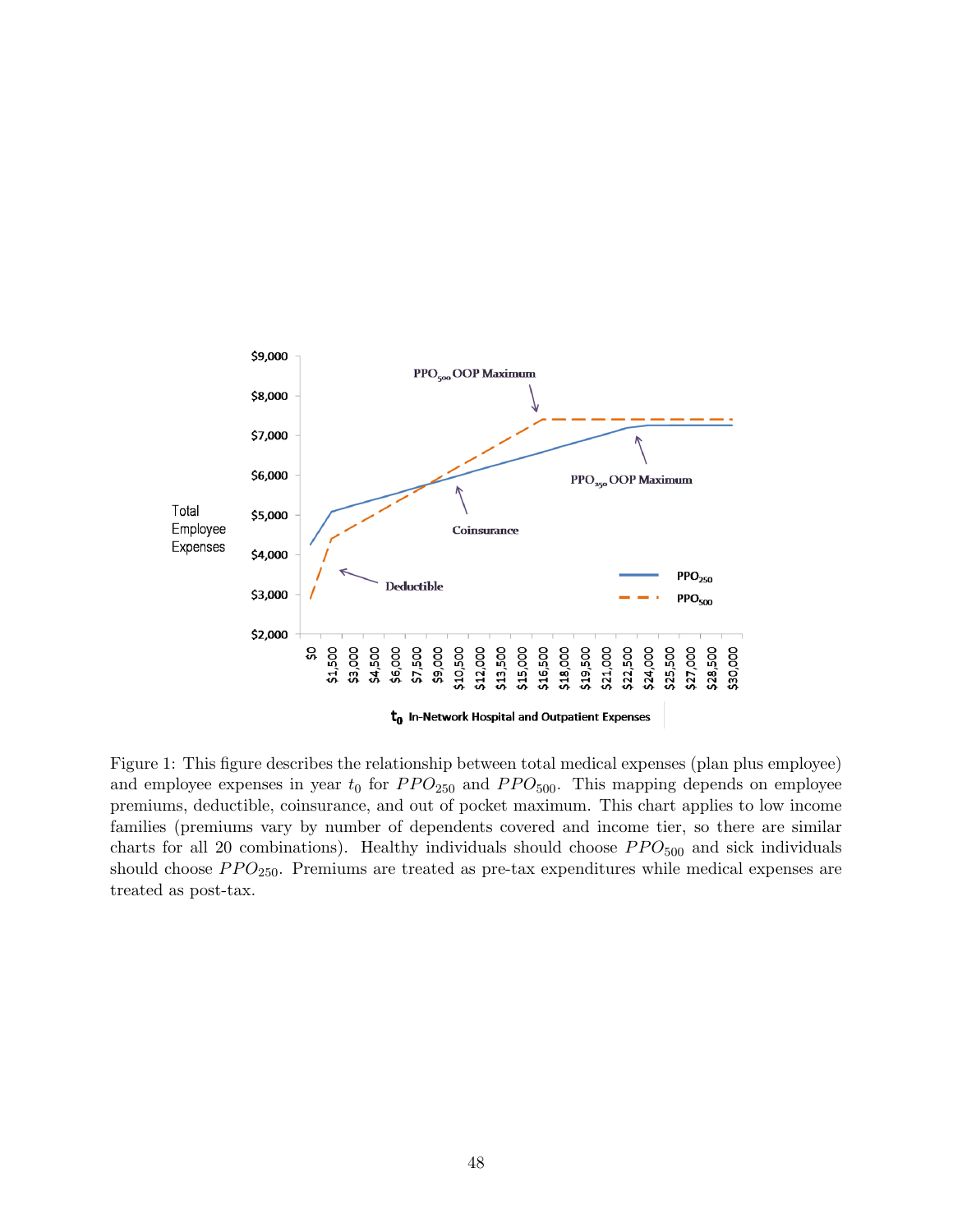

Figure 2: The top panel repeats Figure 1 for comparison purposes and describes employee expenses as a function of total hospital and physician claims in  $t_0$  for a low income family. The bottom panel presents the analogous chart for time  $t_1$  when premiums changed significantly. This can be seen by the change in the vertical intercepts. At time  $t_0$  healthier employees were better off in  $PPO<sub>500</sub>$  and sicker employees were better off in  $PPO_{250}$ . For this group, at time  $t_1$  all employees should choose  $PPO<sub>500</sub>$  regardless of their total claim levels, i.e.  $PPO<sub>250</sub>$  is dominated by  $PPO<sub>500</sub>$ . Despite this, many employees who chose  $PPO_{250}$  in  $t_0$  continue to do so at  $t_1$ , indicative of high switching costs.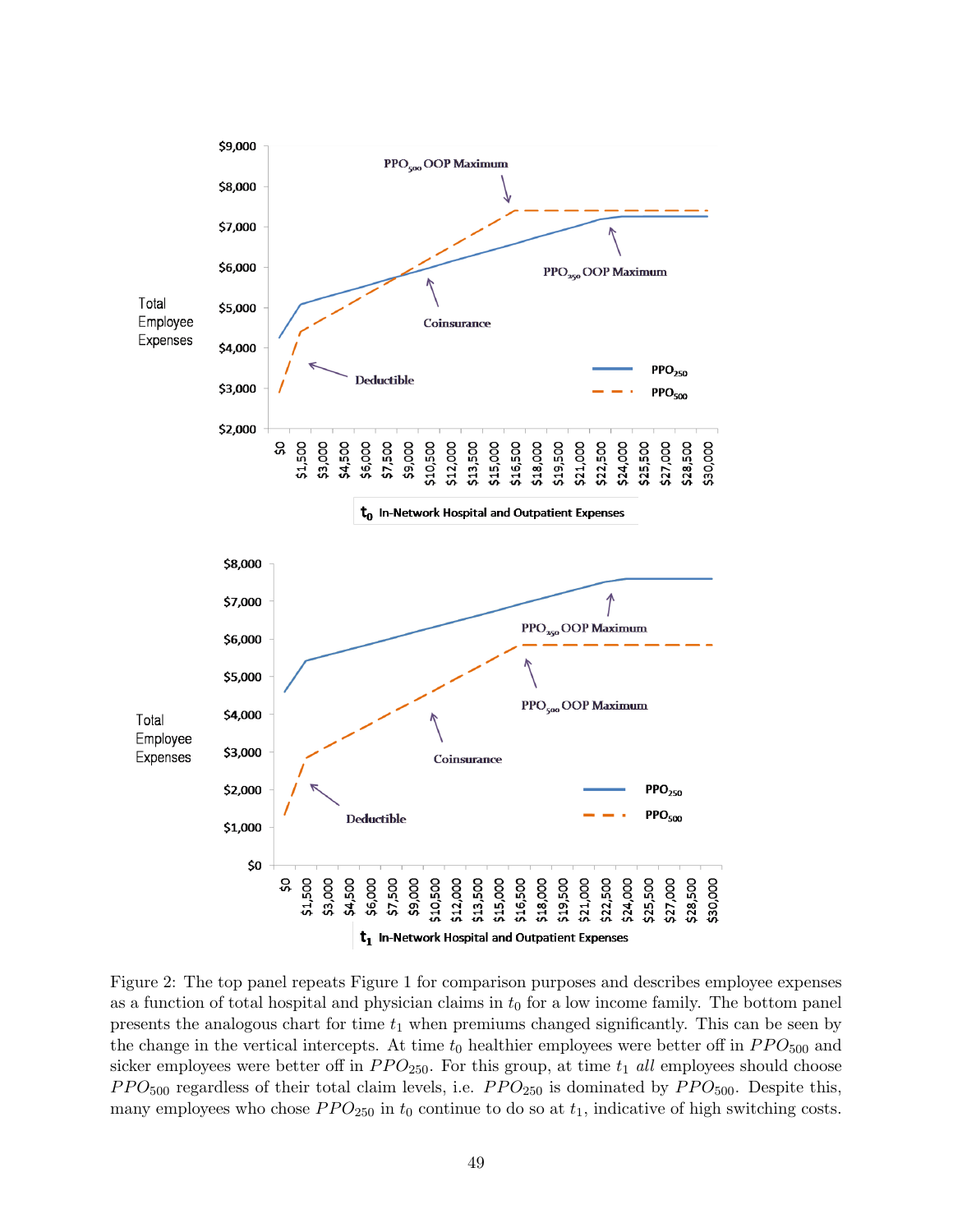

Figure 3: This figure presents the time path of choices for  $PPO_{250}$  and  $PPO_{500}$  with and without the policy intervention to reduce switching costs. In full equilibrium, the impact of the policy intervention on the market share of  $PPO_{250}$  relative to  $PPO_{500}$  is noticeable. In the benchmark case where there are significant switching costs over the six year period the market share of  $PPO_{250}$ declines from 1237 to 793 while that of  $PPO<sub>500</sub>$  increases from 458 to 882. After the policy intervention reduces switching costs to zero,  $PPO_{250}$  enrollment declines all the way to 255 after six years while  $PPO<sub>500</sub>$  enrollment increases to 1416.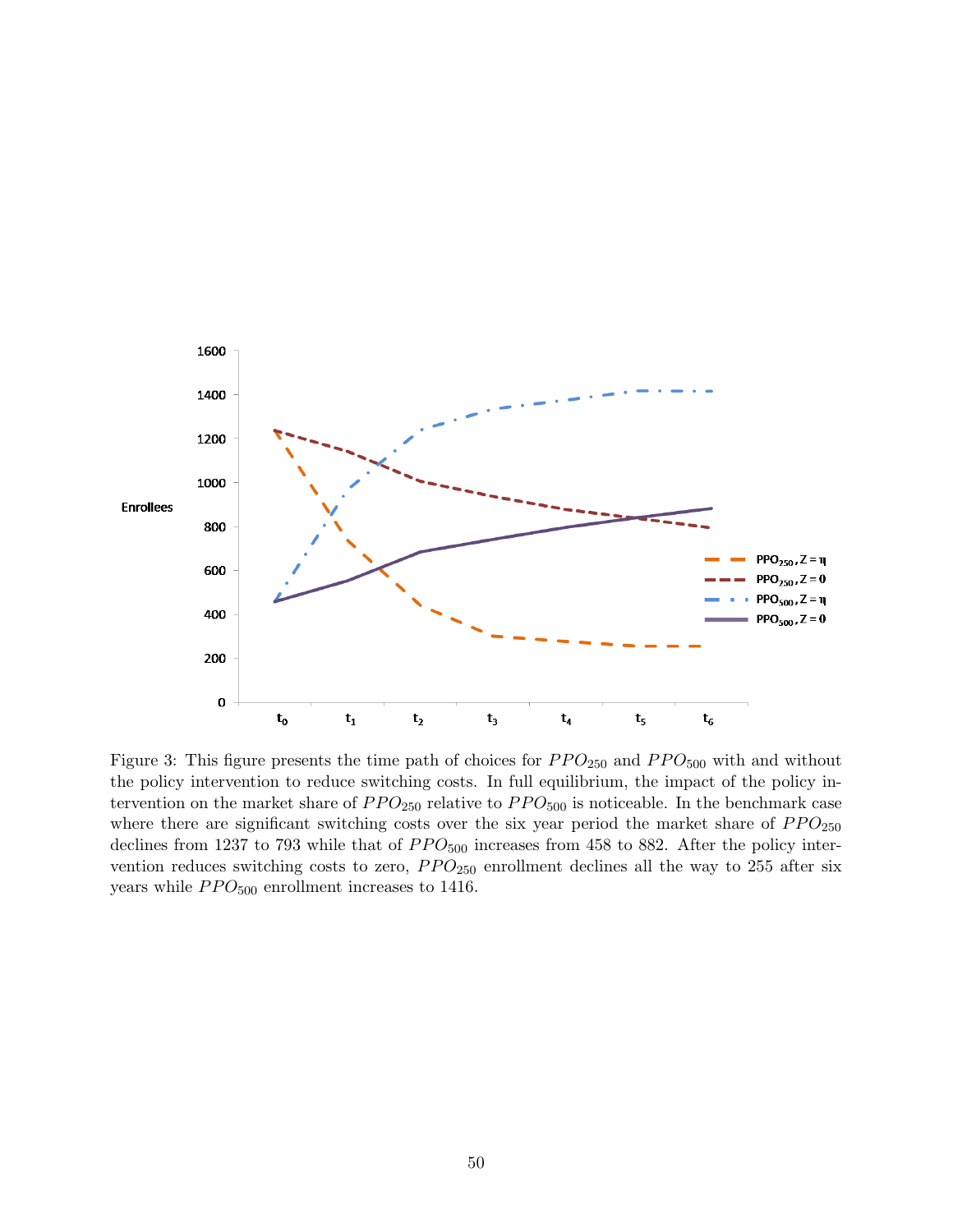

Figure 4: This figure presents the time path of average costs and prices for single individuals enrolled in  $PPO_{250}$  and  $PPO_{500}$  with and without the policy intervention. Prices are given for individuals in the middle income tier. When switching costs are reduced to zero, the employee premium of  $PPO<sub>250</sub>$  increases from \$3,071 at  $t<sub>1</sub>$  to \$5,390 while in the benchmark model with switching costs the long run price is \$3,929. The long run price of  $PP0<sub>500</sub>$  without switching costs is \$2,044 and with is \$1, 733.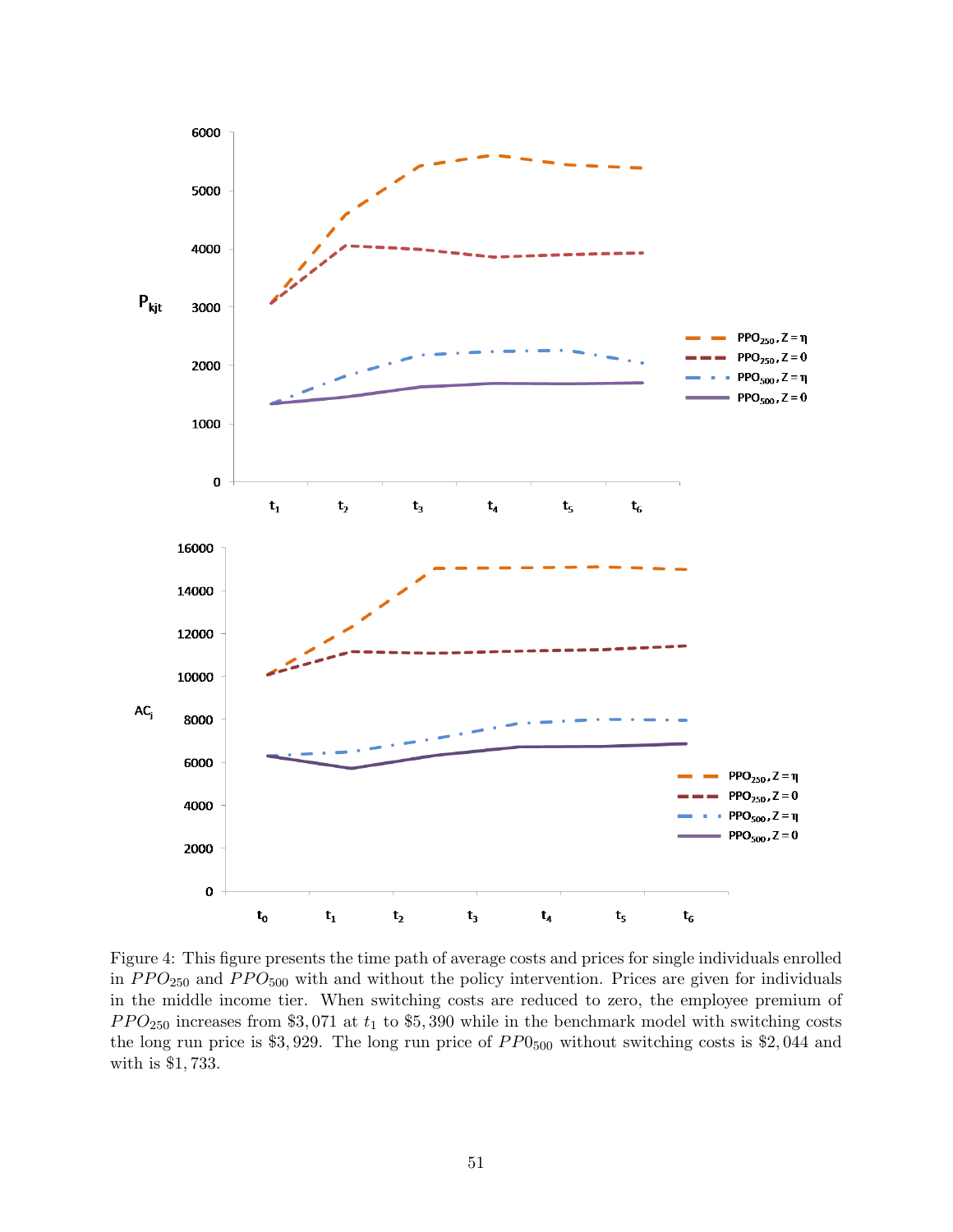

Figure 5: This figure validates the mapping  $\Omega_j$  that translates the vector of total claims C into plan specific out of pocket expenditures. The two charts show  $\Omega$  for  $PPO_{250}$ . The top chart is the mapping actually used where claims are categorized into four categories (i) hospital and outpatient (ii) pharmacy (iii) mental health and (iv) physician office visit. Ideally, we want all points to be on the 45 degree line where the actual employee paid out of pocket equals the model predicted out of pocket. The plot is condensed around the 45 degree line so we believe this our mapping is close to the true mapping. The bottom figure adds out of network expenses to the mapping as a fifth category and does not materially improve upon the mapping used.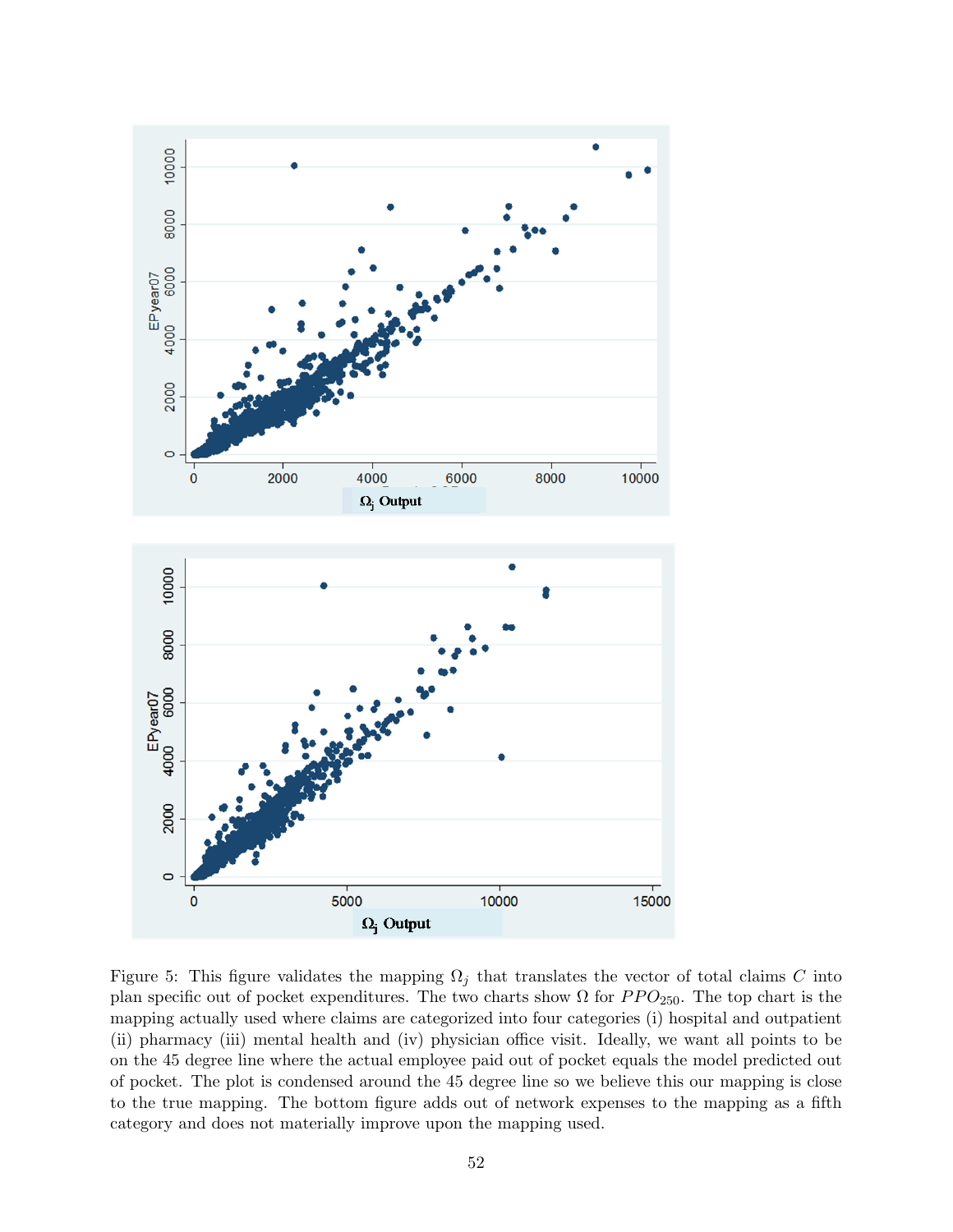|                                  | All Employees | PPO Ever 04-09 | Final Sample |
|----------------------------------|---------------|----------------|--------------|
| <b>EMPLOYEES</b>                 | 14,248        | 6,398          | 2,022        |
| GENDER (MALE %)                  | 47.4%         | 45.9%          | 48.5%        |
| MEAN AGE (MEDIAN)                | 39.9<br>(37)  | 39.9<br>(37)   | 46<br>(46)   |
| <b>INCOME</b>                    |               |                |              |
| Tier 1                           | 31.3%         | 31.7%          | 20.3%        |
| Tier 2                           | 36.6%         | 39.4%          | 41.4%        |
| Tier 3                           | 17.3%         | 18.5%          | 23.9%        |
| Tier 4                           | $6.5\%$       | 5.6%           | 7.5%         |
| Tier 5                           | $8.3\%$       | 4.8%           | $6.9\%$      |
| <b>FAMILY SIZE</b>               |               |                |              |
| $\mathbf{1}$                     | 59.9 %        | 57.1 %         | 44.5 %       |
| $\sqrt{2}$                       | 15.5 %        | 18.4 %         | 21.2 %       |
| 3                                | $10.4\%$      | 10.7 %         | 13.9 %       |
| $4+$                             | 14.2 %        | 13.8 %         | 27.9 %       |
| <b>STAFF GROUPING</b>            |               |                |              |
| <b>MANAGER</b>                   | 25.7%         | 24.3%          | 34.3%        |
| WHITE-COLLAR                     | 46.1%         | 47.5%          | 43.1%        |
| <b>BLUE-COLLAR</b>               | 28.3%         | 27.9%          | 21.7%        |
| EMPLOYMENT CHARACTERISTICS       |               |                |              |
| QUANTITATIVE MANAGER             | 16.6%         | 13.1%          | 19.2%        |
| <b>JOB TENURE (MEDIAN YEARS)</b> | 4.6           | 3.8            | 7.8          |

Table 1: The first column describes demographics for the entire sample whether or not they ever enroll in insurance with the firm. A higher numbered income tier implies higher income. The second column summarizes demographics for the sample of individuals who ever enroll in a PPO option (people who ever appear in the claims data). The third column describes our final estimation sample which includes those employees who (i) are enrolled in  $PPO_{-1}$  at  $t_{-1}$  and (ii) remain enrolled in any plan at the firm through at least  $t_2$ . The final estimation sample is slightly older, richer, and more family oriented then the full sample.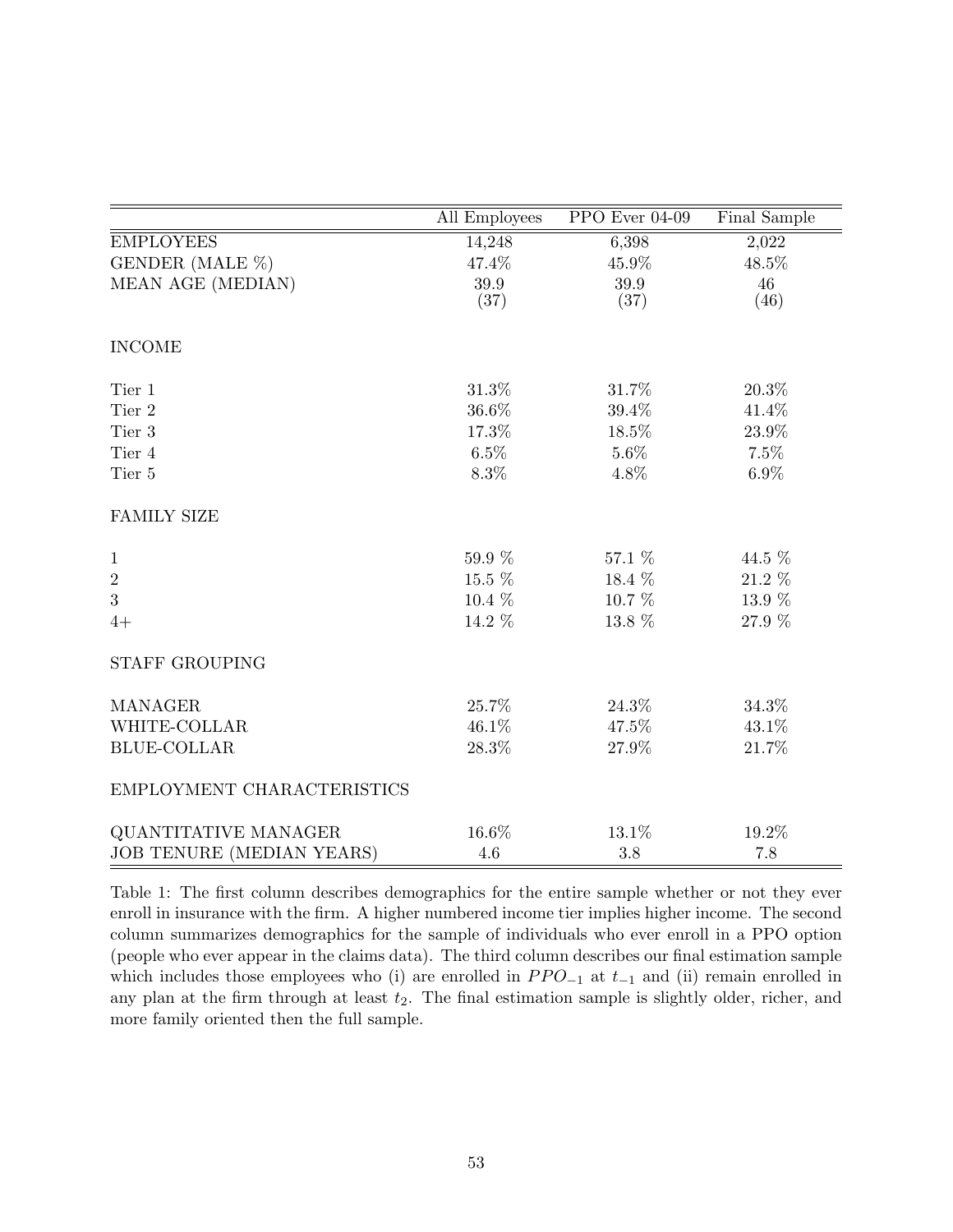|                          | $PPO_{-1}$      | $\text{PPO}_{250}$ | $\text{PPO}_{500}$ | $\text{PPO}_{1200}$ |
|--------------------------|-----------------|--------------------|--------------------|---------------------|
| IND. DEDUCTIBLE (FAMILY) | $250*$<br>(750) | 250<br>(750)       | 500<br>(1500)      | 1200<br>(2400)      |
| <b>CO-INSURANCE</b>      | 10%             | 10%                | 20%                | 20%                 |
| PHY. VISIT CO-PAY        | 20              | 25                 | 25                 | <b>NA</b>           |
| ER CO-PAY                | 100             | 100                | 100                | NA                  |
| MENTAL HEALTH CI         | 50%             | $50\%$             | $50\%$             | 50%                 |
| PHARMACY CO-PAY          | $5/25/45**$     | $5/25/45**$        | $5/25/45**$        | NA                  |
|                          | (10/45/65)      | (10/50/75)         | (10/50/75)         | NA                  |
| IND. OOP MAX (FAMILY)*** |                 |                    |                    |                     |
| Income tier 1            | 2000            | 1000               | 1500               | 2000                |
|                          | (6000)          | (3000)             | (4500)             | (6000)              |
| Income tier $2/3$        | 2000            | 2000               | 3000               | 4000                |
|                          | (6000)          | (5000)             | (7000)             | (8000)              |
| Income tier $4/5$        | 2000            | 3000               | 4000               | 5000                |
|                          | (6000)          | (8000)             | (9000)             | (10000)             |

\* PPO−<sup>1</sup> has inpatient deductible of 150 per admission

\*\* Prescription max of 1500 per person

\*\*\* Office visit and pharmacy claims only apply to OOP max for  $PPO<sub>1200</sub>$ 

Table 2: This table describes the financial characteristics for each PPO option that determine how much an individual pays for medical expenses out of pocket. For most medical expenses, an individual pays the full amount until he reaches the yearly plan deductible, after which he pays the coinsurance rate for all further medical expenses. Once an individual spends the out of pocket maximum, he pays no further general medical expenses. Pharmacy products and physician office visits only apply to the deductible and coinsurance for  $PPO<sub>1200</sub>$ ; all other plans have fixed copayments for these services. Mental health services apply to all plan deductibles (but not OOP max) and have 50% coinsurance post deductible. Out of pocket maximums vary with income, presumably for equity considerations. This chart does not include out of network plan characteristics. Overall, out of network expenses account for only  $2\%$  of total expenses.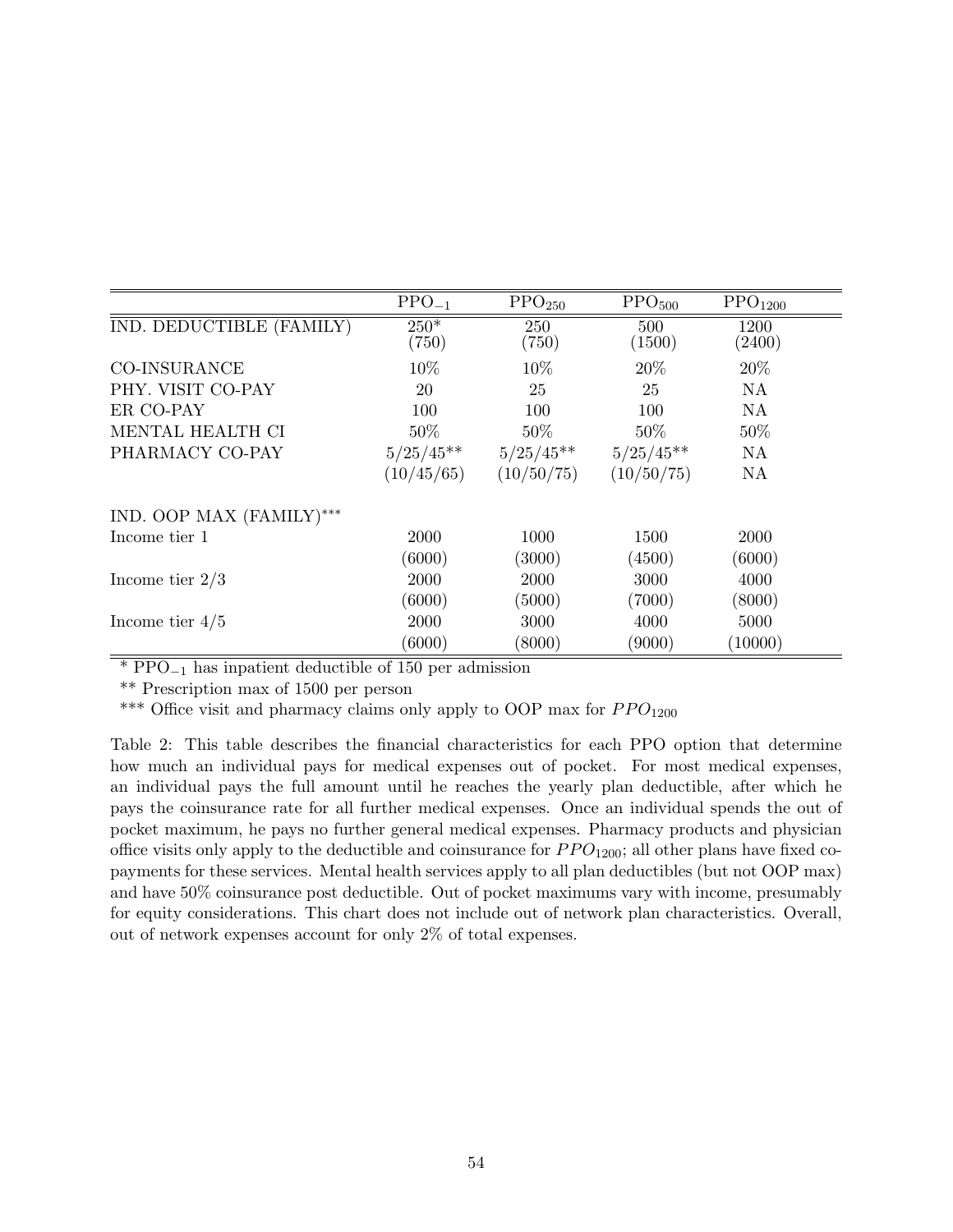| Income - Dependents | Single $t_0$ | Single $t_1$ | Family $t_0$ | Family $t_1$ |
|---------------------|--------------|--------------|--------------|--------------|
| PPO <sub>250</sub>  |              |              |              |              |
|                     |              |              |              |              |
| Tier 1              | 1308         | 1512         | 4260         | 4596         |
| Tier 2              | 1476         | 1800         | 4812         | 5532         |
| Tier 3              | 1956         | 2184         | 6360         | 6780         |
| Tier 4              | 2556         | 2664         | 8328         | 8340         |
| Tier 5              | 2964         | 3384         | 9660         | 10680        |
| PPO <sub>500</sub>  |              |              |              |              |
| Tier 1              | 888          | $384\,$      | 2904         | 1344         |
| Tier 2              | 1056         | 672          | 3456         | 2352         |
| Tier 3              | 1536         | 1056         | 5004         | 2808         |
| Tier 4              | 2136         | 1536         | 6972         | 4368         |
| Tier 5              | $2544\,$     | $2256\,$     | $8304\,$     | 6708         |
| PPO <sub>1200</sub> |              |              |              |              |
| Tier 1              | 132          | 120          | 468          | 420          |
| Tier 2              | 300          | 240          | 1020         | 840          |
| Tier 3              | 780          | 600          | 2568         | 2100         |
| Tier 4              | 1380         | 960          | 4536         | 3360         |
| Tier 5              | 1788         | 1464         | 5868         | 4200         |

Table 3: This table describes employee premium contributions for  $t_0$  and  $t_1$  (the first two periods after the plan menu change). There are significant price changes from one year to the next from the perspective of employees. For example, for a family with low income, the premium for  $PPO<sub>500</sub>$ dropped \$1,560 (from \$2,904 to \$1,344) from  $t_0$  to  $t_1$  while the premium for  $PPO_{250}$  increased by \$336 (from \$4,260 to \$4,596) over that time period.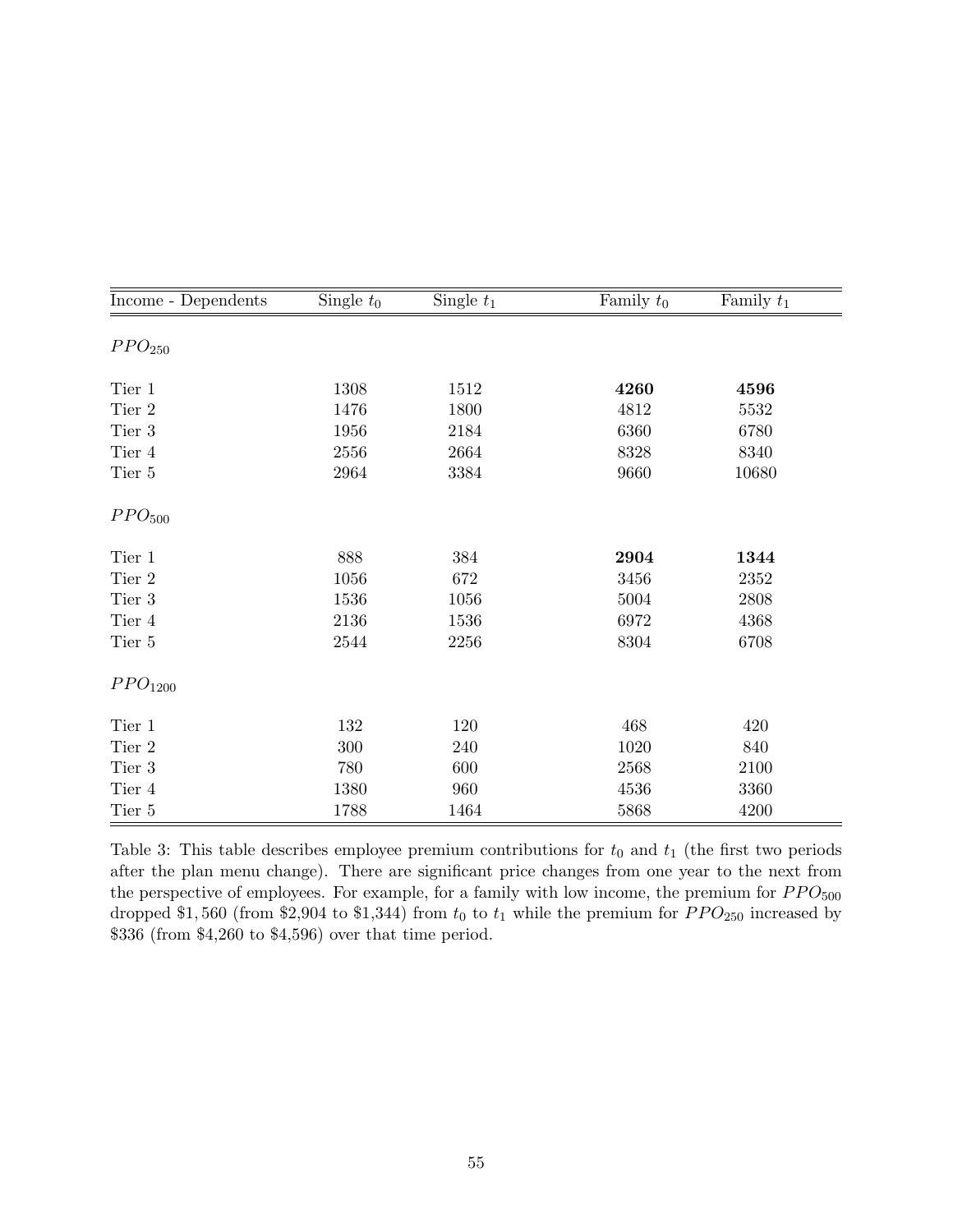|                     | $t_{-1}$         | $t_{0}$          | $t_1$            |  |
|---------------------|------------------|------------------|------------------|--|
|                     |                  |                  |                  |  |
| PPO <sub>250</sub>  |                  | $2,199$ $(25\%)$ | $1,937(21\%)$    |  |
| PPO <sub>500</sub>  |                  | 998 (11\%)       | $1,544$ $(18\%)$ |  |
| PPO <sub>1200</sub> |                  | 876 (10%)        | 824 (9%)         |  |
| HMO <sub>1</sub>    | 2,094(25%)       | 2,050(23%)       | 2,031(22%)       |  |
| HMO <sub>2</sub>    | $701(8\%)$       | $1,273$ $(14\%)$ | 1,181(13%)       |  |
| $PPO_{-1}$          | $3,264$ $(39\%)$ |                  |                  |  |
| HMO <sub>3</sub>    | 668 (8%)         |                  |                  |  |
| HMO <sub>4</sub>    | 493 $(6\%)$      |                  |                  |  |
| Waive               | $1,207$ $(14\%)$ | $1,447$ (16%)    | 1,521(17%)       |  |

Table 4: This table describes the choices of all employees at the firm from year  $t_{-1}$  (right before the menu change) to year  $t_1$  (one year after the menu change). Among the PPO options after the menu change,  $PPO_{250}$  has the largest market share in years  $t_0$  and  $t_1$ . The number of employees enrolled in both the PPO and HMO nests of plans is close to constant over time after the menu change. Approximately 15% of employees waive coverage in each year.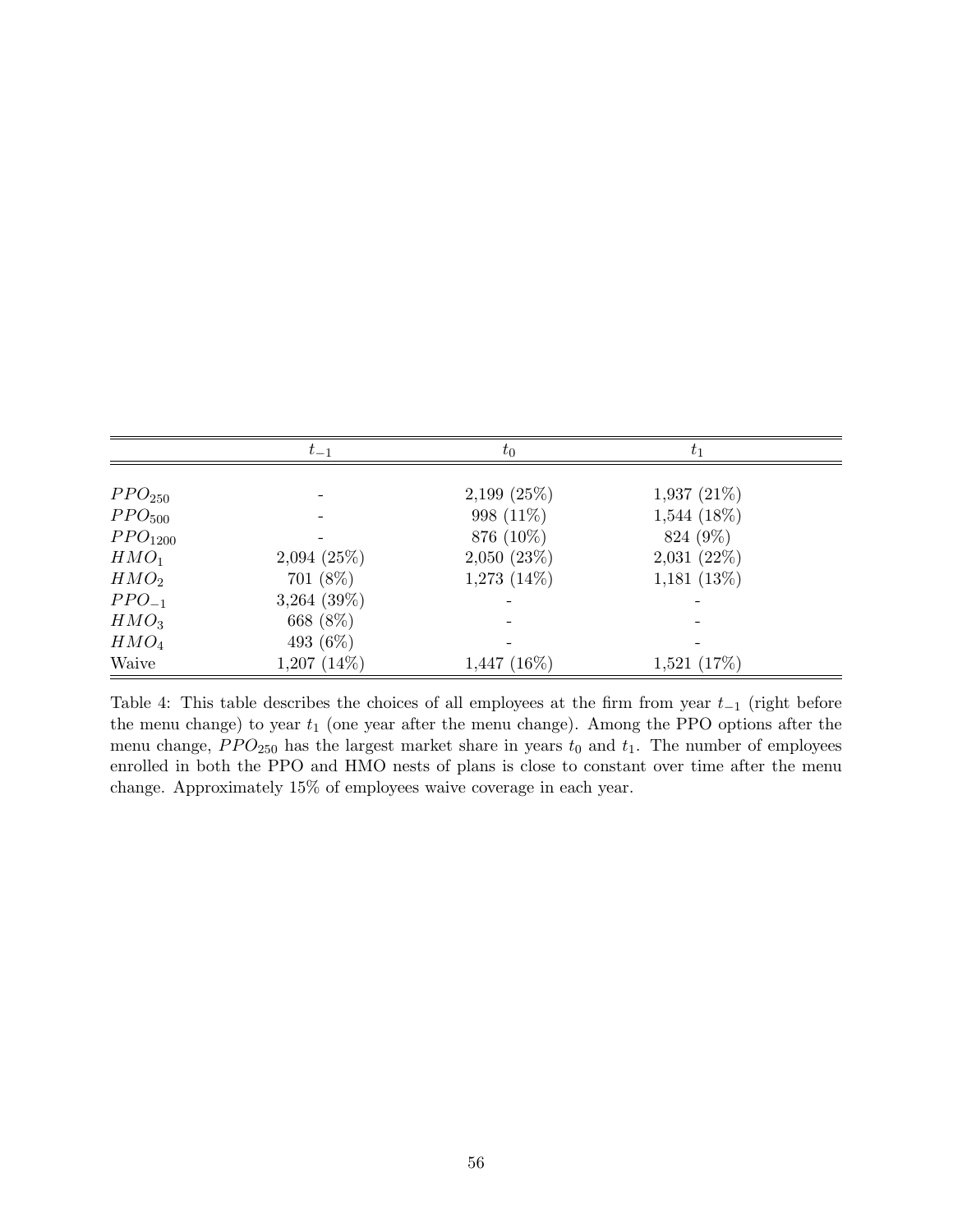| $t_0$ plan / $t_{-1}$ plan |                        | $PPO_{-1}$             |                     | All HMO          |                  |
|----------------------------|------------------------|------------------------|---------------------|------------------|------------------|
|                            |                        |                        |                     |                  |                  |
| PPO <sub>250</sub>         |                        | 1,710                  |                     | 194              |                  |
| PPO <sub>500</sub>         |                        | 570                    |                     | 118              |                  |
| PPO <sub>1200</sub>        |                        | 392                    |                     | 147              |                  |
| HMO <sub>1</sub>           |                        | 49                     |                     | 1,703            |                  |
| HMO <sub>2</sub>           |                        | $36\,$                 |                     | 943              |                  |
|                            |                        |                        |                     |                  |                  |
|                            |                        |                        |                     |                  |                  |
| $t_0$ plan<br>$t_1$ plan / | $\overline{PPO}_{250}$ | $\overline{PPO}_{500}$ | PPO <sub>1200</sub> | HMO <sub>1</sub> | HMO <sub>2</sub> |
|                            |                        |                        |                     |                  |                  |
| PPO <sub>250</sub>         | 1,732                  | 14                     | 14                  | 21               | 8                |

| PPO <sub>250</sub>  | 1,732 | 14  | 14  | 21    |     |  |
|---------------------|-------|-----|-----|-------|-----|--|
| PPO <sub>500</sub>  | 129   | 774 | 112 | 31    | 31  |  |
| PPO <sub>1200</sub> |       | 11  | 577 | 12    | 15  |  |
| HMO <sub>1</sub>    | 10    |     |     | 1,694 | 22  |  |
| HMO <sub>2</sub>    |       |     |     |       | 983 |  |
|                     |       |     |     |       |     |  |

Table 5: The top panel studies the choice behvaior of all employees at the firm who were enrolled in any plan in both of the years  $t_{-1}$  and  $t_0$ . Each column corresponds to the plan an employee was in at  $t_{-1}$  while each row corresponds to the plan an employee was in at  $t_0$ . It is clear that, when the menu of plans changed for  $t_0$ , most employees in  $PPO_{-1}$  moved to one of the new PPO options while most employees enrolled in an HMO at  $t_{-1}$  still re-enroll in an HMO at  $t_0$ . The bottom panel presents the analogous chart for all employees at the firm enrolled in a plan both in years  $t_0$  and  $t_1$ . The vast majority of  $t_0$  PPO enrollees who switch plans at year  $t_1$  choose another PPO option at  $t_1$ . These panels together reveal significant horizontal differentiation between the nest of PPOs and nest of HMOs.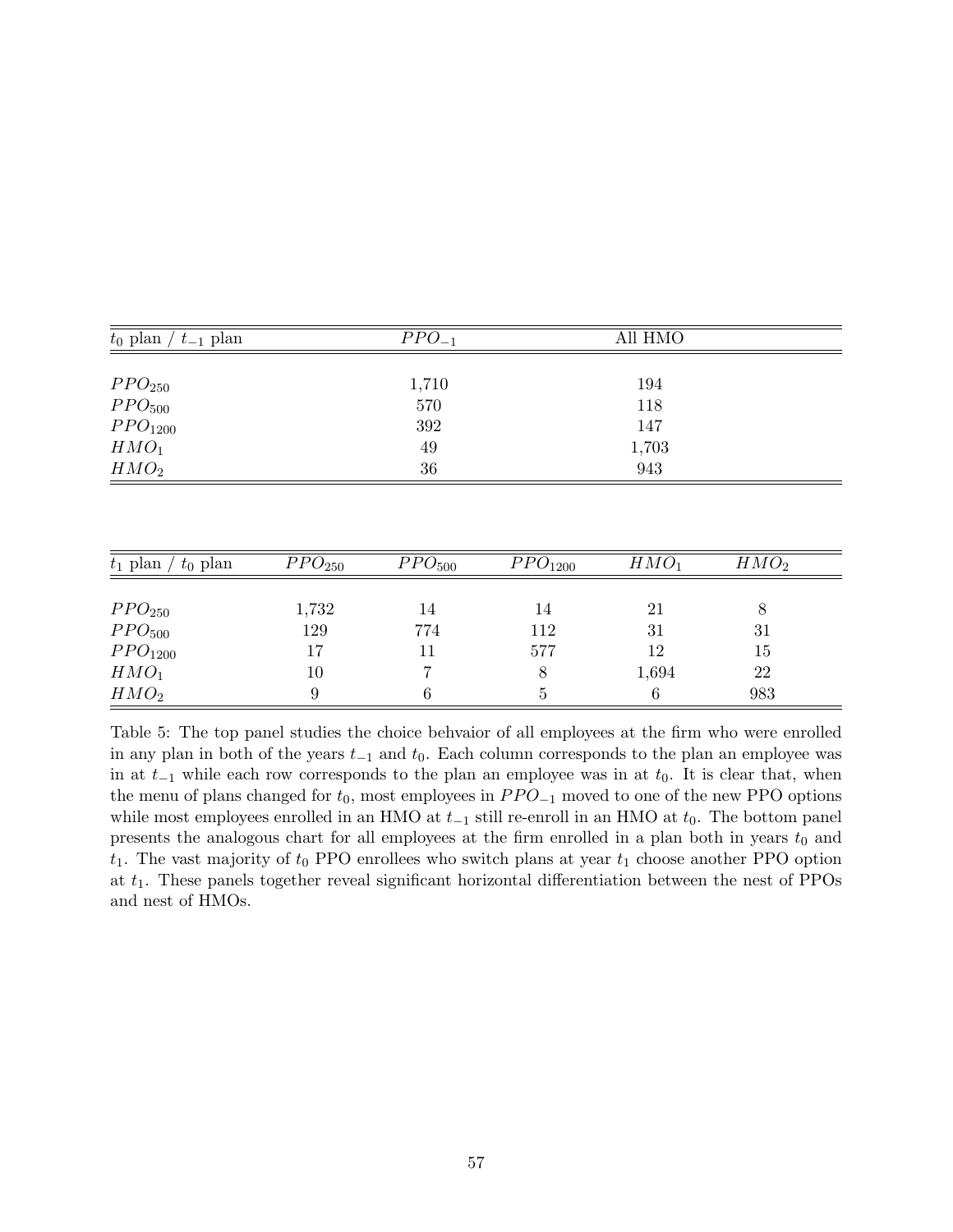|                       | New Enrollee $t_{-1}$ | New Enrollee $t_0$ | New Enrollee $t_1$ |
|-----------------------|-----------------------|--------------------|--------------------|
| $t_{0}$               |                       |                    |                    |
| PPO <sub>250</sub>    | 259 (25%)             | 287 (21%)          |                    |
| PPO <sub>500</sub>    | 205(19%)              | 306(23%)           |                    |
| PPO <sub>1200</sub>   | 155 (15%)             | 236 (17%)          |                    |
| HMO <sub>1</sub>      | 238 (23%)             | 278 (20%)          |                    |
| HMO <sub>2</sub>      | 199 (18%)             | 270 (19%)          |                    |
| $t_1$                 |                       |                    |                    |
| PPO <sub>250</sub>    | 182 (23%)             | 253 (20%)          | 142 $(11\%)$       |
| PPO <sub>500</sub>    | 201 (26%)             | 324 (26%)          | 562 (43\%)         |
| PPO <sub>1200</sub>   | $95(12\%)$            | 194 (15%)          | 188 (14%)          |
| HMO <sub>1</sub>      | 171 (22%)             | 257 (20%)          | 262 (20%)          |
| HMO <sub>2</sub>      | 135(17%)              | 239 (19%)          | $151(12\%)$        |
| Demographics          |                       |                    |                    |
| Mean Age              | 33                    | 33                 | 32                 |
| Median Age            | $31\,$                | 31                 | 31                 |
| Income Tier 1 $(t_1)$ | 48\%                  | $50\%$             | 47%                |
| Income Tier 2         | $33\%$                | $31\%$             | 32%                |
| Income Tier 3         | 10%                   | $10\%$             | $12\%$             |
| Income Tier 4         | $5\%$                 | $4\%$              | $4\%$              |
| Income Tier 5         | $4\%$                 | $5\%$              | $5\%$              |

Table 6: This table describes the choice behavior of new entrants to the firm over several consecutive years. We hypothesize that, if there are no switching costs, the  $t_1$  choices of employees who entered the firm at  $t_0$  should be identical to the  $t_1$  choices of employees who entered the firm at  $t_1$ . This table shows that this hypothesis does not hold; the  $t_1$  choices of employees who enter at  $t_0$  reflect both  $t_1$  prices and  $t_0$  choices while the  $t_1$  choices of new employees at  $t_1$  reflect just  $t_1$  prices. New employees at  $t_0$  do not adjust to the significant price change from  $t_0$  to  $t_1$  while new employees' choices do reflect these price changes. This is true even though these populations have almost identical demographic profiles.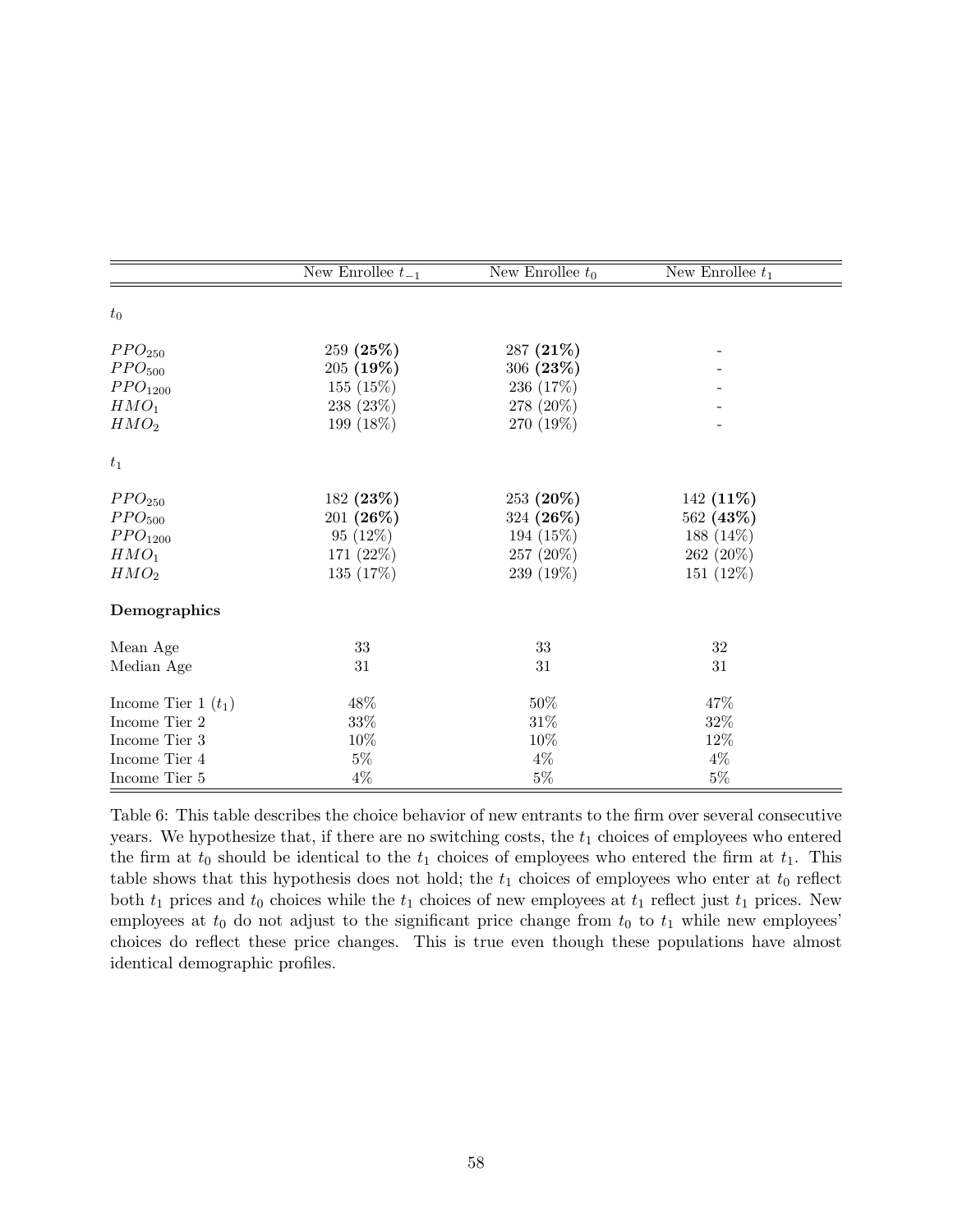|                                     | Dominated $PPO250$ | Dominated $PPO250$ Switchers |  |
|-------------------------------------|--------------------|------------------------------|--|
| N                                   | 708                | 73                           |  |
| PPO <sub>500</sub> , t <sub>1</sub> |                    | 50(69%)                      |  |
| $PPO_{1200}, t_1$                   |                    | $6(8\%)$                     |  |
| Other                               |                    | 17 (23%)                     |  |
| FSA 2008 Enrollment $%$             | $29\%$             | 53%                          |  |
| Dental Switch                       | $3.6\%$            | $9.5\%$                      |  |
| Mean Income Tier                    | 2.4                | 2.2                          |  |
| Quantitative Manager                | 18%                | 11\%                         |  |
| Mean Age                            | 46.8               | 40.8                         |  |
| Single $%$                          | 43\%               | 57%                          |  |
| Mean Family Size                    | 2.1                | 2.02                         |  |

Table 7: This table profiles the choices and demographics of the employees enrolled in  $PPO_{250}$  at  $t_0$  who (i) continue to enroll in a firm plan in  $t_1$  and (ii) have  $PPO_{250}$  become dominated for them at  $t_1$ . The majority of these employees (635 out of 708) remain in  $PPO_{250}$  even after it becomes dominated by  $PPO<sub>500</sub>$ . People who do switch are more likely to exhibit a pattern of active choice behavior in general as evidence by their higher FSA enrollments and level of dental plan switching. Apart from this, these populations are similar though switchers in this group are slightly younger and more likely to be single.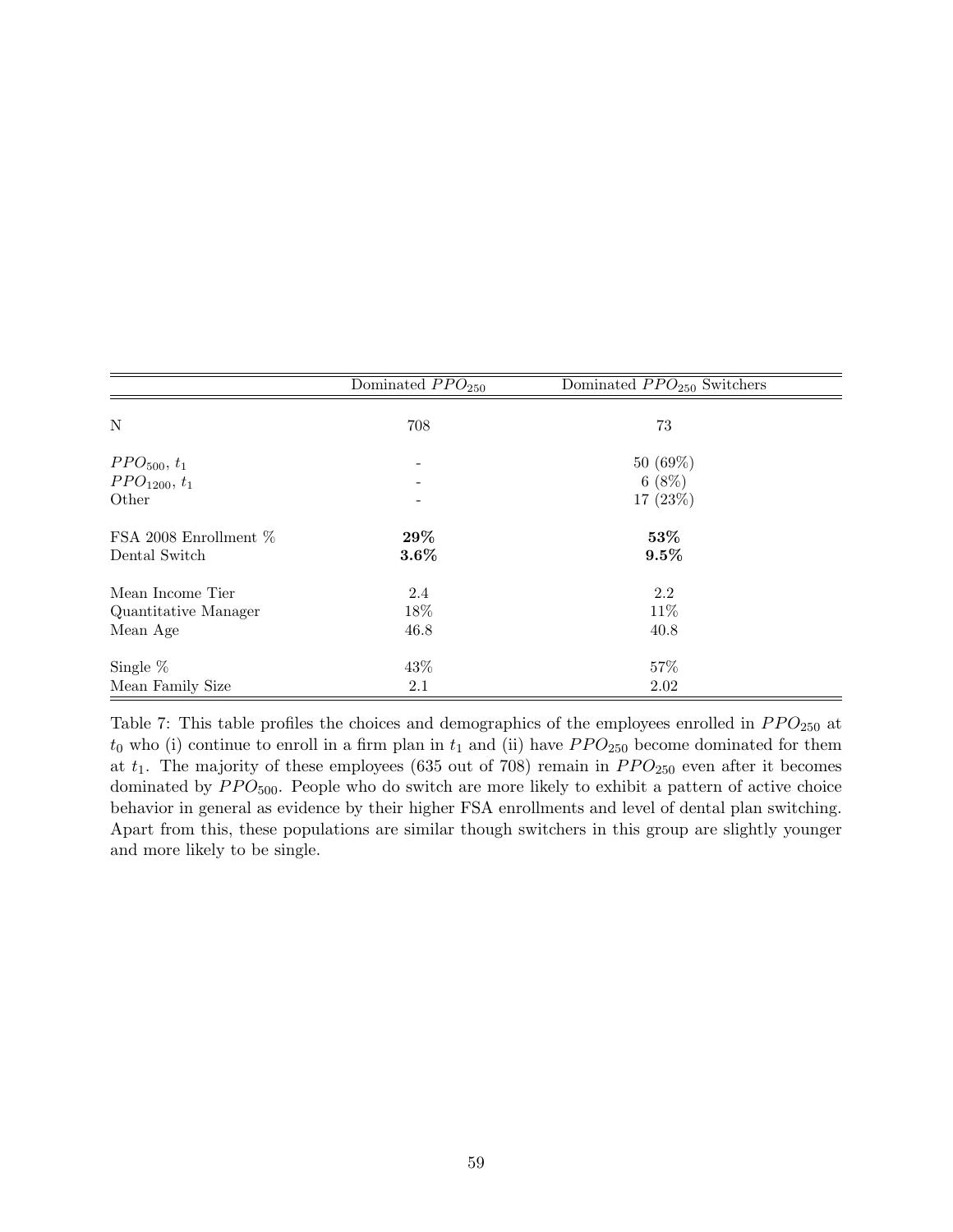|                                    | N     | Mean Fam Size | Mean   | 25th pct | Median | 75th pct |
|------------------------------------|-------|---------------|--------|----------|--------|----------|
|                                    |       |               |        |          |        |          |
| $PPO_{-1}$                         | 2022  | 2.24          | 13,331 | 1,257    | 4,916  | 13,022   |
| $PPO_{250} t_0$                    | 1,328 | 2.18          | 16,976 | 2,041    | 6,628  | 16,135   |
| PPO <sub>500</sub> t <sub>0</sub>  | 338   | 2.20          | 6,151  | 554      | 2,244  | 6,989    |
| PPO <sub>1200</sub> t <sub>0</sub> | 280   | 2.53          | 6,742  | 658      | 2,958  | 8,073    |
| $PPO_{250} t_1$                    | 1,244 | 2.19          | 17,270 | 2,041    | 6,651  | 16,707   |
| PPO <sub>500</sub> t <sub>1</sub>  | 461   | 2.19          | 7,759  | 708      | 2,659  | 8,588    |
| $PPO_{1200} t_1$                   | 232   | 2.57          | 6,008  | 589      | 2,815  | 7,191    |

Table 8: This table shows the extent of adverse selection across PPO options after the  $t_0$  menu change. The numbers in this table represent  $t_{-1}$  total claims in dollars. All individuals in this sample were enrolled in  $PPO_{-1}$  in  $t_{-1}$  and continue to be enrolled in some plan at the firm for the following two years. It is clear that for any distributional feature, more expensive and risky families choose  $PP0_{250}$  in both  $t_0$  and  $t_1$ . When prices change significantly from  $t_0$  to  $t_1$  the pattern of selection does not change. The lack of incremental selection can be attributed to switching costs that stop people from moving optimally across plans at  $t_1$ .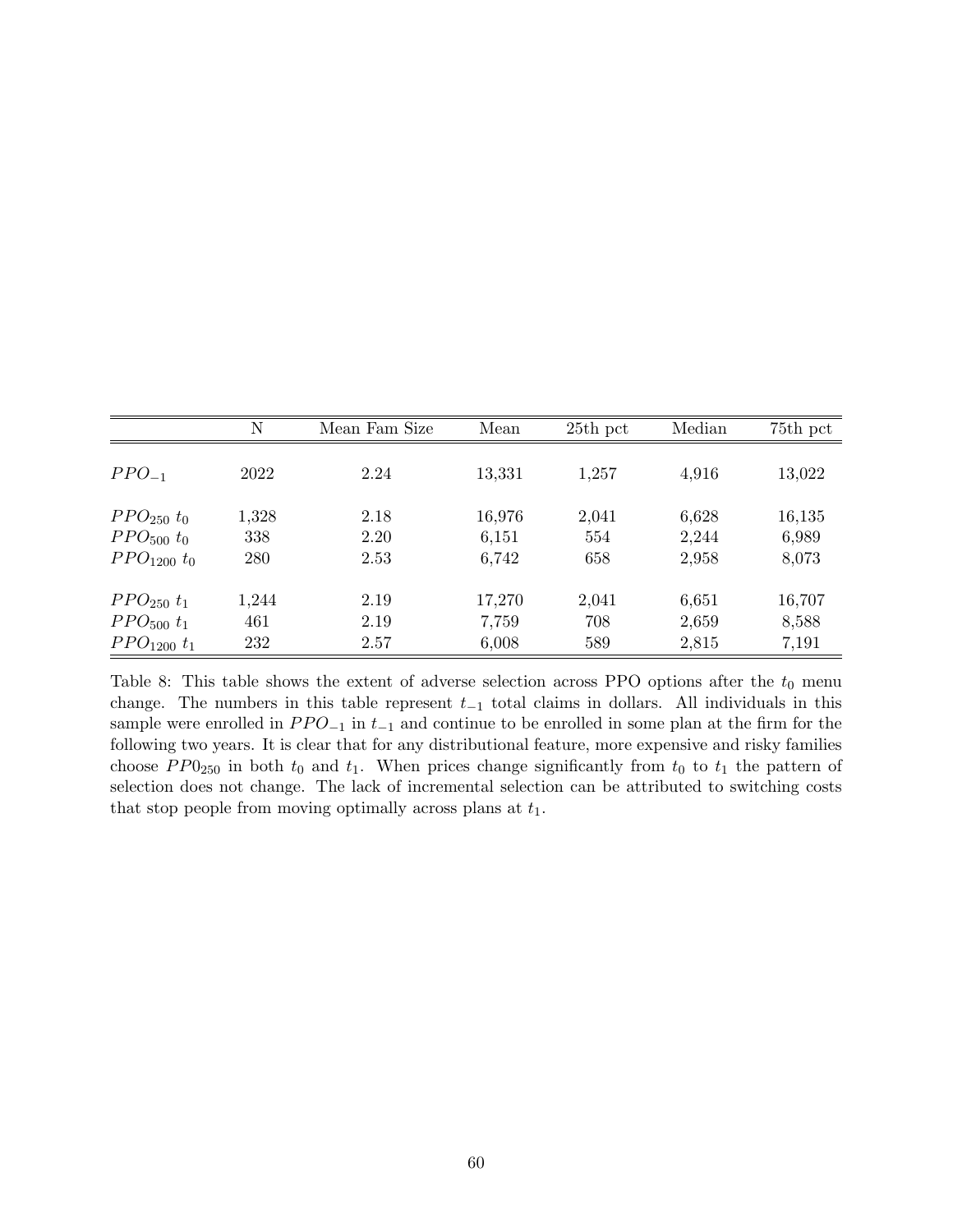| Control            |          |          |       | Treatment |         |      |
|--------------------|----------|----------|-------|-----------|---------|------|
|                    | $t_{-1}$ | $t_0$    | %     | $t_{-1}$  | $t_0$   | %    |
| Aggregate Expenses |          |          |       |           |         |      |
| 25th Pctile        | \$2,371  | \$2,591  | $9\%$ | \$808     | \$994   | 23\% |
| Median             | \$6,985  | \$7,564  | 8%    | \$2,852   | \$3,130 | 10%  |
| 75th Pctile        | \$16,827 | \$17,909 | $7\%$ | \$8,020   | \$9,442 | 17%  |
| Mean               | \$17,531 | \$17,156 | $-3%$ | \$6,816   | \$8,493 | 21%  |
| Count              | 1344     |          |       | 642       |         |      |

Table 9: This table analyzes the medical consumption behavior of consumers who select less comprehensive coverage at  $t_0$  and those who select more comprehensive coverage. Those who select more comprehensive insurance  $(PPO_{250})$  face similar incentives to those they faced in  $PPO_{-1}$  before the menu change (control group) while those who enroll in  $PPO_{500}$  or  $PPO_{1200}$  pay higher marginal prices for medical care (treatment group). This table shows that the expenses of those in the treatment group increase by more than those of the control group which is the opposite to the effect that moral hazard or time-varying selection based on private information would predict.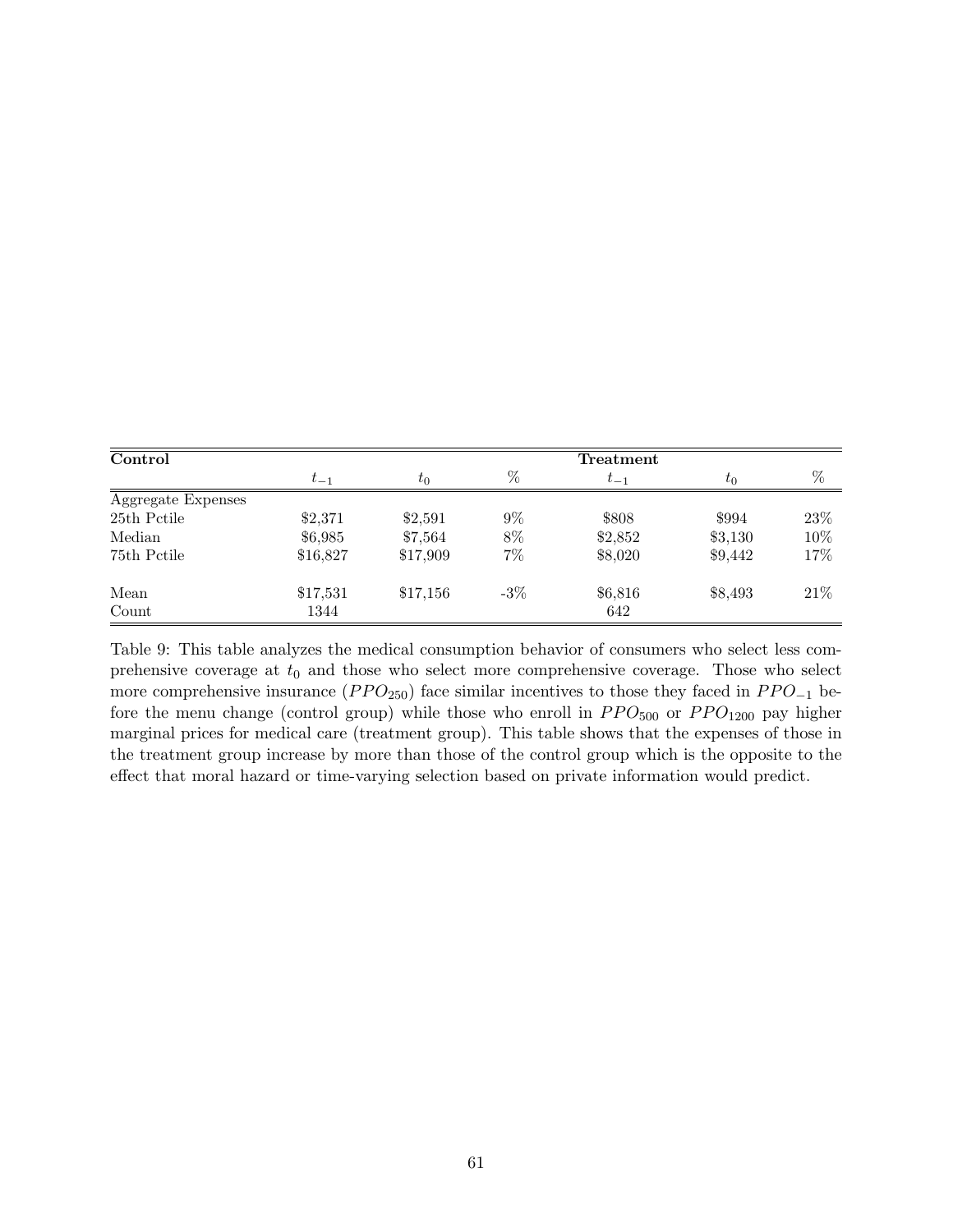|                             | $\overline{\text{Med}_{-1}^{250}}$ | $\text{Ratio}^C$ | Ratio <sup>T</sup> | $\Delta \mathrm{Ratio}$ | MH/PI        |
|-----------------------------|------------------------------------|------------------|--------------------|-------------------------|--------------|
| Diagnostic Category         |                                    |                  |                    |                         |              |
| Benign / Uncertain Neoplasm | \$297                              | $5.7\%$          | 26.8%              | $-21.11\%$              | $\mathbf N$  |
| Diabetes                    | \$290                              | $-8.2\%$         | 22.3%              | $-30.6\%$               | $\mathbf N$  |
| Ears, Nose & Throat         | 171\$                              | $-1.1\%$         | $20\%$             | $-21.17\%$              | ${\rm N}$    |
| Eyes                        | \$170                              | $16.5\%$         | 28.5%              | $-12.1\%$               | М            |
| Gastrointestinal            | \$447                              | $-13\%$          | $-52\%$            | 39%                     | Y            |
| Genital System              | \$186                              | $-5.4\%$         | $30.5\%$           | $-35.9\%$               | $\mathbf N$  |
| Heart                       | \$272                              | $1.1\%$          | $-34.2\%$          | 35.3%                   | Y            |
| Hematological               | \$159                              | $-25.8\%$        | 80.7%              | $-106.7\%$              | $\mathbf N$  |
| Infectious                  | \$129                              | $8.5\%$          | $51.5\%$           | $-43\%$                 | $\mathbf N$  |
| Injury / Poisoning          | \$714                              | $-8.4\%$         | $-9.45\%$          | $1.1\%$                 | М            |
| Lung                        | \$130                              | 10.8%            | $6.1\%$            | $4.6\%$                 | M            |
| Malignant Neoplasm          | \$1,777                            | $-33.7\%$        | $16.1\%$           | $-49.9\%$               | ${\rm N}$    |
| Mental                      | \$1,233                            | $-10.3\%$        | $-26.9\%$          | 16.6%                   | М            |
| Musculoskeletal             | \$860                              | $2.1\%$          | $-7.3\%$           | $9.5\%$                 | М            |
| Nutritional / Metabolic     | \$170                              | $1.2\%$          | $35.5\%$           | $-34.3\%$               | ${\rm N}$    |
| Pregnancy                   | \$4,246                            | $12\%$           | $-73\%$            | 85%                     | Y            |
| Screening                   | \$339                              | 23.3\%           | $19.3\%$           | $4\%$                   | $\mathbf N$  |
| Skin                        | \$171                              | $6.4\%$          | 10.8%              | $-4.4\%$                | M            |
| Symptoms / Signs            | \$468                              | $2.6\%$          | $-2.7\%$           | $5.3\%$                 | $\mathbf{M}$ |
| Urinary System              | \$128                              | $-3.9\%$         | 31.7%              | $-35.6\%$               | $\mathbf N$  |

Table 10: This table presents analogous results to Table 9 for specific categories of medical expenditures. The table presents an analysis of claims in each category conditional on claims being larger than zero. There is little difference from year to year of the total claim count in each category for each plan. The column  $Ratio^C$  presents the difference in difference ratio of the median claims  $> 0$  in each category from  $t_{-1}$  to  $t_0$  while  $Ratio^T$  presents this statistic for people in the treatment group (who enroll in less comprehensive coverage in  $t_0$ ).  $\Delta$ Ratio presents the difference in these ratios, which will be  $> 0$  when there is moral hazard or selection based on private information. The final column indicates whether there is evidence for either in each diagnostic category where Y stands for yes N stands for no and M implies the difference is close to zero.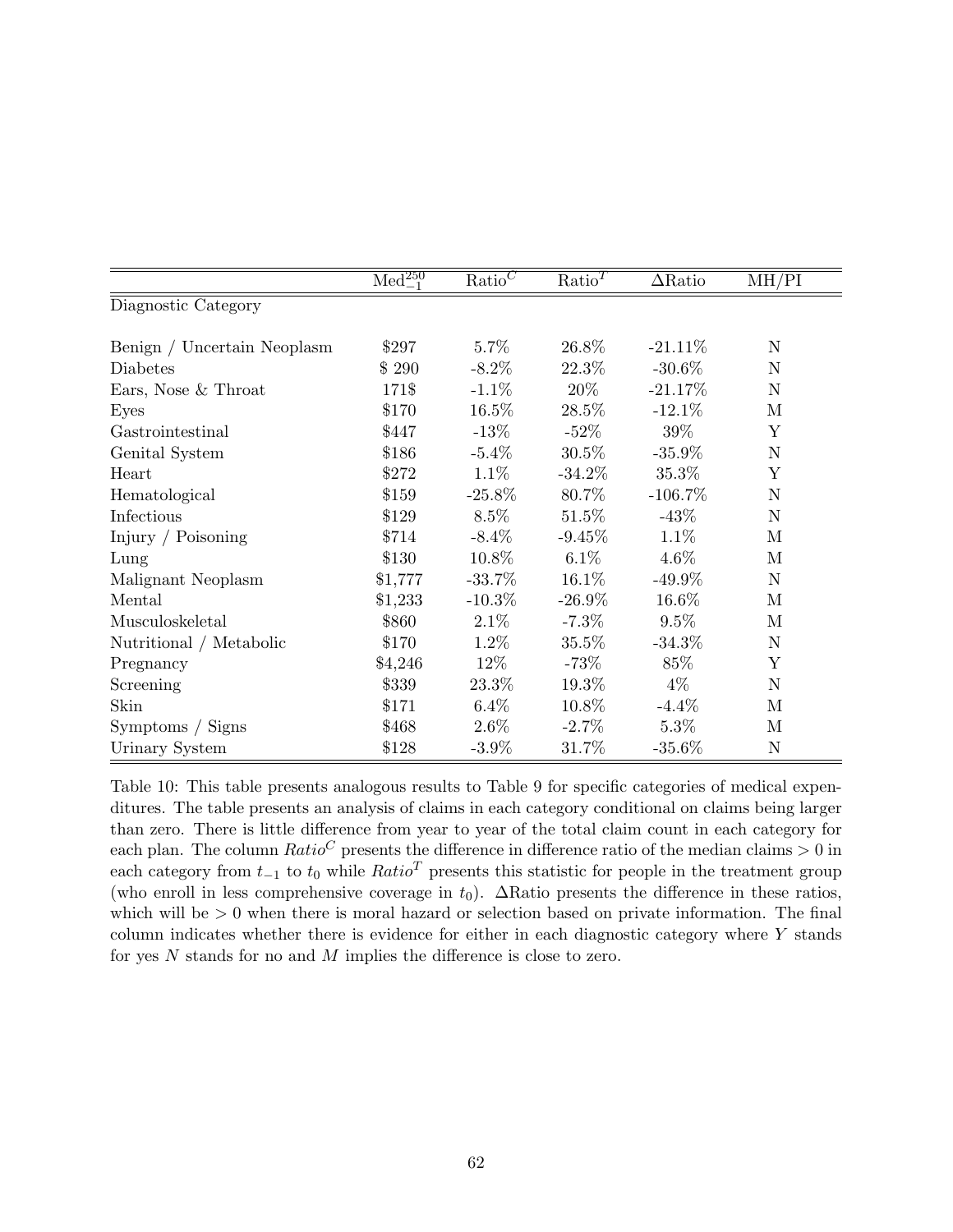|                                  | Median Regression                                                           | Mean Regression       |  |
|----------------------------------|-----------------------------------------------------------------------------|-----------------------|--|
| N                                | 5362                                                                        | 5362                  |  |
| $\alpha$                         | $0.35*$<br>(0.0126)                                                         | $0.42*$<br>(0.0102)   |  |
| $\beta$                          | $-0.021*$<br>(0.0073)                                                       | $-0.017*$<br>(0.0061) |  |
| $\mathbb{R}^2$<br>$\overline{r}$ | 0.1651<br>$R^2$ 1<br>$\cdot$ $\sim$<br>$\cdots$<br>$\blacksquare$<br>$\sim$ | 0.2073                |  |

\* Denotes statistical significance at a 5% level

Table 11: This table describes the results of the difference in difference regression comparing the changes in utilization of the control group and treatment group across  $t_{-1}$  and  $t_0$ .  $\alpha$  is the level of next year's claims predicted by this year's claims for a given individual within a given medical diagnostic category and  $\beta$  is the reduction in next year's claims that results solely from being enrolled in one of the less comprehensive options at  $t_0$ . In both specifications the combined effect of moral hazard and selection based on private information is  $\frac{\beta}{\alpha}$ , which is less than 5% in either case.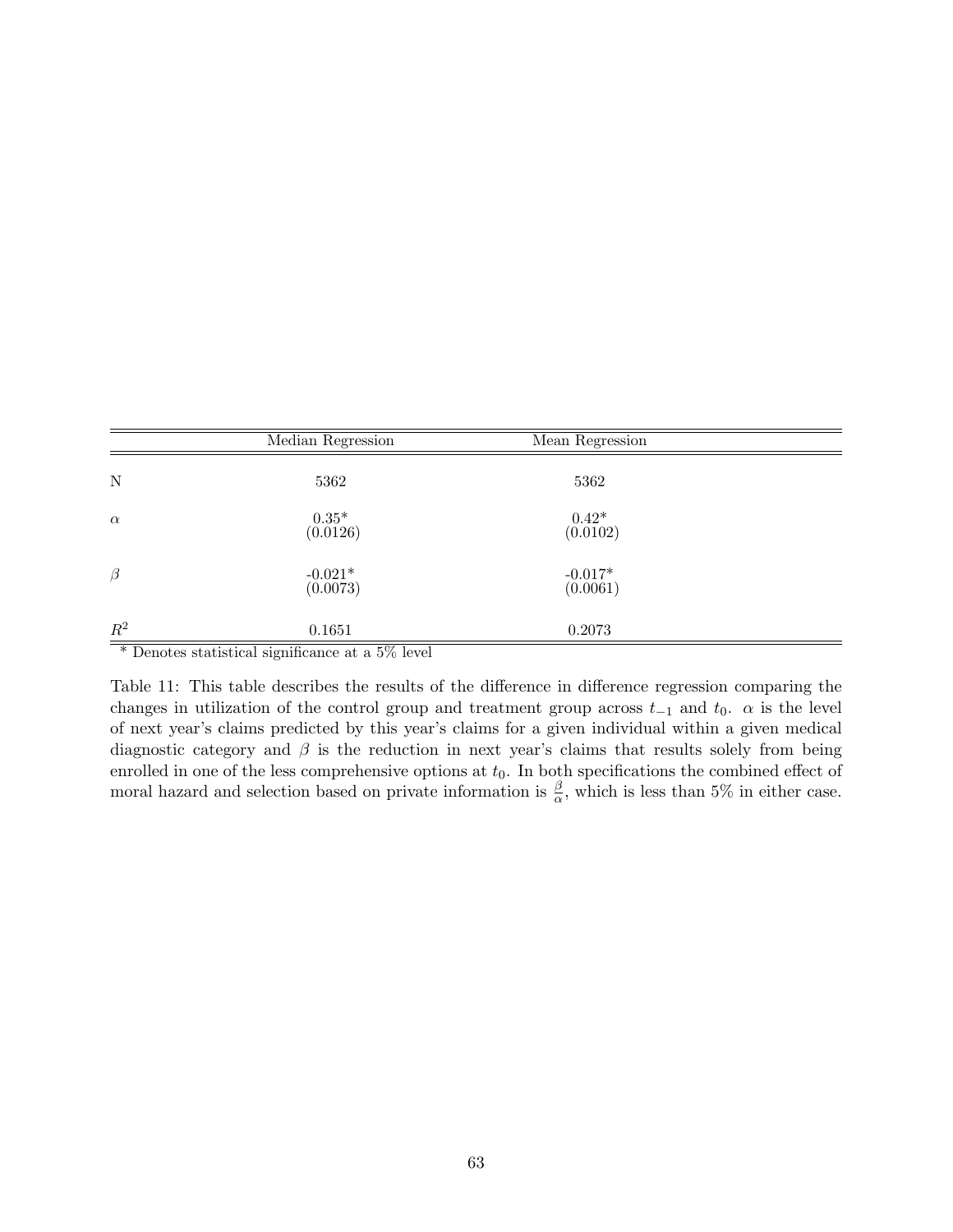|                      | $PPO_{-1}$ | $\text{PPO}_{250}$ | $\text{PPO}_{500}$ | $\text{PPO}_{1200}$ |
|----------------------|------------|--------------------|--------------------|---------------------|
| Pharmacy             |            |                    |                    |                     |
| Mean                 | \$973      | \$1420             | \$586              | \$388               |
| Median               | \$81       | \$246              | \$72               | \$22                |
| Mental Health $(>0)$ |            |                    |                    |                     |
| Mean                 | \$2401     | \$2228             | \$1744             | \$2134              |
| Median               | \$1260     | \$1211             | \$1243             | \$924               |
| Hospital / Physician |            |                    |                    |                     |
| Mean                 | \$4588     | \$5772             | \$2537             | \$2722              |
| Median               | \$428      | \$717              | \$255              | \$366               |
| Physician OV         |            |                    |                    |                     |
| Mean                 | \$461      | \$571              | \$381              | \$223               |
| Median               | \$278      | \$356              | \$226              | \$120               |

Table 12: This table describes the mean and median of claims across the four modeled claims categories (i) Pharmacy (ii) Mental Health (iii) Hospital / Physician and (iv) Office Visit.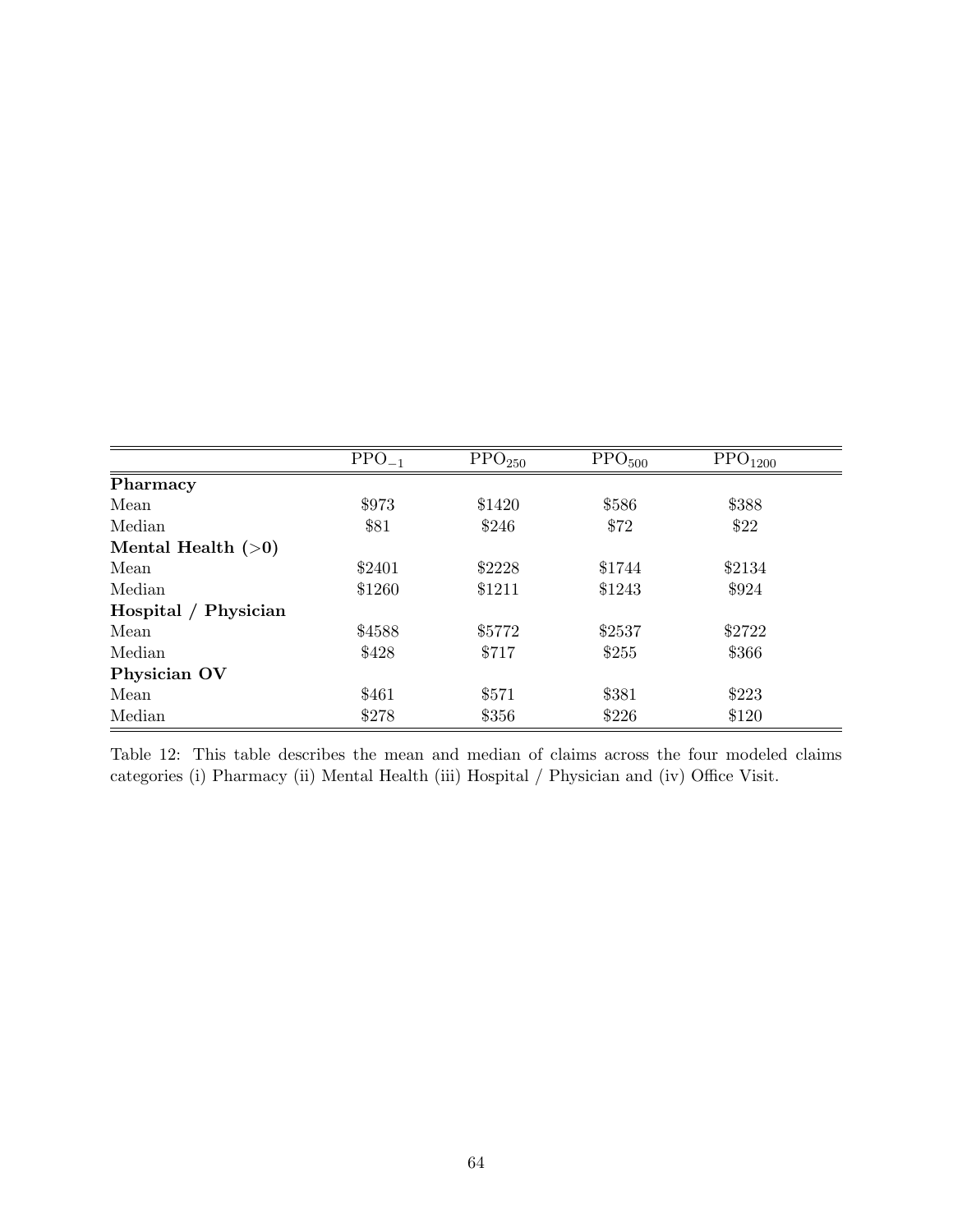| Parameter                                       | Normal $\gamma$                          | Log-Normal $\gamma$ |  |
|-------------------------------------------------|------------------------------------------|---------------------|--|
| Switching Cost Individual, $\eta_f$             | 1570<br>(132)                            | 1991<br>(165)       |  |
| Switching Cost Family, $\eta_s$                 | 2507<br>(160)                            | 2637<br>(201)       |  |
| Risk Aversion Mean - Intercept, $\mu$           | $4.73 * 10^{-4}$ .*<br>$(4.4 * 10^{-5})$ | $-8.61$<br>(0.23)   |  |
| Risk Aversion Mean - Income Slope, $\beta$      | $7.71 * 10^{-5}$<br>(9.0 $* 10^{-6}$ )   | 0.24<br>(0.02)      |  |
| Risk Aversion Std. Deviation, $\sigma_{\gamma}$ | $3.33 * 10^{-4}$<br>(3.6 $* 10^{-5}$ )   | 1.22<br>(0.10)      |  |
| $PPO1200$ -Mean Individual                      | $-4993$<br>(190)                         | $-3613$<br>(175)    |  |
| $PPO1200$ -Std. Error Individual                | 1797<br>(151)                            | 1310<br>(140)       |  |
| $PPO1200$ -Mean Family                          | $-5148$<br>(201)                         | $-5519$<br>(283)    |  |
| $PPO1200$ -Std. Error Family                    | 2148<br>(130)                            | 2256<br>(155)       |  |
| Single High Cost Intercept $PPO500$             | $-758$<br>(279)                          | $-917$<br>(333)     |  |
| Single High Cost Intercept $PPO1200$            | $-2212$<br>(692)                         | $-1880$<br>(745)    |  |
| Family High Cost Intercept $PPO500$             | $-1655$<br>(544)                         | $-1772$<br>(620)    |  |
| Family High Cost Intercept $PPO1200$            | $-3506$<br>(1224)                        | $-3373$<br>(1267)   |  |
| $\epsilon_{500}$                                | 356<br>(62)                              | 329<br>(88)         |  |
| $\epsilon_{1200}$                               | 1002<br>(188)                            | 554<br>(120)        |  |

\* We truncate 4% of the normal distribution of  $\gamma$  at 0 since this parameter is > 0 in the CARA model.

Table 13: This table presents the results from the structural choice model. The first specification presented assumes normal risk aversion heterogeneity while the second assumes log normal heterogeneity. All non-risk aversion coefficients are in dollar units. Standard errors, in parentheses, are low for all parameters reflecting the high precision of the estimates. For the risk aversion estimates in the log normal model,  $\mu$  represents the the first parameter in the log normal distribution while  $\sigma_{\gamma}$ represents the second (these are not the mean and variances of this distribution). The key finding is that switching costs are large and stable across both of these specifications.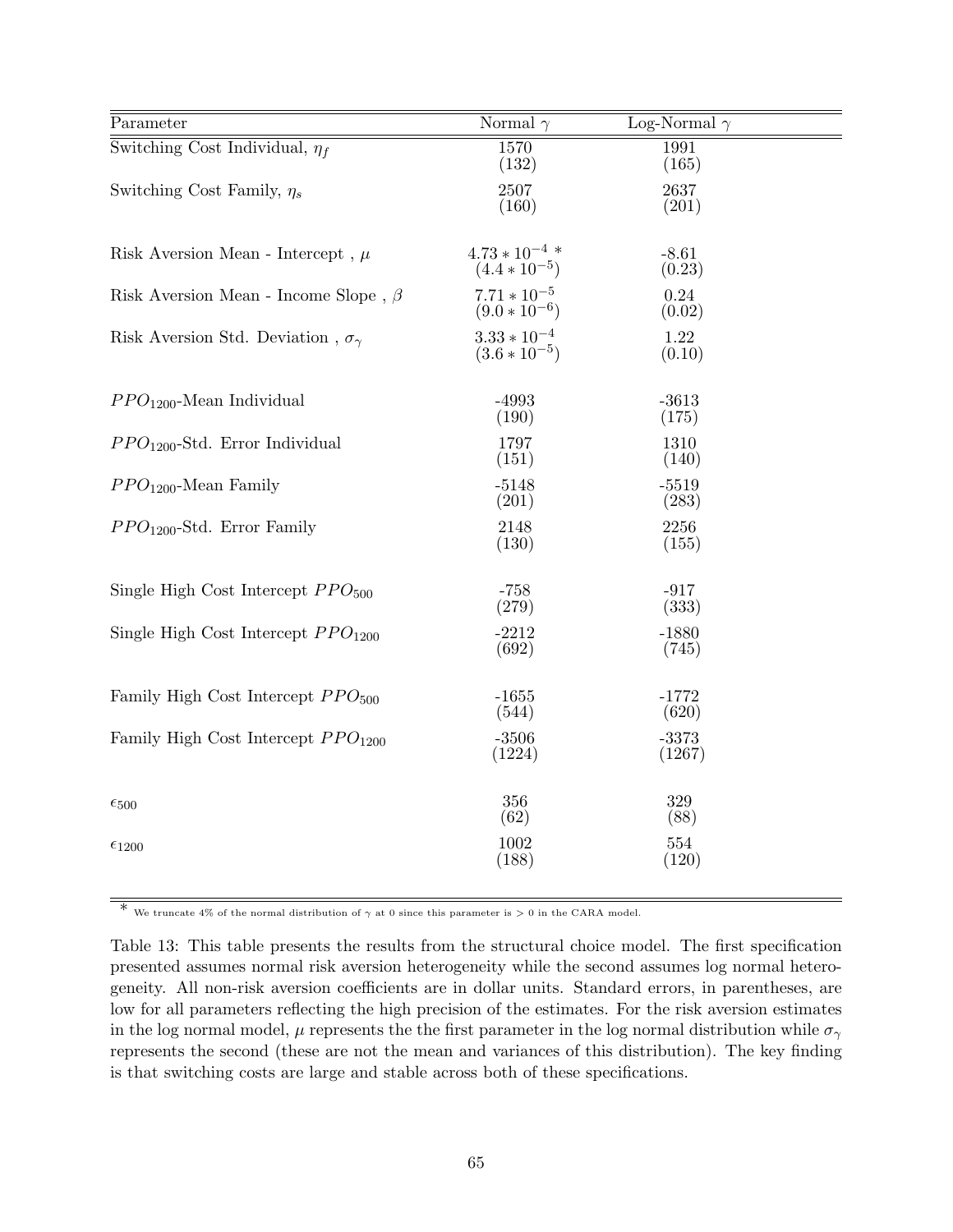|                              | <b>Absolute Risk Aversion</b> | Interpretation |
|------------------------------|-------------------------------|----------------|
| <b>Normal Heterogeneity</b>  |                               |                |
|                              |                               |                |
| Mean / Median Individual     | $6.94 * 10^{-4}$              | 93.6           |
| 25th percentile              | $4.69*10^{-4}$                | 94.0           |
| 75th percentile              | $9.19\ast10^{-4}$             | 91.5           |
| 90th percentile              | $1.12 \times 10^{-3}$         | 89.8           |
| 95th percentile              | $1.24 * 10^{-3}$              | 88.9           |
| 99th percentile              | $1.47 * 10^{-3}$              | 86.6           |
| Log normal Heterogeneity     |                               |                |
| Mean                         | $7.88 * 10^{-4}$              | 92.6           |
| 25th percentile              | $1.64*10^{-4}\,$              | 97.1           |
| Median                       | $3.74*10^{-4}$                | 95.2           |
| 75th percentile              | $8.52\times10^{-4}$           | 92.0           |
| 90th percentile              | $1.79 * 10^{-3}$              | 84.1           |
| 95th percentile              | $2.79*10^{-3}$                | 78.1           |
| 99th percentile              | $6.40 * 10^{-3}$              | 60.5           |
| <b>Comparable Estimates</b>  |                               |                |
| Cohen-Einav Benchmark Mean   | $3.1*10^{-3}$                 | 76.5           |
| Cohen-Einav Benchmark Median | $3.4*10^{-5}\,$               | 99.7           |
| Gertner (1993)               | $3.1*10^{-4}$                 | 97.0           |
| Metrick (1995)               | $6.6*10^{-5}$                 | 99.3           |
| Holt and Laury $(2002)$      | $3.2 \times 10^{-2}$          | 21.0           |
| Sydnor $(2006)$              | $2.0 * 10^{-3}$               | 83.3           |

Table 14: This table examines the estimated risk preferences. The interpretation column is the value X that would make someone indifferent about accepting a 50-50 gamble where you win \$100 and lose  $X$  versus a status quo where nothing happens. Our estimates are similar under both specifications with the exception that the log normal model predicts a fatter tail with higher risk aversion. These estimates are in the middle of the range found in the literature and show a moderate degree of risk aversion.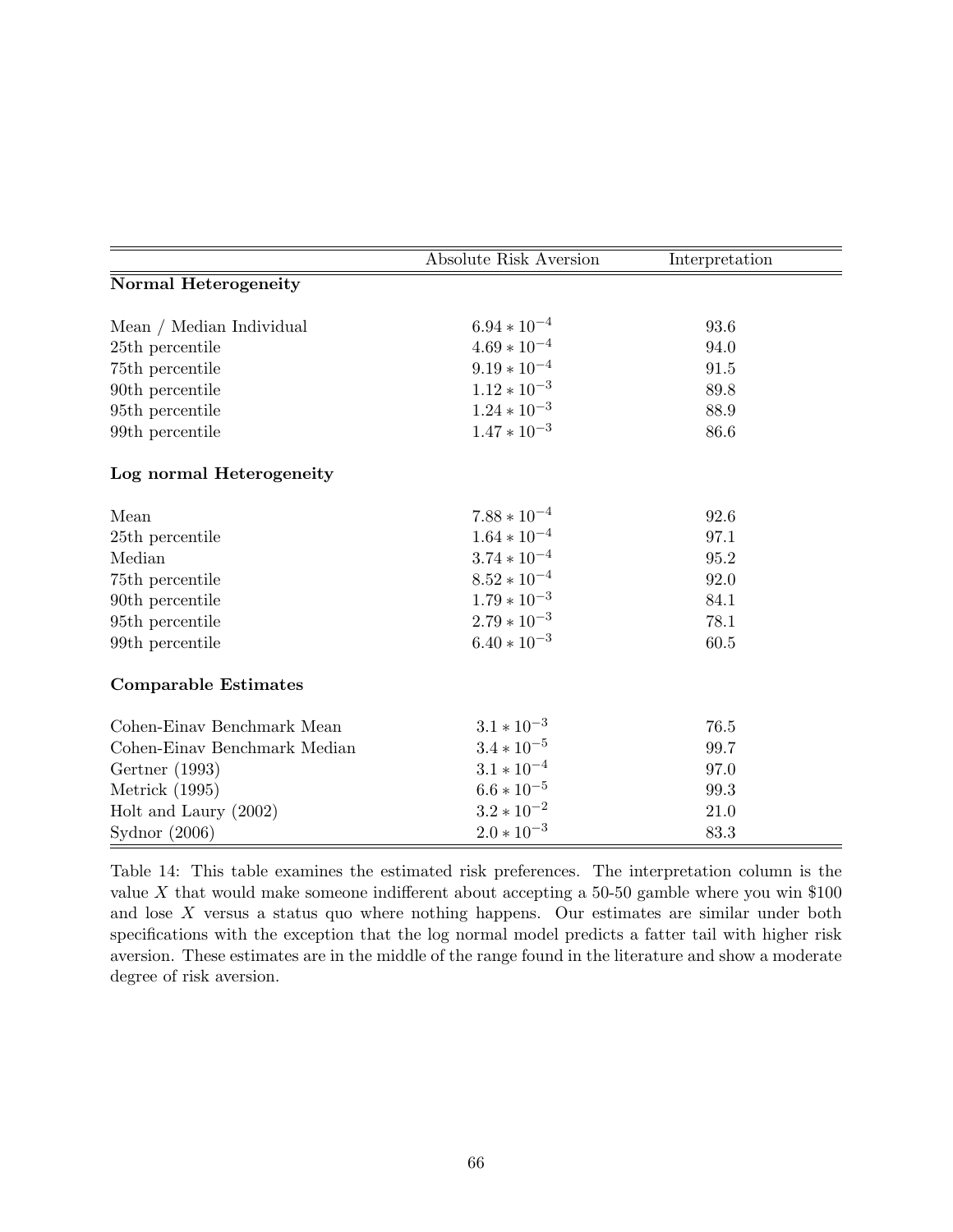|                           | $Z=0$ (Benchmark) | $Z=\frac{\eta}{2}$ | $Z = \eta$ (No SC) |
|---------------------------|-------------------|--------------------|--------------------|
| $t_1$ Choices             |                   |                    |                    |
| PPO <sub>250</sub>        | 1,221             | 1,138              | 852                |
| PPO <sub>500</sub>        | 504               | 594                | 910                |
| PPO <sub>1200</sub>       | 194               | 185                | 155                |
| $t_2$ Choices             |                   |                    |                    |
| PPO <sub>250</sub>        | 1,160             | 1,037              | 797                |
| PPO <sub>500</sub>        | 573               | 702                | 994                |
| PPO <sub>1200</sub>       | 185               | 179                | 126                |
| $t_1$ Family Average Cost |                   |                    |                    |
| PPO <sub>250</sub>        | 26,794            | 28,856             | 30,450             |
| PPO <sub>500</sub>        | 17,195            | 17,271             | 19,106             |
| PPO <sub>1200</sub>       | 15,838            | 16,518             | 17,447             |
| $t_2$ Family Average Cost |                   |                    |                    |
| PPO <sub>250</sub>        | 27,796            | 31,154             | 31,265             |
| PPO <sub>500</sub>        | 17,563            | 18,415             | 20,496             |
| PPO <sub>1200</sub>       | 16,922            | 17,681             | 16,579             |
|                           |                   |                    |                    |

Table 15: This table presents the results of the partial equilibrium policy simulations. There are three simulations presented (i) the benchmark case with full switching costs (ii) the case when switching cost are reduced by half and (iii) the case where switching costs are completely removed. The removal of switching costs helps consumer make better decisions as more consumers adjust to the price change in favor of  $PPO<sub>500</sub>$  in both cases where switching costs are reduced. At  $t_2$ enrollment in  $PPO<sub>500</sub>$  increases by 72% to 994 when switching costs are reduced to zero relative to the benchmark case. Finally, average costs for families (employees covering a spouse and at least one child) in  $PPO_{250}$  (as well as the other plans) increase when switching costs are reduced implying that additional adverse selection could be a concern when prices adjust in equilibrium.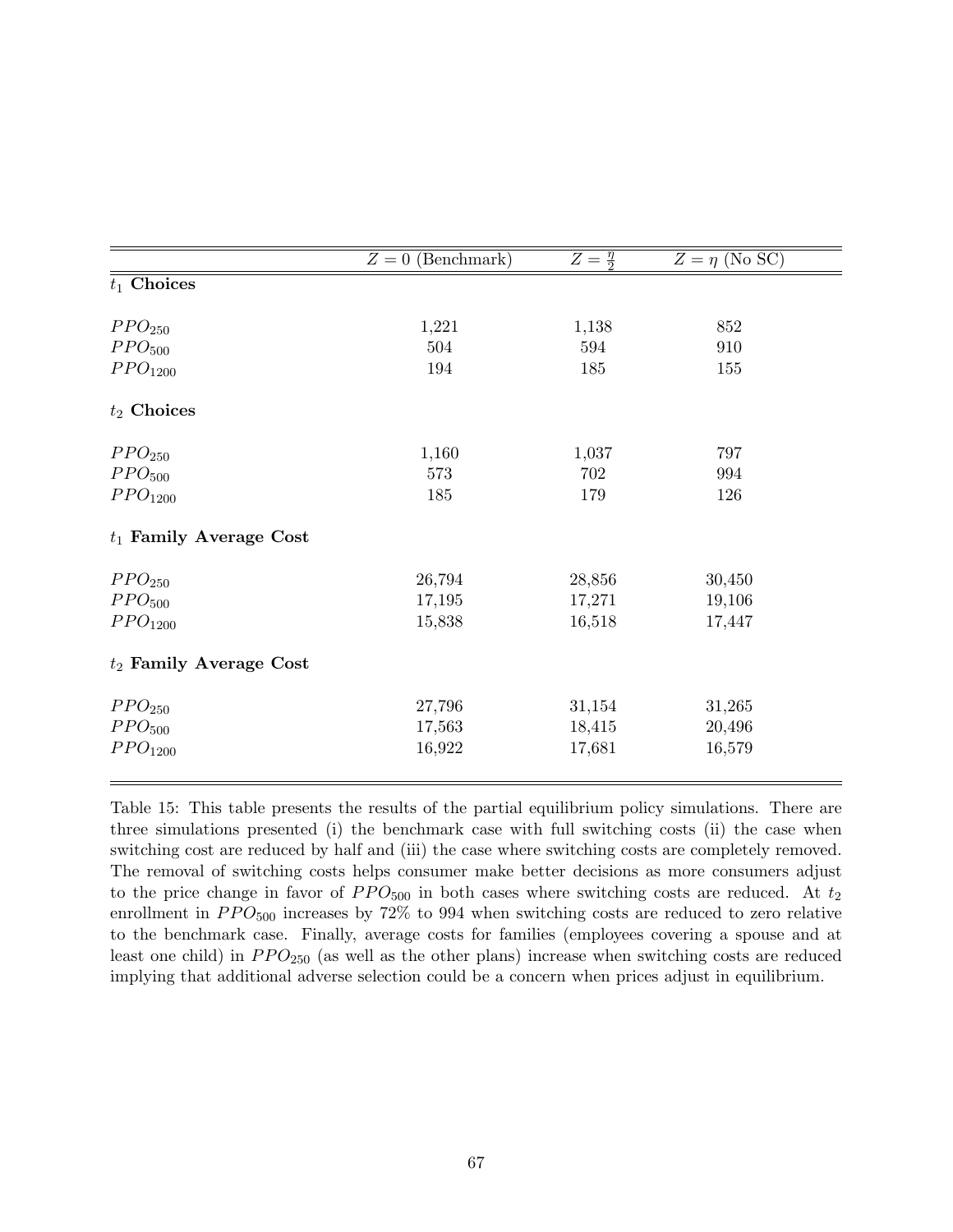|                                            | $t_1$   | $t_2$   |
|--------------------------------------------|---------|---------|
| Mean $\Delta$ CEQ                          |         |         |
| Population                                 | 192     | 215     |
| Switchers Only                             | 367     | 394     |
| Mean Welfare Change: % Total Premiums      |         |         |
| Mean Employee Premium (MEP)                | 2,233   | 2,078   |
| Welfare Change Population                  | $8.6\%$ | 10.3%   |
| Welfare Change Switchers                   | 16.4%   | 19.0%   |
| Mean Welfare Change: % Total Emp. Spending |         |         |
| Mean Total Emp. Spending                   | 4,305   | 4,375   |
| Welfare Change Population                  | $4.5\%$ | 5.1%    |
| Welfare Change Switchers                   | 8.5%    | $9.0\%$ |
| Mean Welfare Change: $\%$   CEQ            |         |         |
| Mean Total $  CEQ  $                       | 6,251   | 6,381   |
| Welfare Change Population                  | $3.2\%$ | $3.6\%$ |
| Welfare Change Switchers                   | 5.8%    | $6.3\%$ |

Table 16: This table presents the welfare results of the partial equilibrium policy simulations. We present the dollar change in certainty equivalents and welfare resulting from the policy intervention that reduces switching costs to 0 from  $\eta$ . We present three alternative welfare metrics that use a certainty equivalent based approach. These metrics divide the change in certainty equivalent from the policy intervention by (i) total employee premiums (ii) total employee spending and (iii) the absolute value of the certainty equivalent. Note that since all figures are losses the certainty equivalent absolute value is larger than the total spending figure.